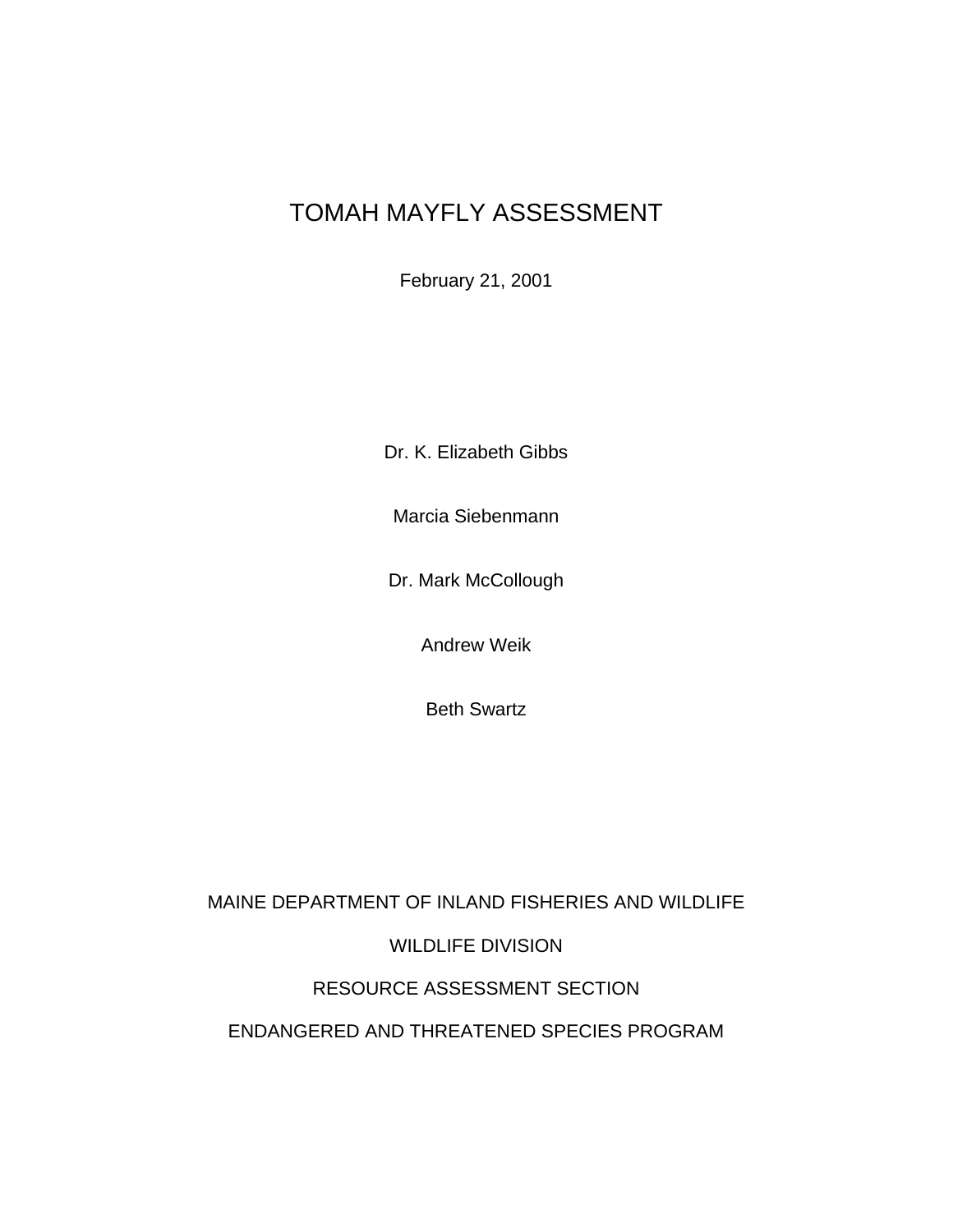# TABLE OF CONTENTS

# PAGE

| Protection of Endangered and Threatened Invertebrates  17<br>Natural Resource Protection Act of 1988  22 |  |
|----------------------------------------------------------------------------------------------------------|--|
|                                                                                                          |  |
|                                                                                                          |  |
|                                                                                                          |  |
|                                                                                                          |  |
|                                                                                                          |  |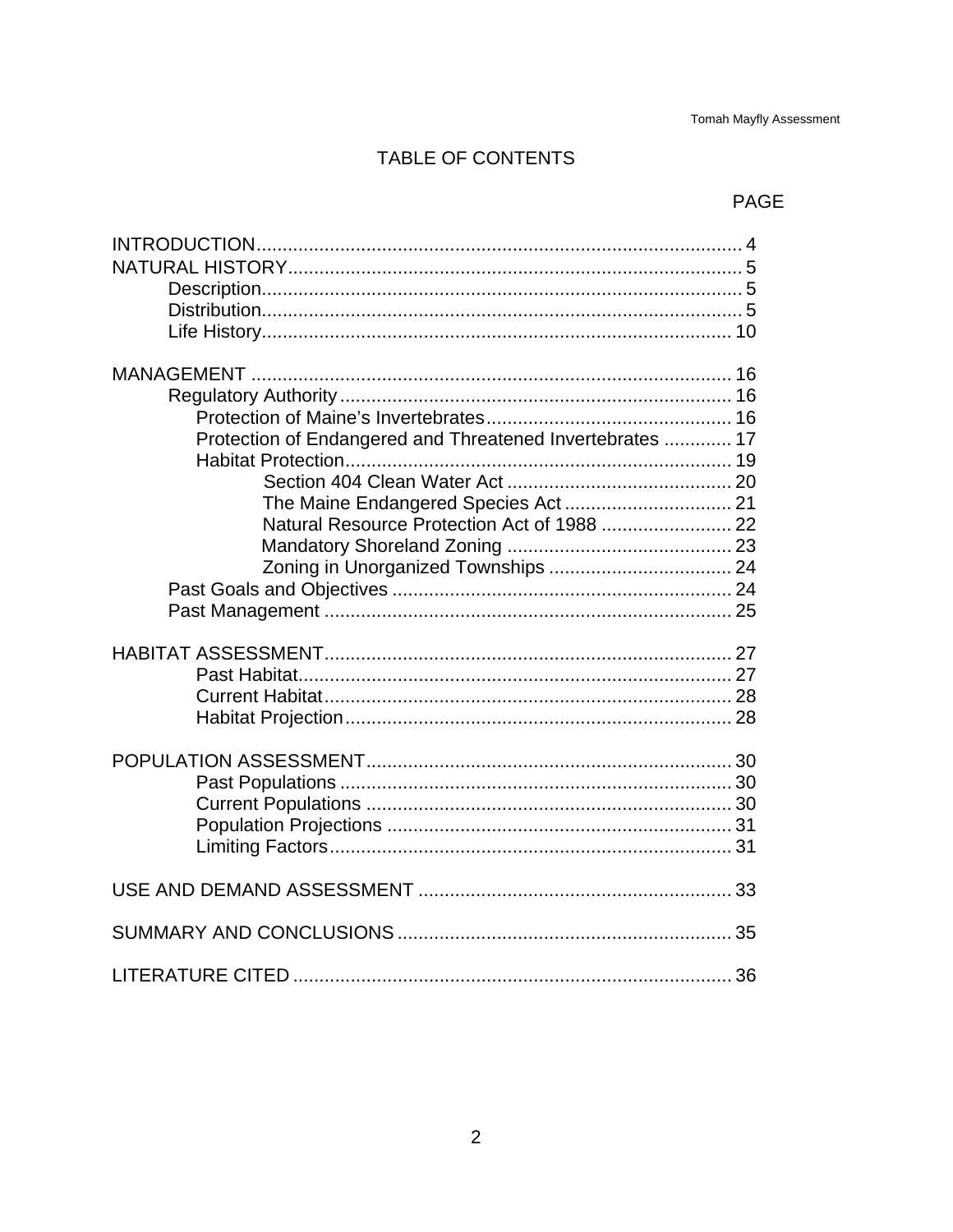## APPENDICES

| C. Tomah mayfly sites surveyed in New Brunswick, Canada50 |  |
|-----------------------------------------------------------|--|

# LIST OF FIGURES

| <b>FIGURE</b> | PAGE |
|---------------|------|
|               |      |
|               |      |
|               |      |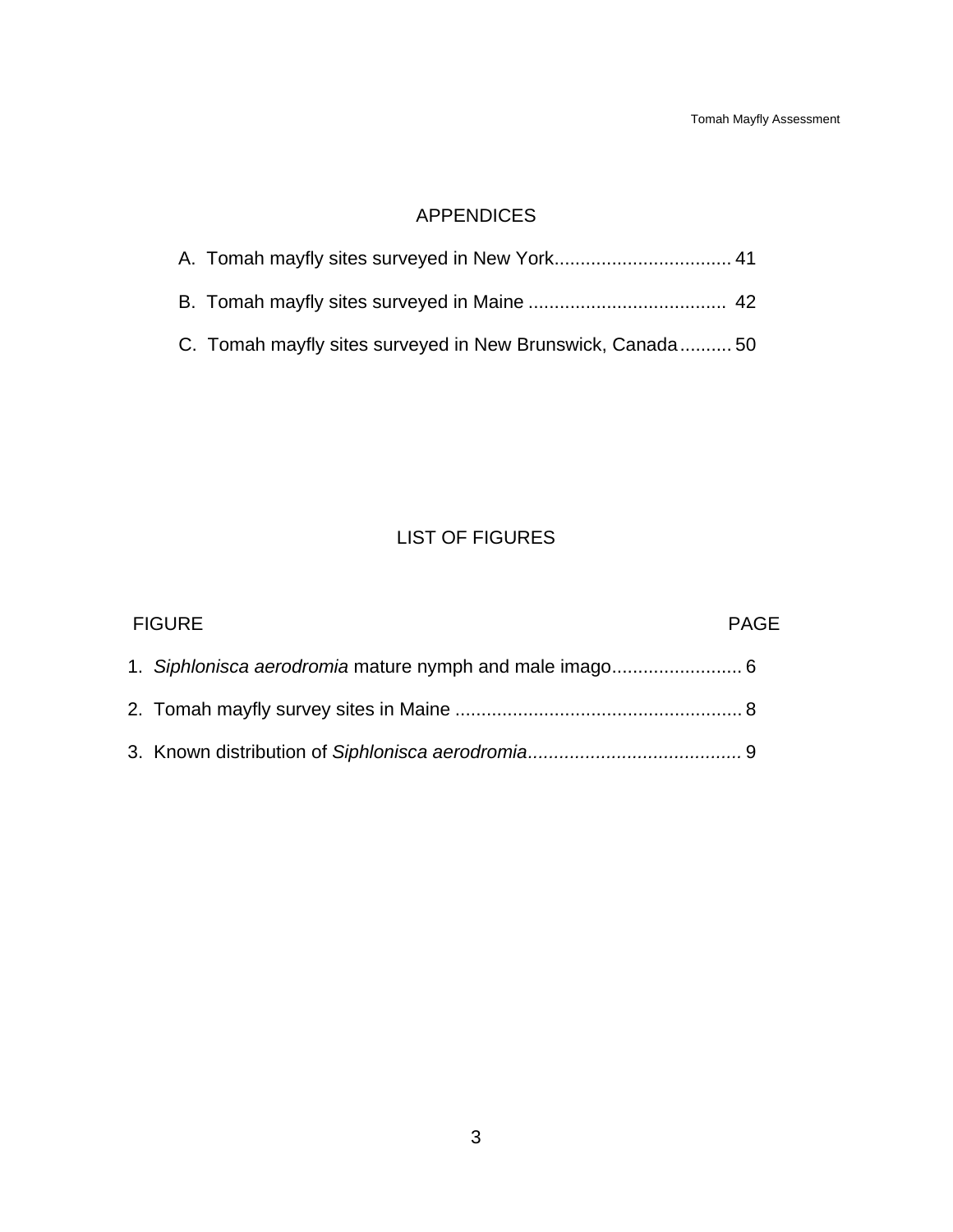#### **INTRODUCTION**

Since 1968, the Maine Department of Inland Fisheries and Wildlife (MDIFW) has developed and refined wildlife species assessments to formulate management goals, objectives, and strategic plans. Assessments are based upon available information and the judgments of professional wildlife biologists responsible for individual species or groups of species. This document represents the first planning effort undertaken by MDIFW for the Tomah mayfly (*Siphlonisca aerodromia*), a species listed as threatened in Maine.

Assessments provide the background for species planning initiatives. A "Natural History" section reviews biological characteristics of the species useful to understanding its status. The "Management" section recaps previous actions, strategic plans, relevant rules, and regulatory authority. Historic, current, and projected future conditions for the species are discussed individually for "Habitat," "Population," and "Use and Demand" analyses. The major points of an assessment appear in "Summary and Conclusions."

The Tomah mayfly, first described from specimens collected in New York in the early 1900s and later thought to be extinct, was "rediscovered" by Dr. K. Elizabeth Gibbs at Tomah Stream, Maine, in 1978. This assessment draws heavily on subsequent studies in Maine by Dr. Gibbs and her graduate students in the Department of Entomology, University of Maine. Dr. Gibbs and Marcia Siebenmann prepared a draft Tomah mayfly assessment for MDIFW in 1995; this document was updated in 2000 with information from recent research and survey projects.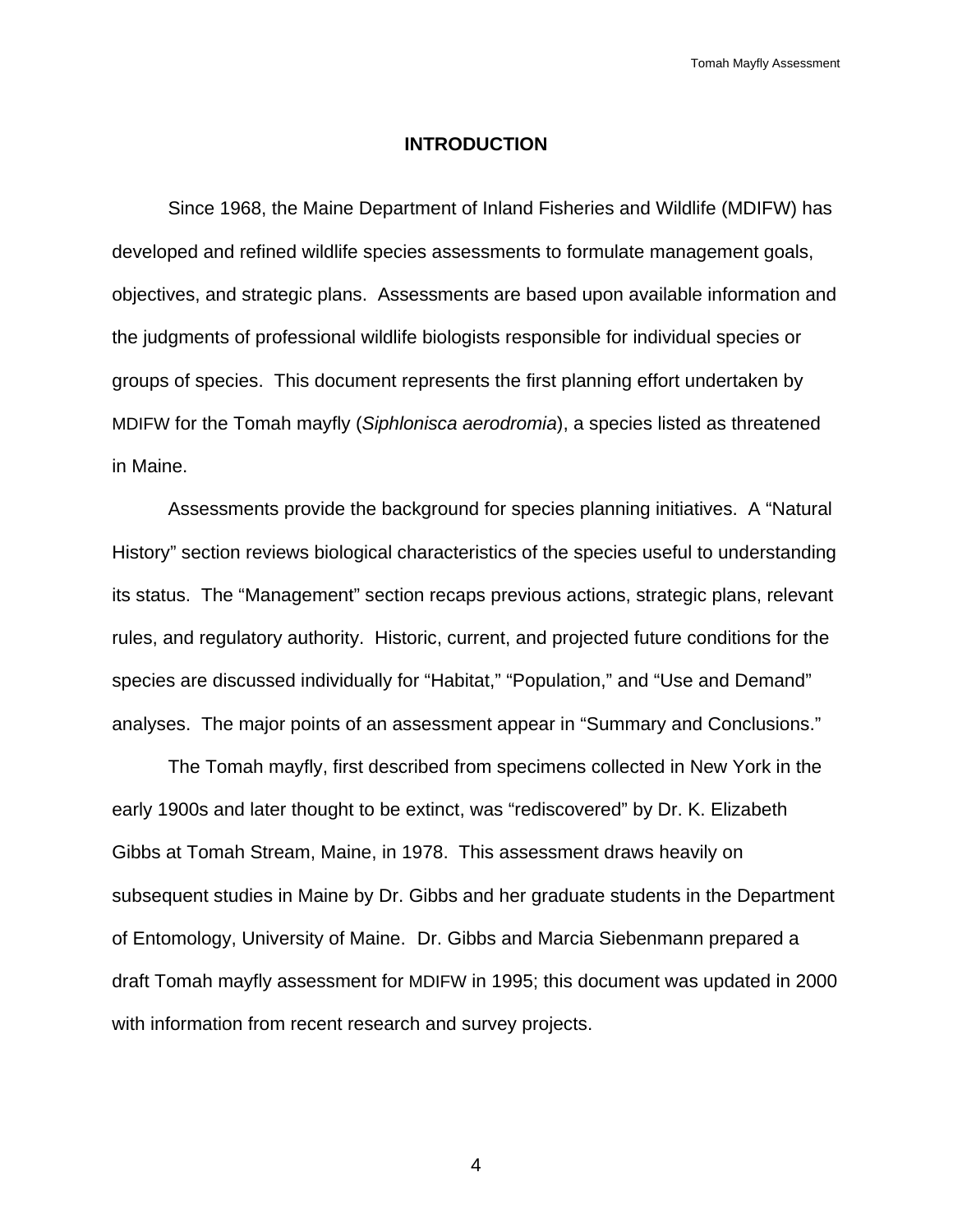## **NATURAL HISTORY**

### **Description**

 The Tomah mayfly (*Siphlonisca aerodromia*) was first described by Needham (1909) from adult specimens collected by C.P. Alexander in 1907 from the Sacandaga River, NY. Clemens (1915) later described the nymph, or immature aquatic stage. The species was recently redescribed by Burian and Gibbs (1991) from specimens collected in Maine. Keys to identify this insect can be found in Needham et al. (1935), Edmunds et al. (1976), Merritt and Cummins (1974), and Peckarsky et al. (1990). *Siphlonisca* is a monotypic genus, with *S. aerodromia* being its only species. The Tomah mayfly is a large mayfly; adults (imagos) and nymphs range from 15-19 mm in length. Greatly expanded abdominal segments 5-9, and median tubercles (small bumps) on the mesothoracic and metathoracic sterna (underside of the middle (2nd) and last (3rd) segments of the thorax) are distinguishing features of both adults and nymphs (Figure 1). The species name *aerodromia* is derived from the abdominal flanges which are reminiscent of characteristics of fossil mayflies from the Carboniferous era.

### **Distribution**

The Tomah mayfly was first collected from the Sacandaga River, NY in the area of Northville and the Sacandaga Park, between 1907 and 1925, and possibly from south of Wells, NY after 1925 (Needham 1909, Clemens 1915, Edmunds et al. 1976). Unfortunately, construction of the Sacandaga Reservoir in the 1930s altered the river in the area where the original collections had been made, and the species was apparently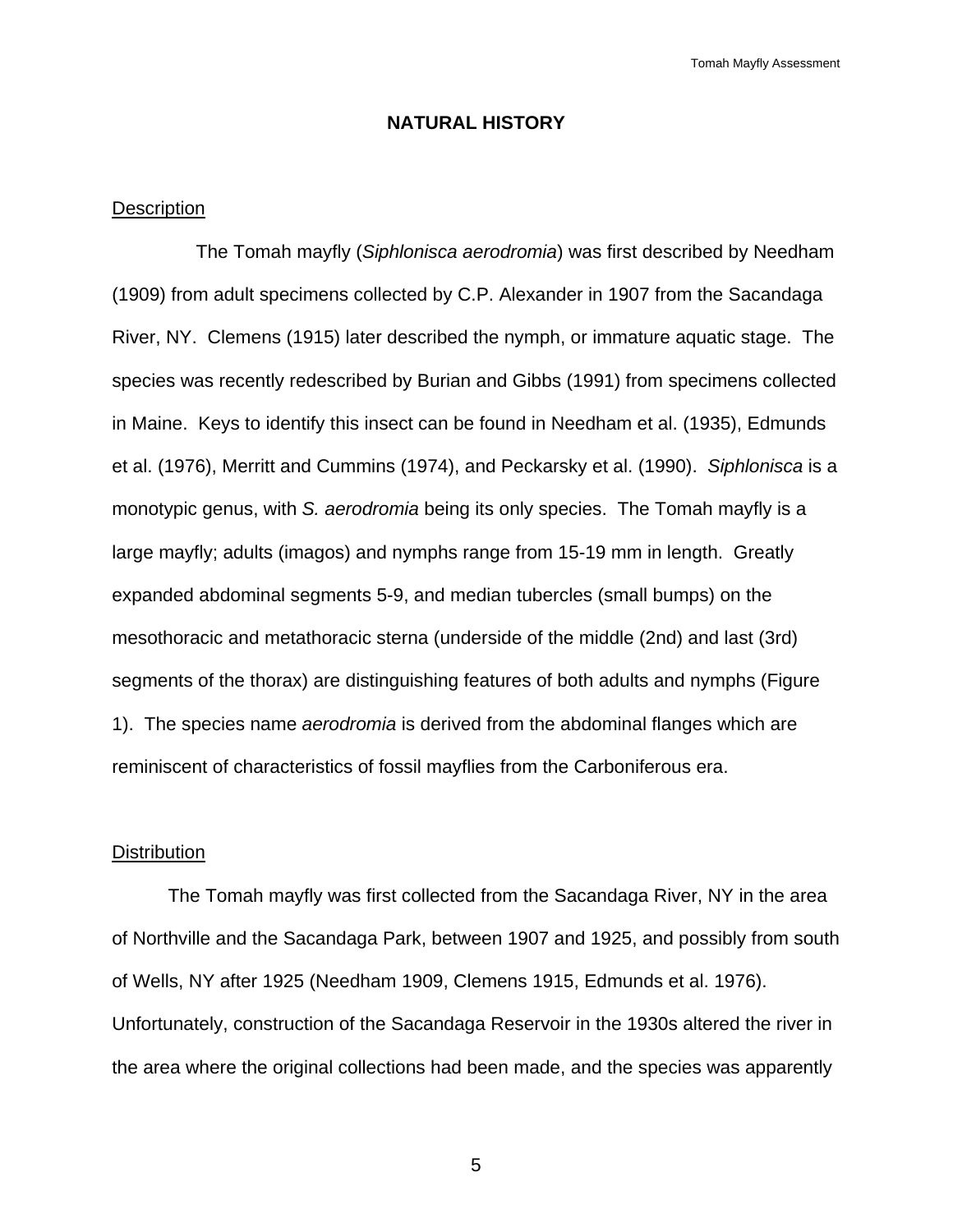

Figure 1. *Siphlonisca* aerdromia: A - mature nymph dorsal view; B - male imago; C ventral view of thoracic sterna of male imago; D - dorsal view of abdomen of male imago; E - ventral view of abdomen of male imago (from Burian and Gibbs 1988).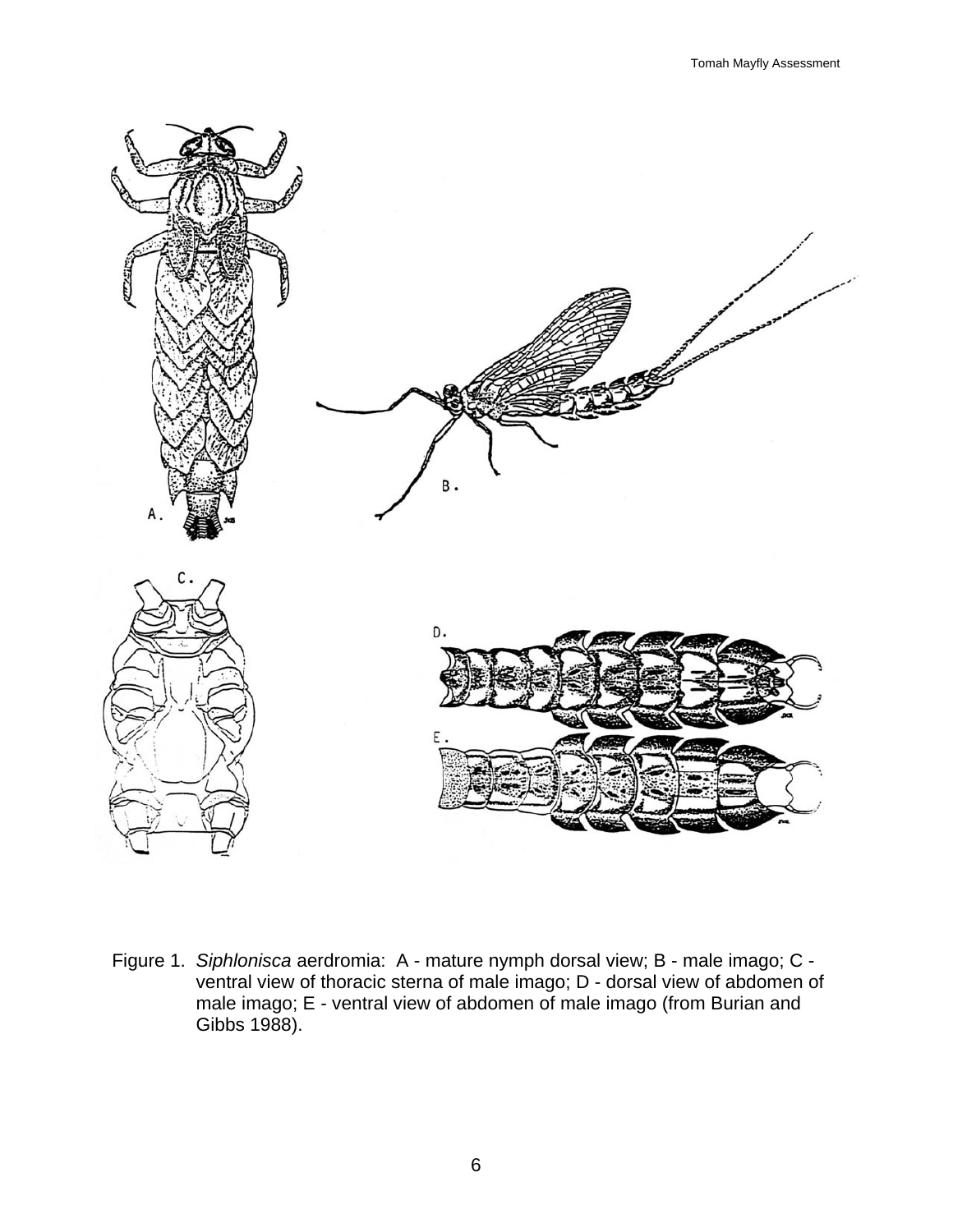extirpated. The Tomah mayfly was not reported again in the U.S. until it was collected from Tomah Stream (Codyville), Maine in 1978 (Gibbs 1980).

 Subsequently, in an effort to assemble all the information available on the mayfly's distribution and biology, the published literature was searched and persons associated with aquatic insect studies at universities, museums, and research organizations in New York, New England, and the Eastern Canadian Provinces were contacted requesting records of the species (Gibbs 1991). In addition, extensive searches have been conducted in Maine and the western region of New Brunswick (Gibbs 1989, 1991; Burian and Gibbs 1991; Mack and Gibbs 1991; Gibbs and Siebenmann 1993; Gibbs and Siebenmann unpublished information, Siebenmann and Gibbs 1996, Maritimes and Northeast Pipeline L.L.C. 1998). Amateur mayfly collectors have also searched for this species (Boyle 1980), but the scope and intensity of their efforts is hard to assess.

 As a result, the Tomah mayfly has been recorded from 13 sites in Maine in the Mattawamkeag, Passadumkeag, East Machias, St. Croix, Union, Sebasticook, Aroostook, Allagash, and Dead River (Franklin County) drainages (Figure 2; Appendix B). It has also been found at one site in northern New York on the Black River, near Lowville, Lewis County, in 1986, and again (four survey sites) in 1995 (pers. comm. Barbara L. Peckarsky, Cornell University, to Kathryn J. Schneider, New York Natural Heritage Program) (Figure 3). It was not, however, relocated during a 1992 resurvey of the Sacandaga River, including the original collection sites (Figure 3, Appendix A), which showed the river to be much altered by multiple dams (Gibbs and Siebenmann 1993). The only other reported collection sites for the Tomah mayfly are in Canada: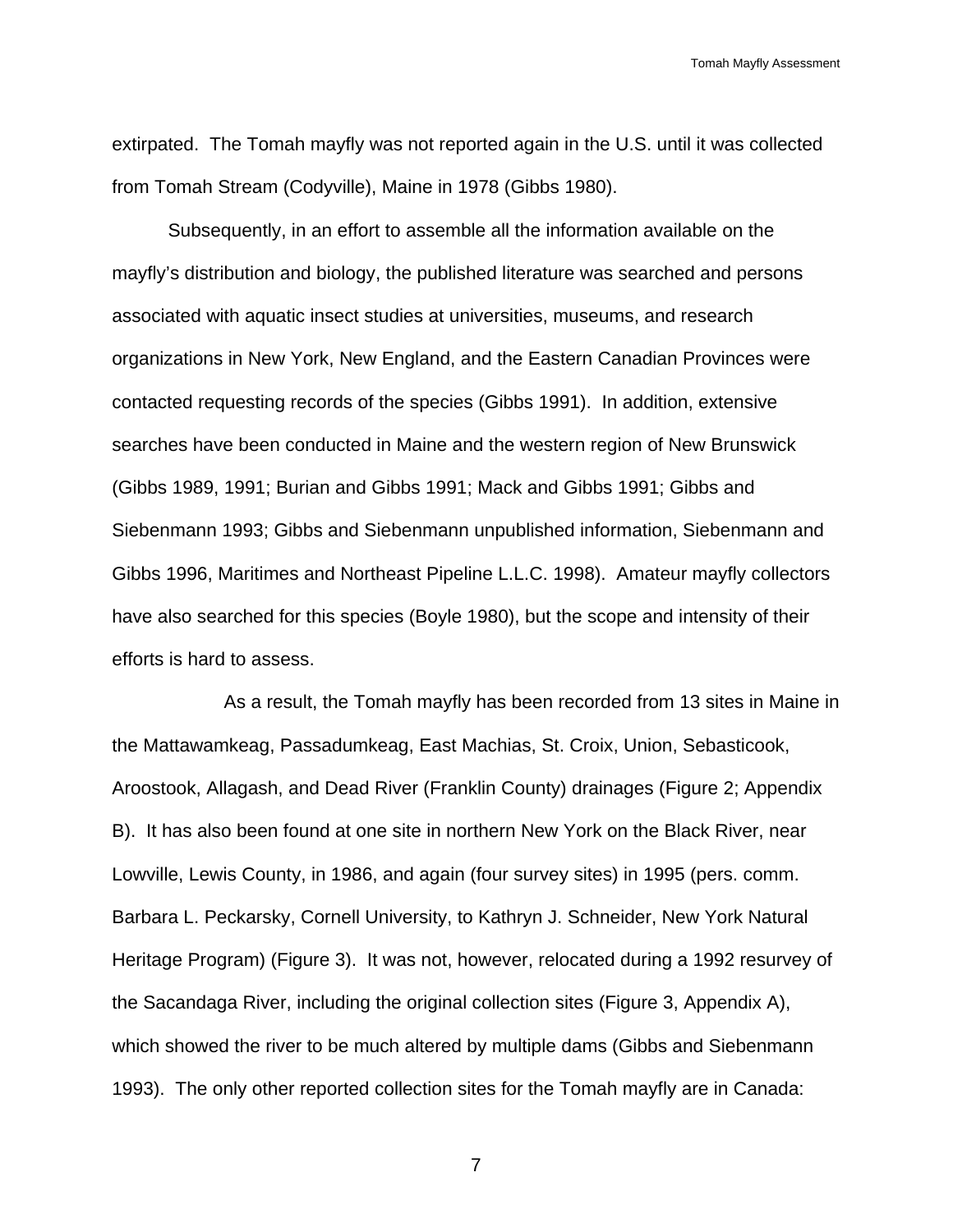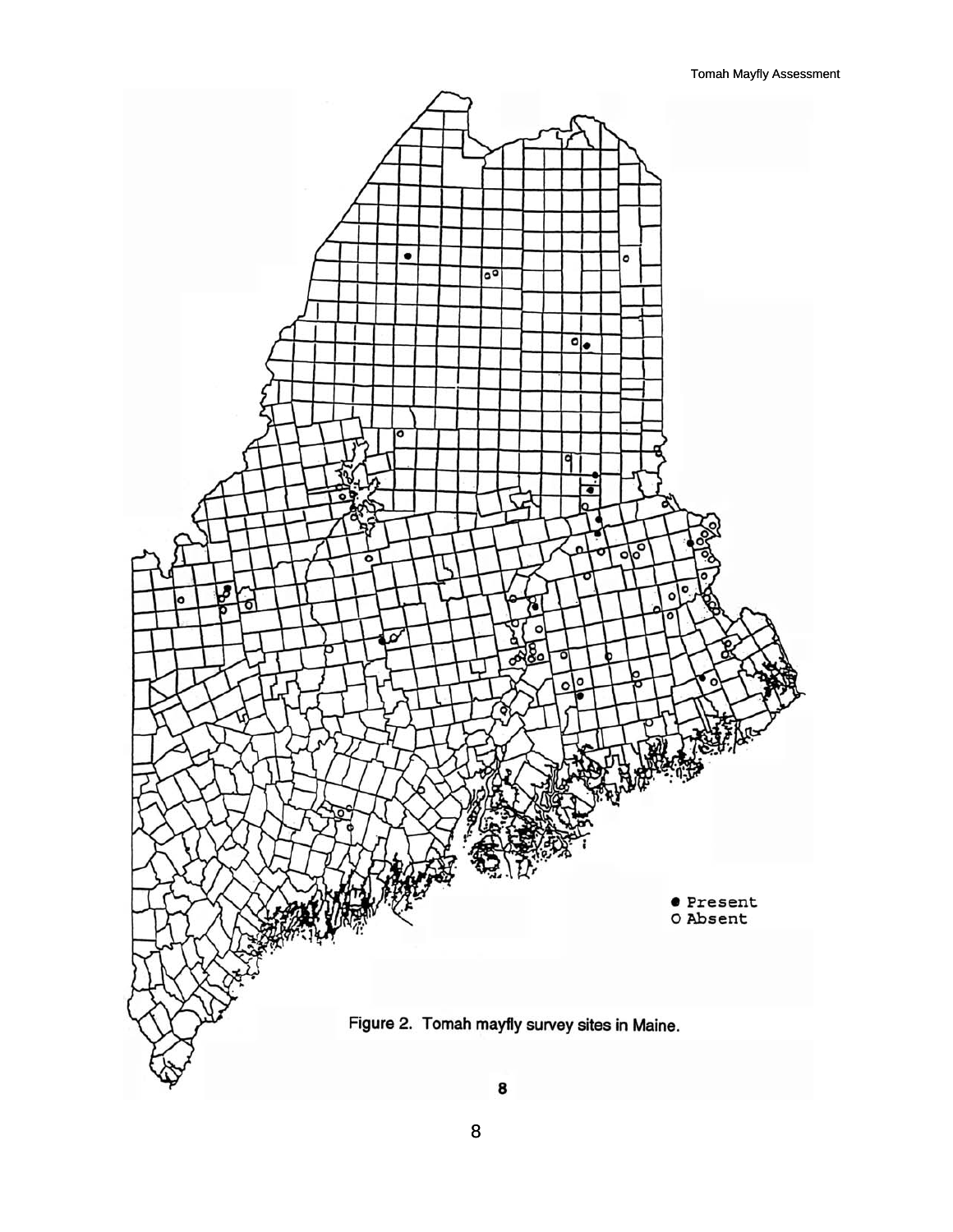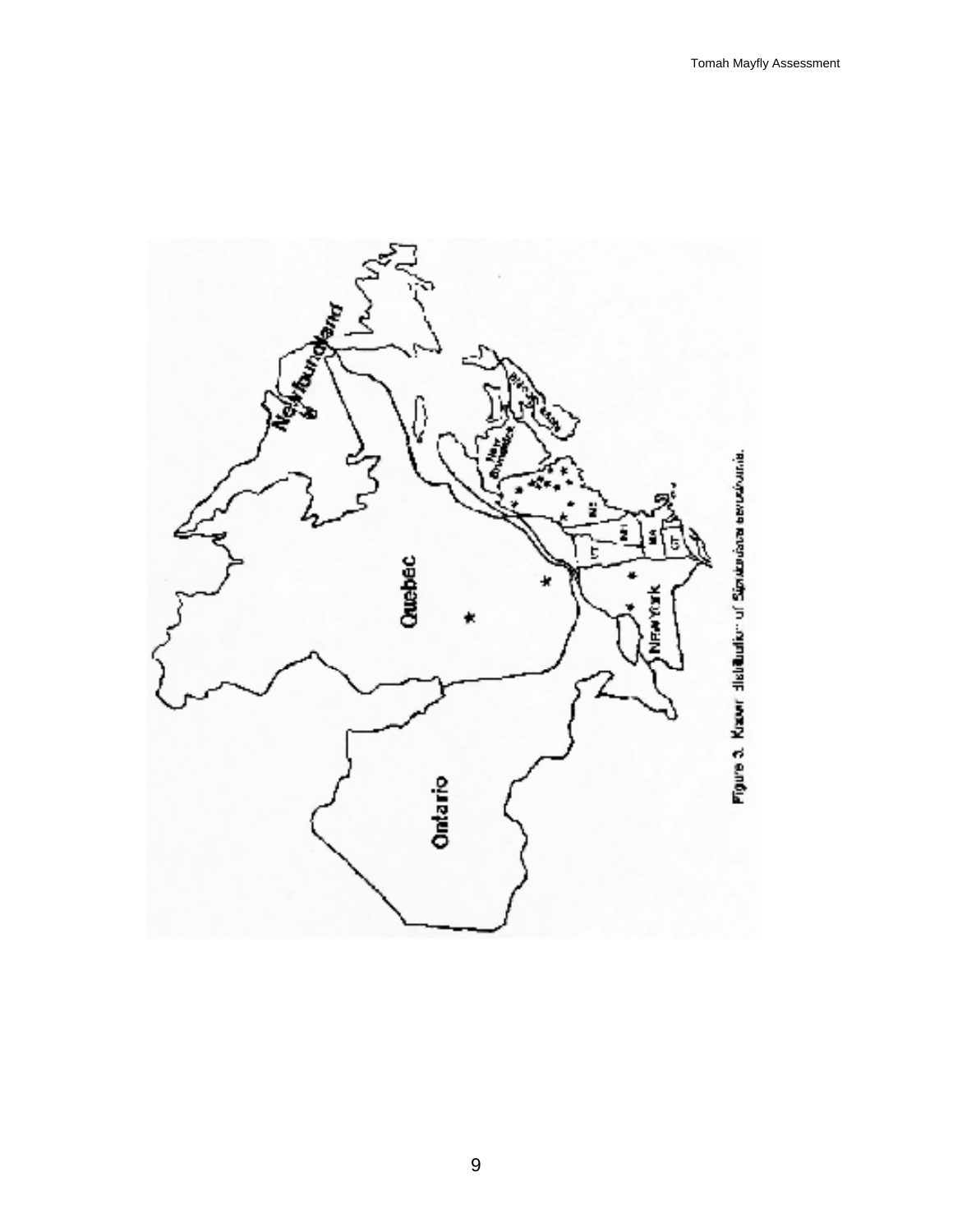Lake Melville, Labrador in 1952 (Fiance 1978), Nominique, Quebec in 1941 (Hutchinson 1989) and the Waswanipi River, Quebec in 1963 (Magnin and Harper 1970) (Figure 3). Attempts to locate the species in New Brunswick and Nova Scotia by Whiting (1992) and in western New Brunswick by Gibbs and Siebenmann (1993) (Appendix C) were unsuccessful.

#### Life History

Although Needham (1909), Clemens (1915), and Edmunds et al. (1976) give some information on emergence and adult activity of the Tomah mayfly at the Sacandaga River, NY, most of the species' life history data is from studies at Tomah Stream, Maine (Gibbs and Mingo 1986; Gibbs and Siebenmann 1992, 1993, 1994, 1996). Descriptions of the stream habitat for the Tomah mayfly are given for Maine in Gibbs and Mingo (1986), and Gibbs (1989, 1991); and for New York in Needham (1909), Clemens (1915), and Edmunds et al. (1976).

In Maine, the Tomah mayfly inhabits small rivers and streams bordered by extensive areas of seasonally inundated sedge meadow flood plain. This is a dynamic habitat, characterized by a short period of flooding from snow and ice melt during April-May, followed by a receding of water from the flood plain during the summer. In the flood plains of these streams, standing water remains until late May or early June, either as areas connected to the main stream channel or as isolated pools. A rich macroinvertebrate community typically inhabits these habitats (Huryn and Gibbs 1998). Members of this aquatic invertebrate community come either from the flood plain or the river channel. Flood plain fauna (e.g. *Aedes* mosquitoes and *Pisidium* fingernail clams)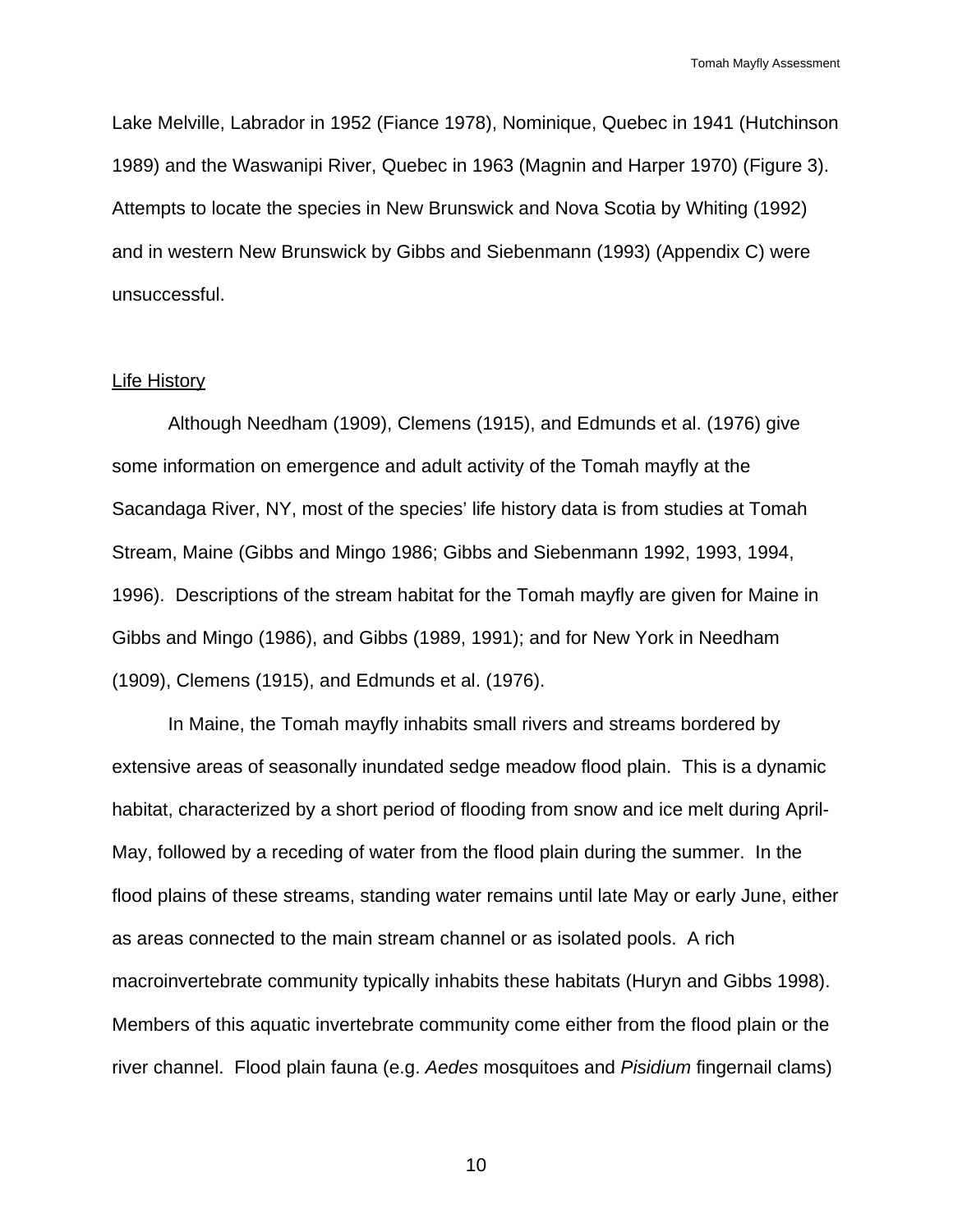complete their entire life cycle within the flood plain, whereas river-flood plain fauna have phases of their life cycle in both the river channel and the flood plain. Several important mayfly species, including the Tomah mayfly, are members of the river-flood plain fauna. It is in these flooded areas that the most nymphal growth and development occurs, and from which the winged subadults emerge. Tomah mayfly nymphs were also found in isolated pools remaining as water receded from the flood plain following spring floods in the Sacandaga River (Needham 1909, Clemens 1915).

Plant communities of flood plains in which the Tomah mayfly is found are dominated by sedges and rushes (Gibbs 1989, 1991). Stem density and genus richness of sedges and rushes were significantly higher in five flood plains where the Tomah mayfly was present than in five flood plains where it was absent (Gibbs 1989). At Tomah Stream, a high percent cover of tussock sedge (*Carex stricta*, *C*. *vesicaria)*, wool-grass (*Scirpus cyperinus*), and soft rush (*Juncus effusus*) characterized sites where the mayfly occurred (Gibbs 1989). In April and May, when water covers the flood plain, dead sedge plants from the previous year's growth remain structurally intact while shoots of the new year's growth appear among them. The resulting three-dimensional plant material provides shelter, substrate, and abundant food for the spring aquatic invertebrate community. In addition, mature nymphs of the Tomah mayfly and other aquatic insects use the upright stems and leaves of the new growth as adult emergence sites.

At Tomah Stream, the species is univoltine — producing one generation per year. Eggs are laid in the stream channel during June, and nymphs hatch the following November or December. The immature mayflies grow slowly beneath the ice, feeding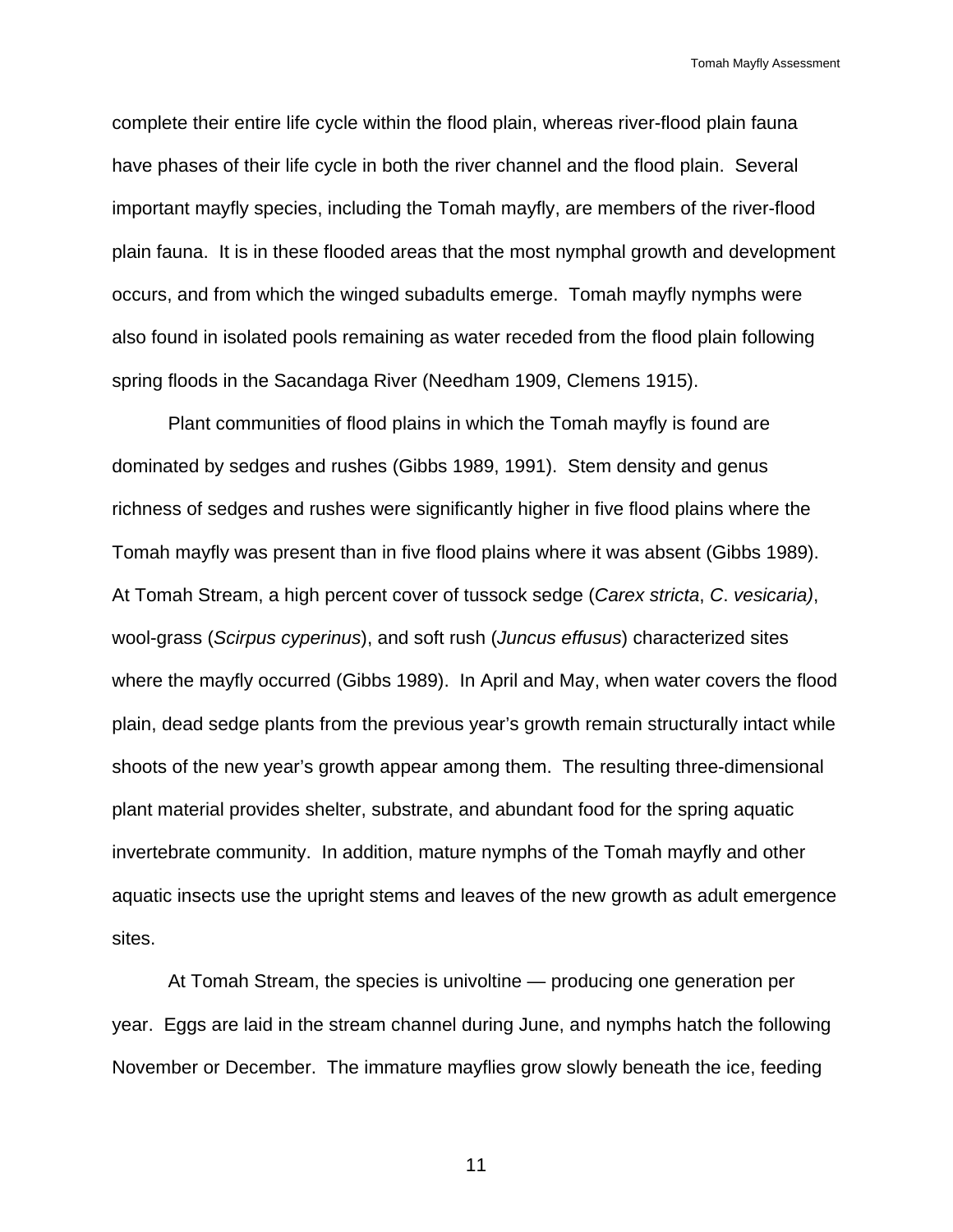on fine detritus and algae at near-freezing water temperatures. With increasing water levels following snow melt in March or April, they move out of the stream channel into the adjacent inundated flood plain. Here they become predaceous and feed on other species of mayfly nymphs, mainly *Siphlonurus* spp. but also, to a lesser extent, on *Leptophlebia* spp. and *Ephemerella* spp. In the flood plain, the nymphs grow rapidly, with females more abundant than males. During the last two weeks of May, while still in the flood plain, Tomah mayfly nymphs molt to the final instar, or stage, of larval development. As the nymphs approach emergence (the molt to the adult winged form), the wing pads darken and the nymphs cease to feed. Finally, they crawl out of the water — usually onto an upright plant stem or leaf — and molt to the winged subadult (subimago) or "dun." This emergence, or "hatch" to anglers, typically begins during the last week of May and lasts about ten days. Emergence occurs throughout the day, but mainly during the late morning and early afternoon (ie. predominantly between 10am and 2pm EDST). The subadult stage then lasts about three days before the final molt to the adult (imago) or "spinner", which can live from 1-9 days. Mating and egg-laying occur in the early evening (ie. between 7:25pm and 8:20pm EDST on June 11, 1992). Mating takes place over the stream, and eggs are deposited on the surface of the water in the stream channel. The fact that up to 92% of eggs from unmated females hatch or show embryonic development, combined with a female-biased sex ratio among nymphs, suggests parthenogenic reproduction (reproduction from the development of unfertilized eggs) may occur in this species. However, recent genetic analysis of the Tomah mayfly from six sites in Maine suggests that parthenogenesis rarely, if ever, occurs in these populations (Gibbs et al. 1998).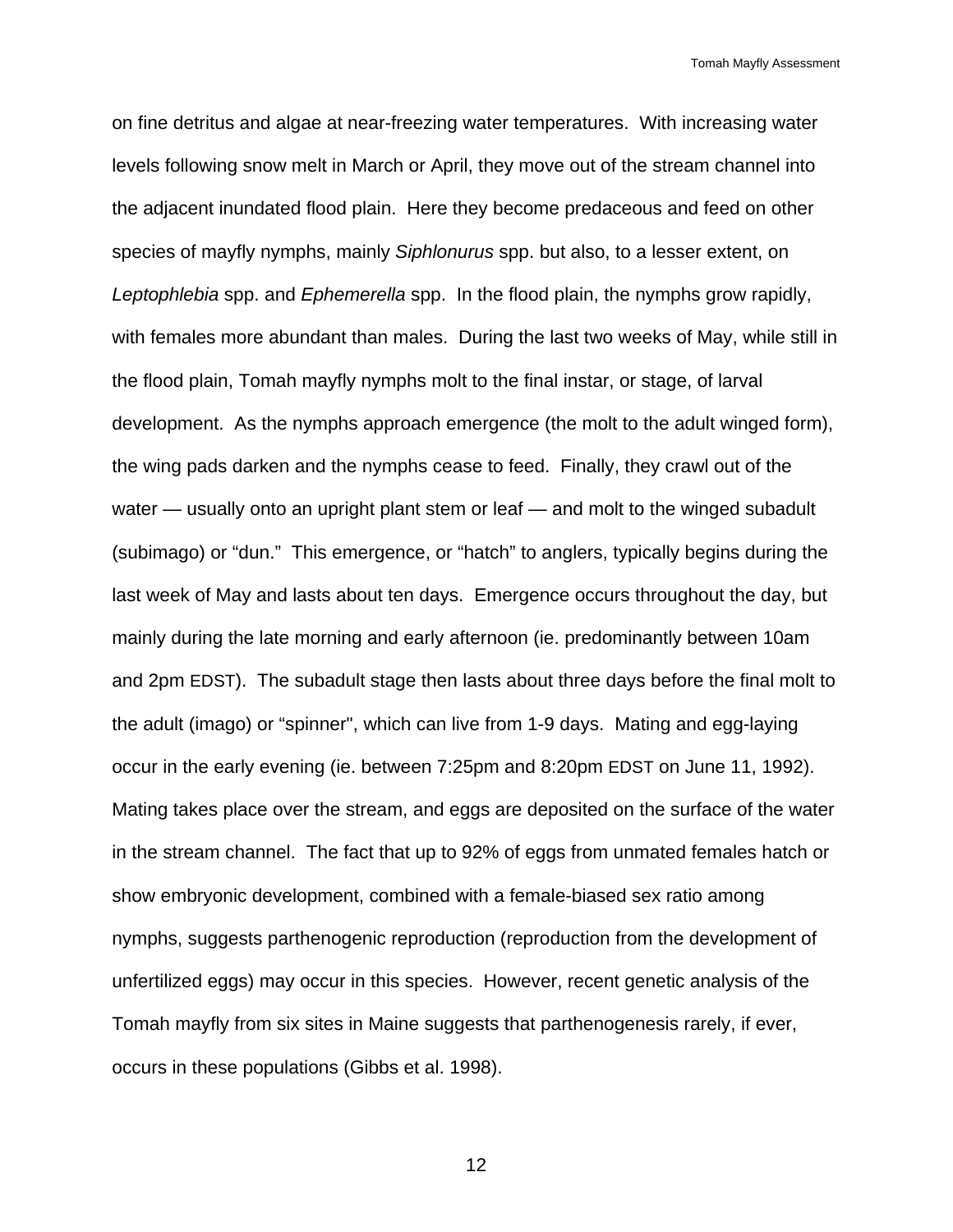Climatic differences between sites at Tomah Stream and the Dead River (>200 km apart) in Maine result in an approximate 20-day later emergence chronology for the Dead River population (Gibbs et al. 1998). Emergence and adult activity also occurred during late May and early June at the Sacandaga River, NY (Edmunds et al. 1976), and in southern Quebec where an adult was collected on June 3, 1941 (Hutchinson 1989). However, the adult recorded from Labrador was collected on July 10 (Fiance 1978), suggesting later emergence in more northern latitudes.

 An abundance of other macroinvertebrates occur with the Tomah mayfly in the inundated flood plain (Mingo and Gibbs 1986, Burian and Gibbs 1991, Gibbs 1989, 1991, Gibbs and Siebenmann 1996, Huryn and Harris 1999, 2000). Mayfly species at Tomah Stream include *Siphloplecton basale* (Walker), *Siphlonurus mirus* Eaton, *S*. *alternatus* (Say), *S*. *quebecensis* (Provancher), *Arthroplea bipunctata, Leptophlebia cupida* Say, *L*. *nebulosa* (Walker), *L*. *johnsoni* McDunnough, *Eurylophella temporalis* (McDunnough), *Ephemerella subvaria* McDunnough, *E*. *septentrionalis* McDunnough, and *Baetisca laurentina*. Huryn and Harris (1999, 2000) found 149 species of Trichoptera (caddisflies) at the Tomah Stream study site, equal to one-half of all caddisfly species presently known from Maine! Twelve caddisfly species are known in Maine only from Tomah Stream, and one species, of the microcaddisfly genus *Hydroptila*, is new to science (Harris and Huryn, manuscript in review). Larval Chironomidae (midges), and Coleoptera (beetles) (*Hydroporus* and *Halophorus*) are also present as well as Hemiptera (true bugs) (*Siagara*) and Amphipoda (scuds) (*Hyalella azteca* (Saussure)).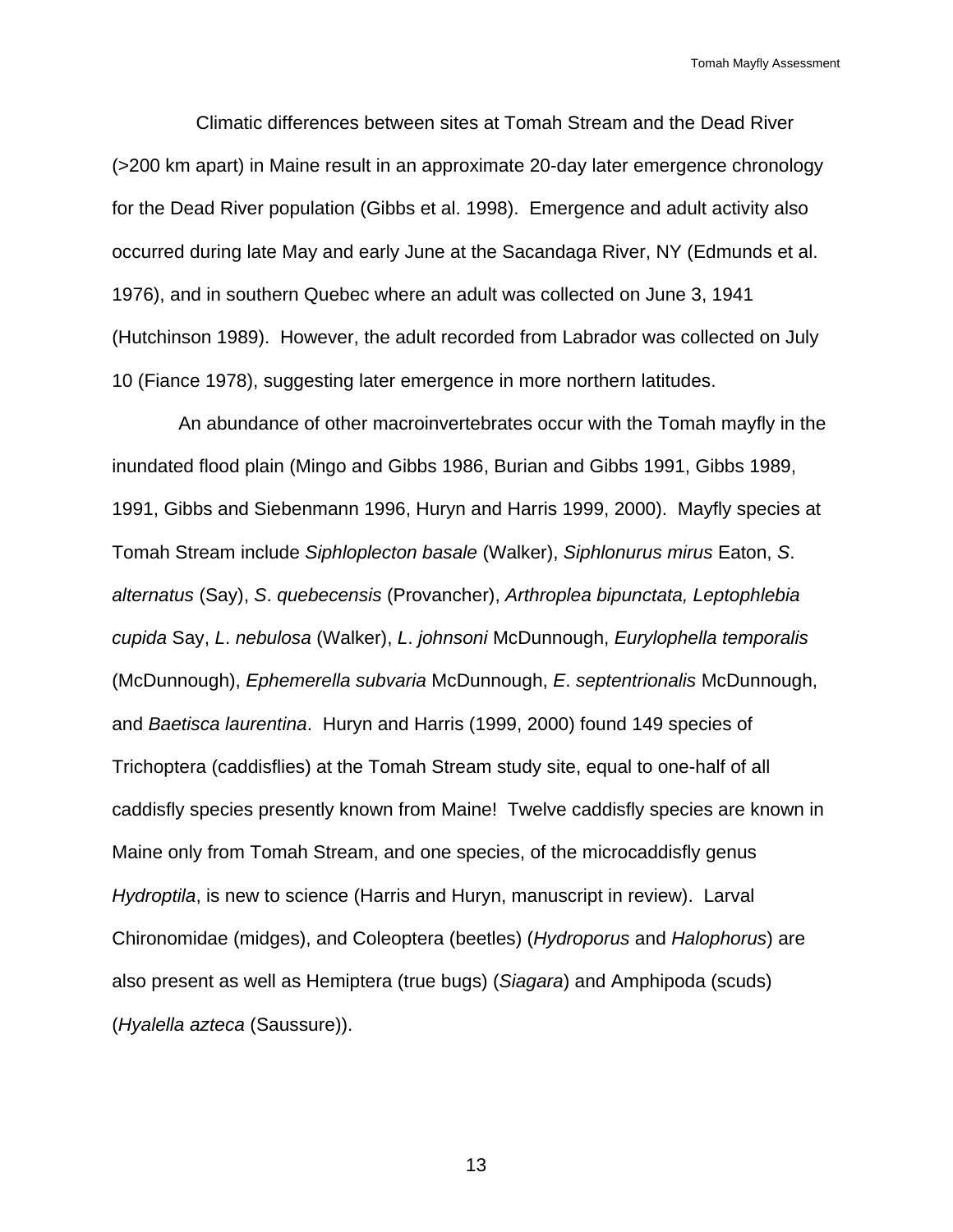At Tomah mayfly sites, nymphs of the mayfly genus *Siphlonurus* are very abundant relative to other mayfly taxa. Also, abundance of *Siphlonurus* spp. nymphs is higher in flood plains in which the Tomah mayfly is present than in similar flood plain areas where the species is absent (Gibbs 1989, 1991). However, the total biomass of macroinvertebrates, as well as the biomass of various taxa, changes dramatically throughout the period of flood plain inundation (April - June). From 25 April to 3 June 1997 at the Tomah Stream site, total macroinvertebrate biomass increased 16-fold; during this period, the contribution of *Leptophlebia* spp. dropped from 85% to 17%, while the proportion of *Siphlonurus* spp. biomass increased from 6-46%, and *S. aerodromia* increased from 3-12% of the total biomass of macroinvertebrates (Huryn and Gibbs 1998).

 Fish present in the inundated flood plain at Tomah Stream in April and May include common shiner (*Notropis cornutus* (Mitchill)), three-spine stickleback (*Gasterosteus aculeatus* Linnaeus), chain pickerel (*Esox niger* Lesueur), and the common white sucker (*Catostomus commersoni* (Lacepede)). These species, as well as brook trout (*Salvelinus fontinalis* (Mitchill)) from the stream channel, are known, from examination of the gut contents, to feed heavily on macroinvertebrates in the flood plain, especially mayflies (Gibbs and Mingo 1986).

 There are a variety of terrestrial vertebrates that also prey on macroinvertebrates in the flood plain. Common snipe (*Capella gallinago*), which feed on larvae of mayflies and other aquatic insects (Terres 1980), were commonly observed on the flood plain at Tomah Stream during spring inundation in 1997 (Huryn and Gibbs 1998). Black ducks (*Anas rubripes*) were present along Tomah Stream during April and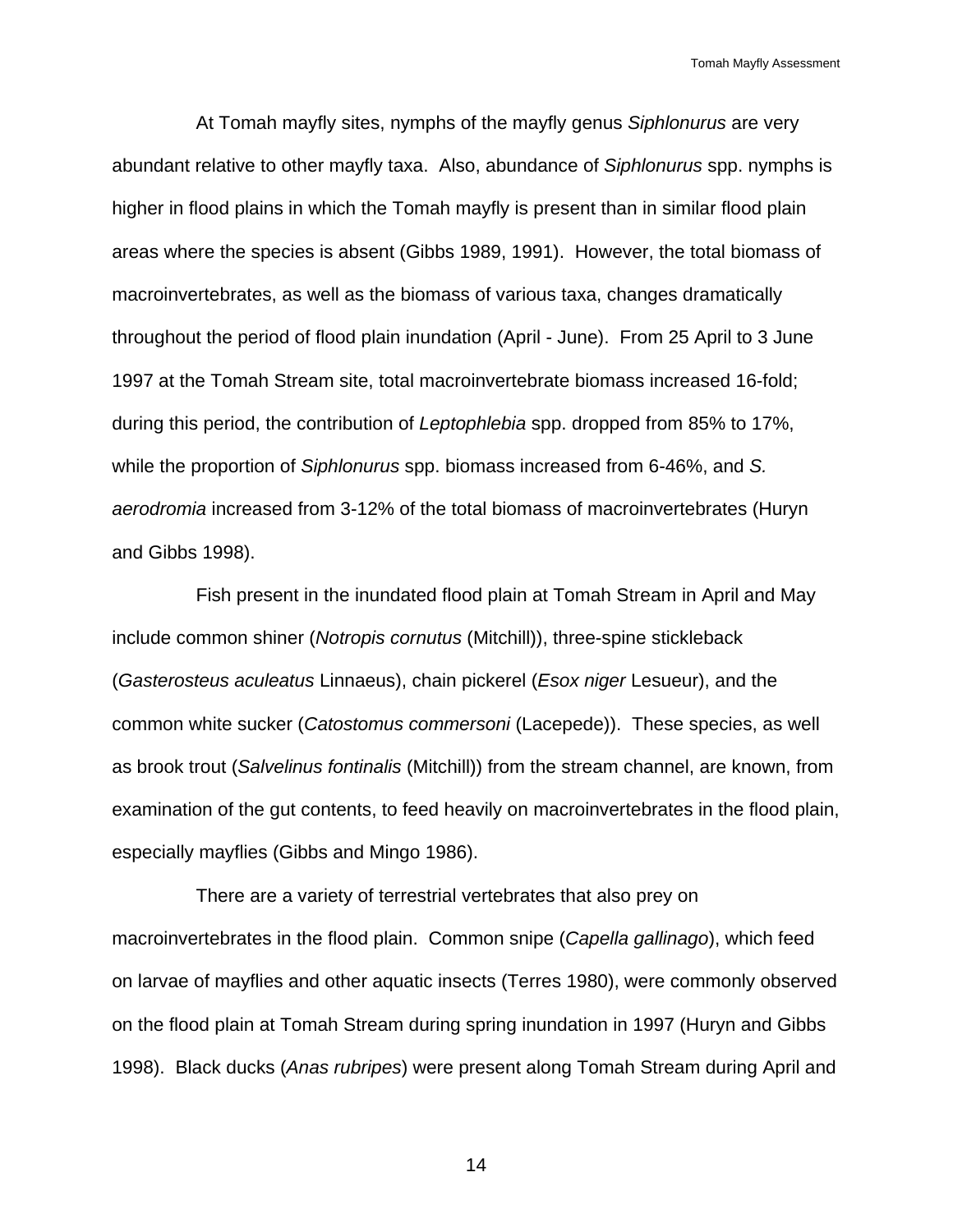May 1997 (Huryn and Gibbs 1998), and >200 black ducks are regularly seen at this site during annual spring eagle surveys (M. McCollough and C. Todd, MDIFW, pers. comm.). Mayflies make up as much as 50% of the diet of female black ducks during egg-laying in Maine, and sedge meadow flood plains likely represent an important source of protein for pre-laying hens (Reinecke 1977). Yellow rails (*Coturnicops noveboracensis*), which feed on flood plain invertebrates (Bookhout and Stenzel 1987) and are very rare in Maine, occurred sympatrically with Tomah mayflies at 2 sites in 1990 (Albright et al. 1991).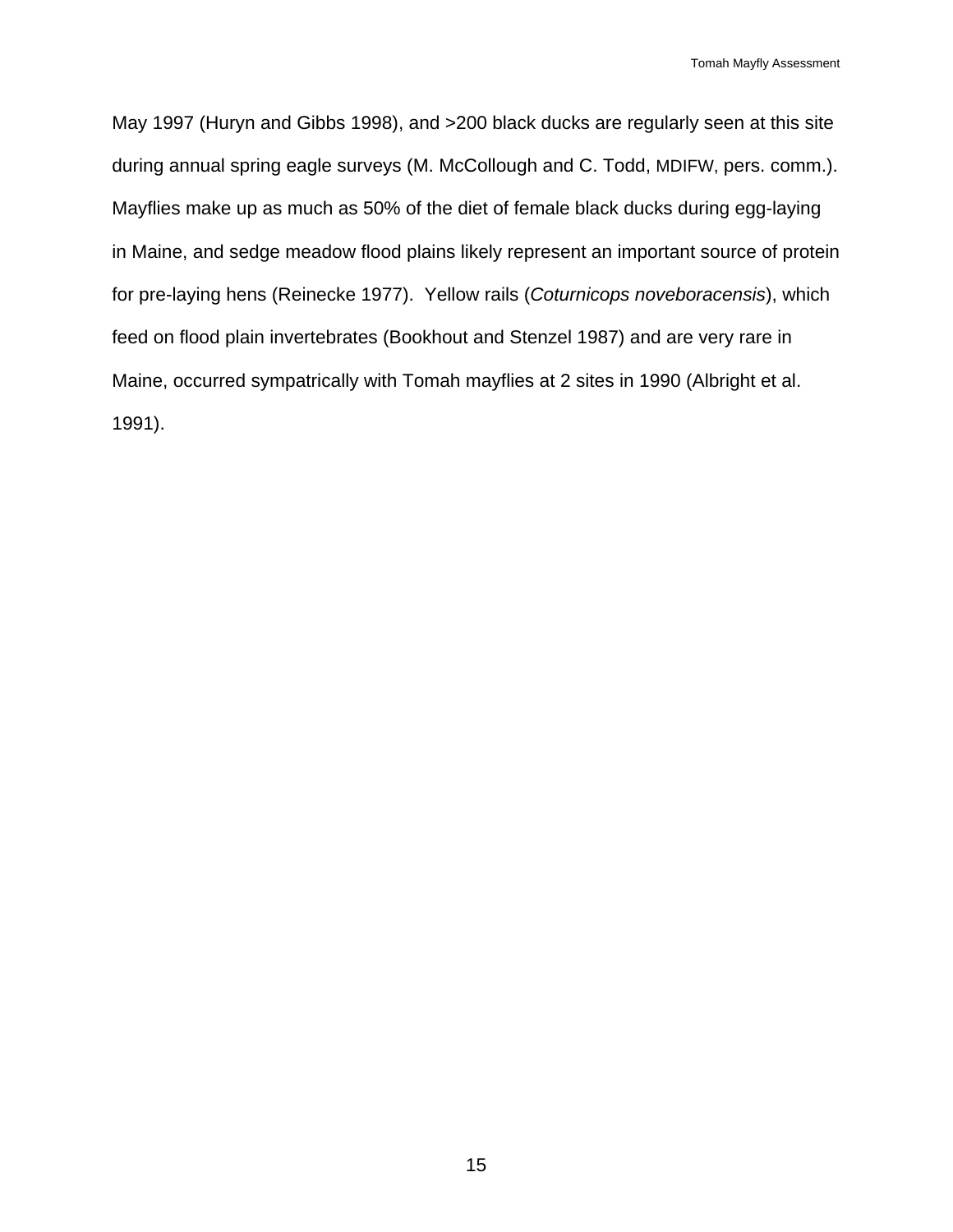### **MANAGEMENT**

## Regulatory Authority

#### *Protection of Maine's Invertebrates*

 The Maine Department of Inland Fisheries and Wildlife is charged to "preserve, protect and enhance the inland fisheries and wildlife resources of the state; to encourage the wise use of these resources; to ensure coordinated planning for the future use and preservation of these resources; and to provide for the effective management of these resources" (12 MRSA, Chpt. 702, Section 7011). "Wildlife" is defined as "any species of the animal kingdom, except fish, which is wild by nature, whether or not bred in captivity, and includes any part, egg or offspring thereof, or the dead body parts thereof" (Section 7001).

 Unless listed as endangered or threatened, however, invertebrates are currently provided only minimal protection under Maine law. The laws which govern hunting, trapping, and possession of Maine's wildlife (Sections 7401, 7406) pertain solely to "wild birds" and "wild animals". By definition, "wild animals" includes only mammals (Section 7001) - thus excluding invertebrates from any closed season or general possession coverage. Except for listed species, invertebrates are also excluded from scientific collection permit requirements by the same definition (Section 7242). Permits are required, however, to possess for exhibition purposes (Section 7231), import or introduce into the state (Section 7237), or take or transport within the state for breeding and advertising purposes (Section 7241), because these laws refer to all "wildlife", which includes invertebrates.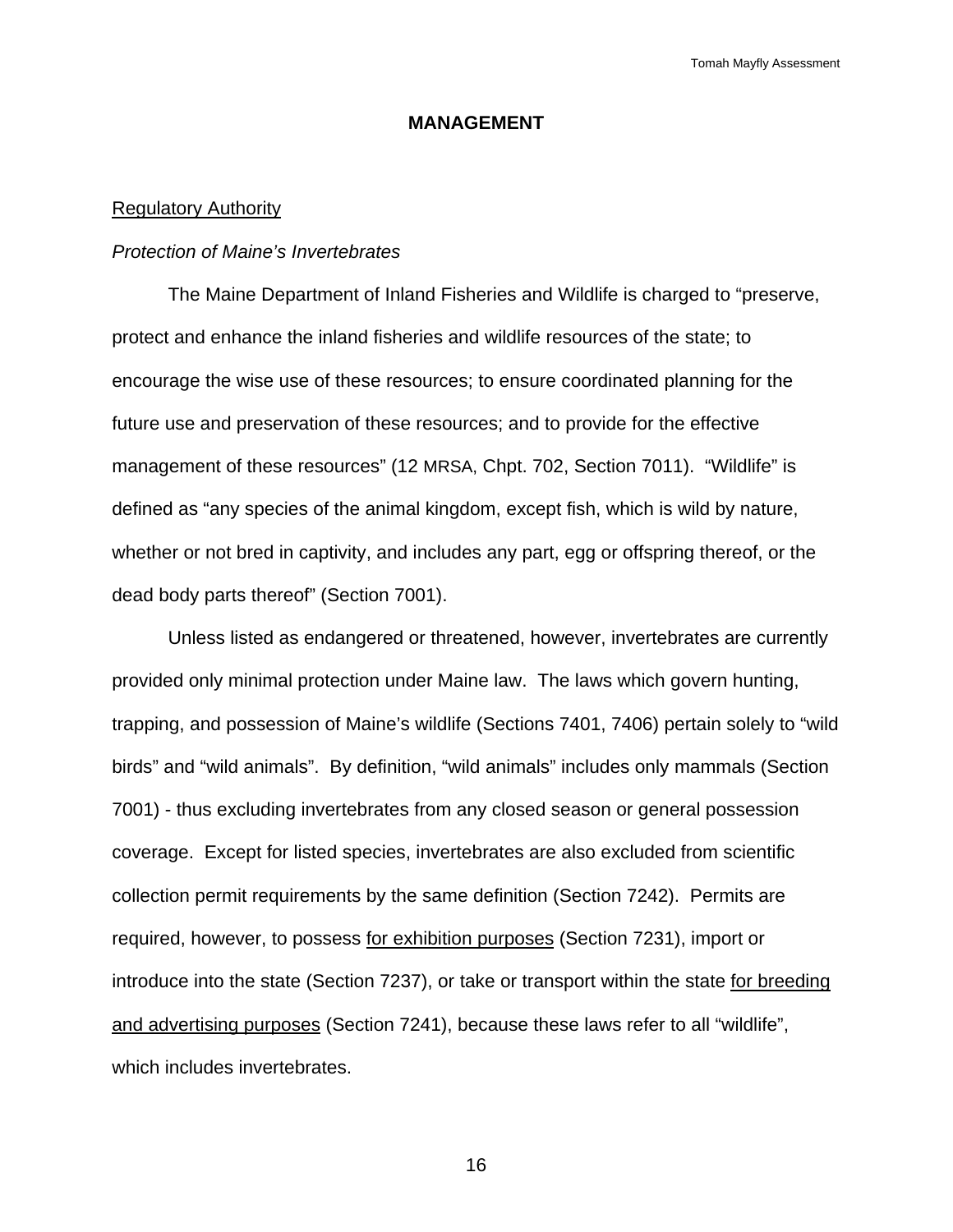## *Protection of Endangered and Threatened Invertebrates*

 The Maine Endangered Species Act of 1975 prohibits the take, exportation, hunting, trapping, possession, processing, offering for sale, selling, transporting, feeding, baiting or harassing of any endangered or threatened species of fish and wildlife, including invertebrates (12 MRSA, Section 7756). Because the Tomah mayfly was officially listed as a threatened species in Maine in 1997, it is fully protected from these activities. Prohibitions do not apply to acts that affect the quality and quantity of habitat available to the species. Furthermore, state law, as written, contains inconsistencies regarding deliberate harassment, harassment, and take.

 Concern has been raised about "deliberate harassment" (Section 7756, subsection 1, paragraph D) of endangered or threatened invertebrates. "Harass", as defined in Section 7001 (Definitions), means "an intentional or **negligent** (emphasis added) act or omission which creates the likelihood of injury to wildlife by annoying it to such an extent as to significantly disrupt normal behavior patterns". After reviewing the statute (MRSA 12, Section 7756. Prohibited Acts) in December, 1994, the Attorney General's Office determined that the words "deliberately" and "harasses" shall be interpreted to mean intentionally (with forethought) kills, torments, troubles, or worries a listed species. This prohibition was interpreted to apply to acts that are **deliberately** directed at individuals or groups of individuals of a listed species and result in the death of individuals, alteration or disruption of normal behavior patterns, or adversely impact normal life processes. In an attempt to remedy this shortcoming, Section 7756 was amended in 1999 to read: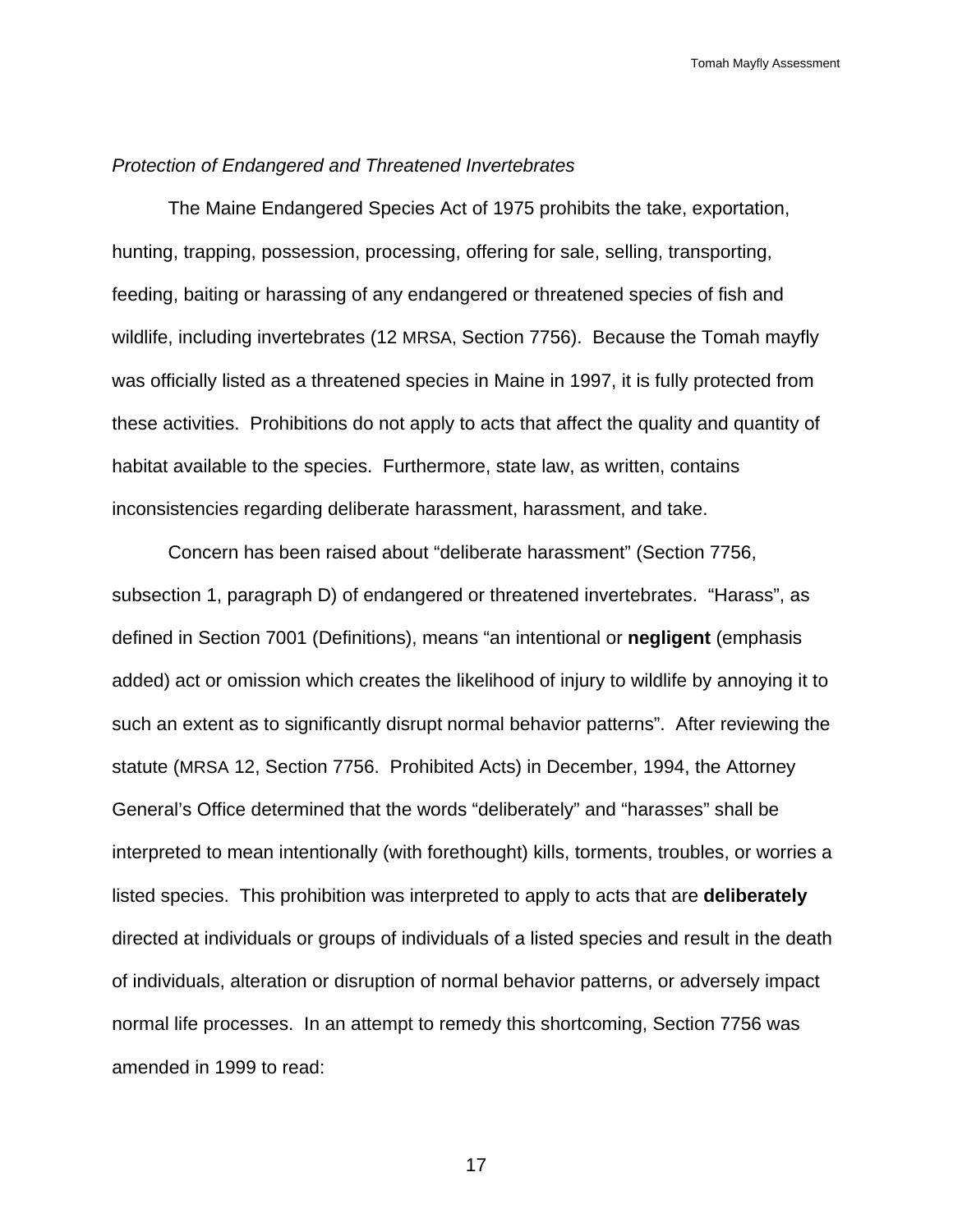"For the purposes of this section, "to take, take and taking" means the intentional **or negligent** (emphasis added) act or omission that results in the death of any endangered or threatened species."

The prohibition on "harassing" endangered or threatened wildlife is now somewhat less ambiguous with regard to intent, when "harassing" results in the death (i.e. taking) of an individual or group of individuals of a listed species. However, the prohibition of harassment may not be interpreted to include *non-lethal* acts (e.g. torments, troubles, or worries) that predispose to injury one or more individuals of a listed species. A first violation of the intentional harassment prohibition is punishable by a mandatory warning; the second violation is punishable as a Class E crime.

 In 1999, the legislature also amended Section 7756 to allow the Commissioner to permit the "incidental" take of any endangered or threatened species. There are three provisions of the Incidental Take Permit (Section 7756, subsection 2, paragraph C):

- 1) such taking is incidental to, and not the purpose of, carrying out an otherwise lawful activity;
- 2) the taking will not impair the recovery of any endangered species or threatened species; and
- 3) the person develops and implements an incidental take plan approved by the Commissioner to take an endangered species or threatened species pursuant to paragraph D;

However, because of the narrow definition of "take" (i.e. act or omission that results in

death) adopted by the legislature, prohibited acts that are *non-lethal* in nature may not

be permissible under an Incidental Take Permit.

 Current law also prohibits collection (scientific, hobby) of endangered or threatened invertebrates. Exemptions for educational or scientific purposes are currently granted through Scientific Collecting Permits on an annual basis (Section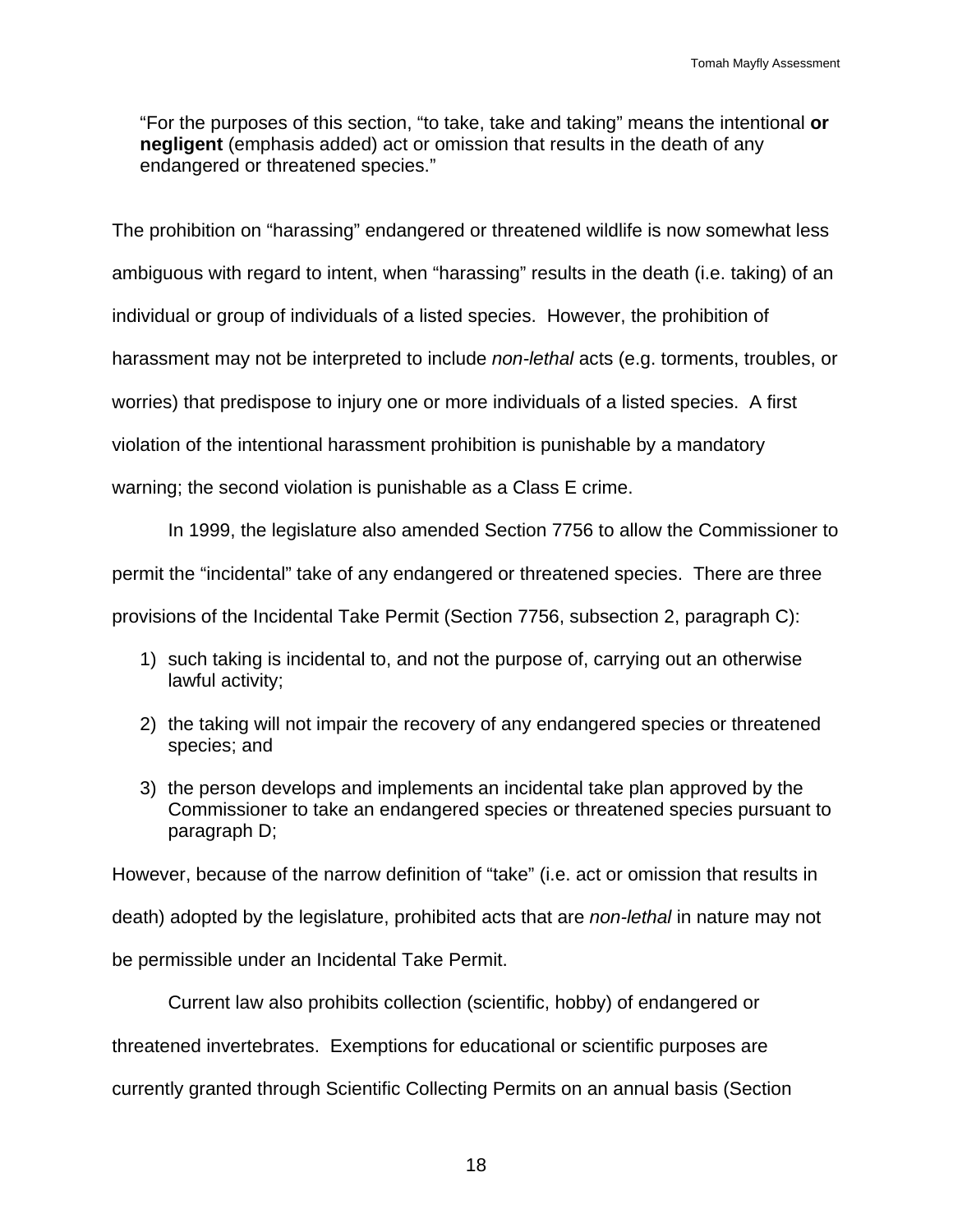7756). The transplantation, introduction, or reintroduction of an endangered or threatened invertebrate may be enabled pursuant to the Commissioner of MDIFW developing a recovery plan for that species, which is then approved through both a public and legislative hearing process (Section 7754).

 In summary, the Maine Endangered Species Act protects the Tomah mayfly from take, export, possession, etc. The Act does not protect the Tomah mayfly from activities that affect the quality and quantity of its habitat. It is unclear whether a court would find unintentional harassment of an endangered or threatened species to be an offense, unless the harassment directly resulted in the deaths of one or more individuals. Similarly, it is unclear whether prohibited acts that have non-lethal effects on an endangered or threatened species are permissible under an Incidental Take Permit. Collection of this species (e.g. for scientific purposes) is currently prohibited without a Scientific Collecting Permit. Transplantation or reintroduction would require an approved recovery plan.

## *Habitat Protection*

 Federal, state, and municipal regulations exist for protecting wetlands used by the Tomah mayfly. At present, these are the most important management tools for protecting Tomah mayfly habitat.

### *Section 404, Clean Water Act*

 Section 404 of the federal Clean Water Act provides the Army Corps of Engineers (Corps) with regulatory authority to control filling of waters and wetlands.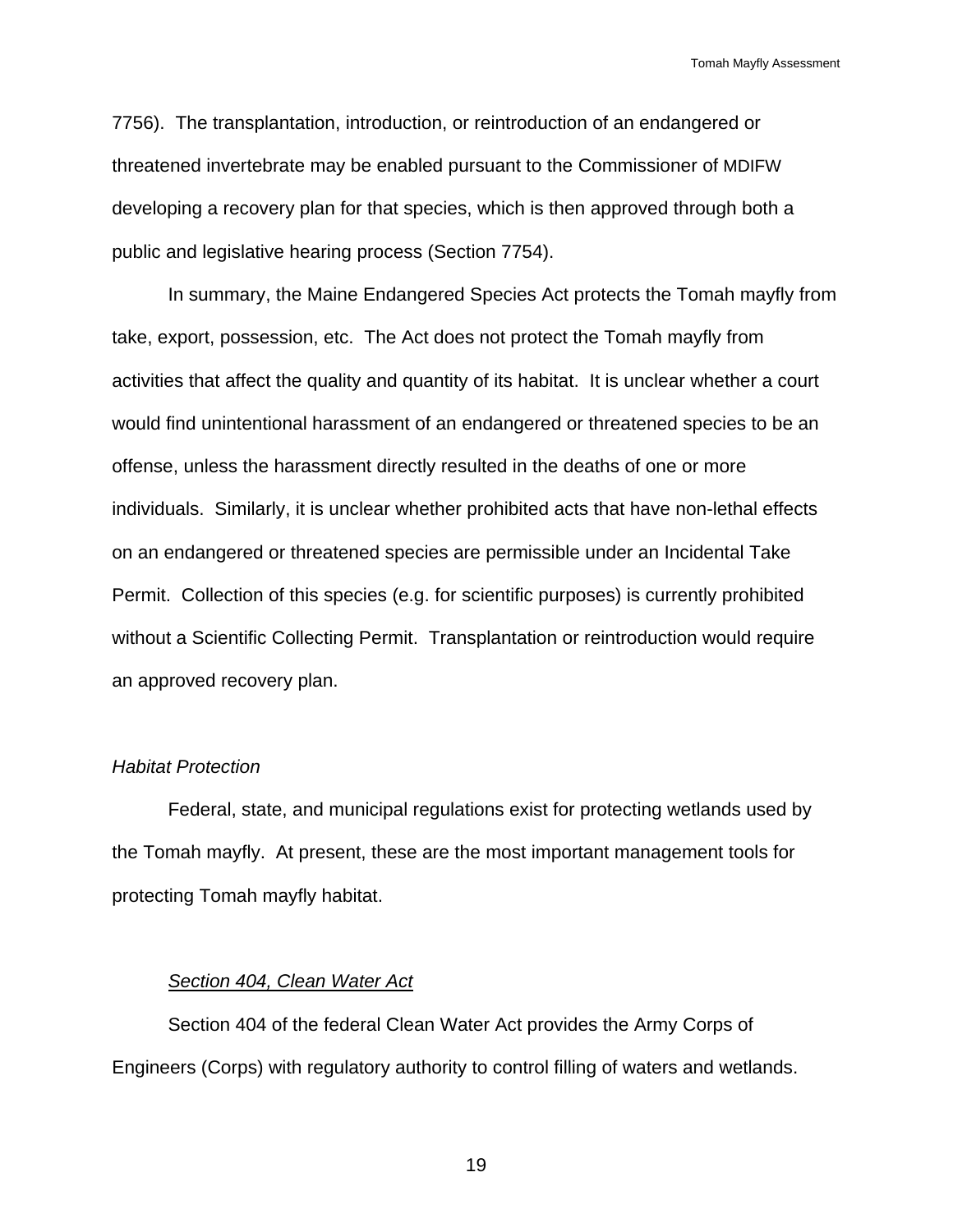The 404 Program is administered jointly by the Corps (which has permit authority) and the Environmental Protection Agency (EPA). Guidelines, as defined by EPA, prohibit projects that would adversely affect endangered or threatened species (federally listed), violate water quality standards, or involve toxic discharges. The guidelines also require mitigation of unavoidable impacts.

 The Corps has three categories of permits enabling filling of wetlands. In New England, certain projects affecting isolated wetlands less than one acre are permitted by *Nationwide Permit #26* authorization. *General Permits* may be issued by the Corps for certain activities in small geographic areas. Such permits are in effect for five years and may be modified or revoked if adverse environmental impacts increase. *Individual Permits* are required for projects that do not qualify for Nationwide and General permits. These permits are generally needed for larger projects affecting wetlands; they have a 30-day public comment period and provide for input on fish and wildlife values.

 In most cases, the EPA, Corps, and other federal review agencies (including the U.S. Fish and Wildlife Service) attempt to reach a consensus decision on project applications. In general, the Corps makes most decisions, but the EPA may veto Corpsissued permits based on a determination of unacceptable adverse effects on wildlife areas and other criterion. This authority may be exercised by EPA to designate areas in advance of discharge or filling. This planning process of Section 404, labeled "Advanced Identification of Disposal Sites," allows EPA and the Corps to work in cooperation with state and local authorities to identify sites unsuitable for filling. In New England, it is expected that Advance Identification will be more actively used as a planning tool for increased wetland protection (Widoff 1988).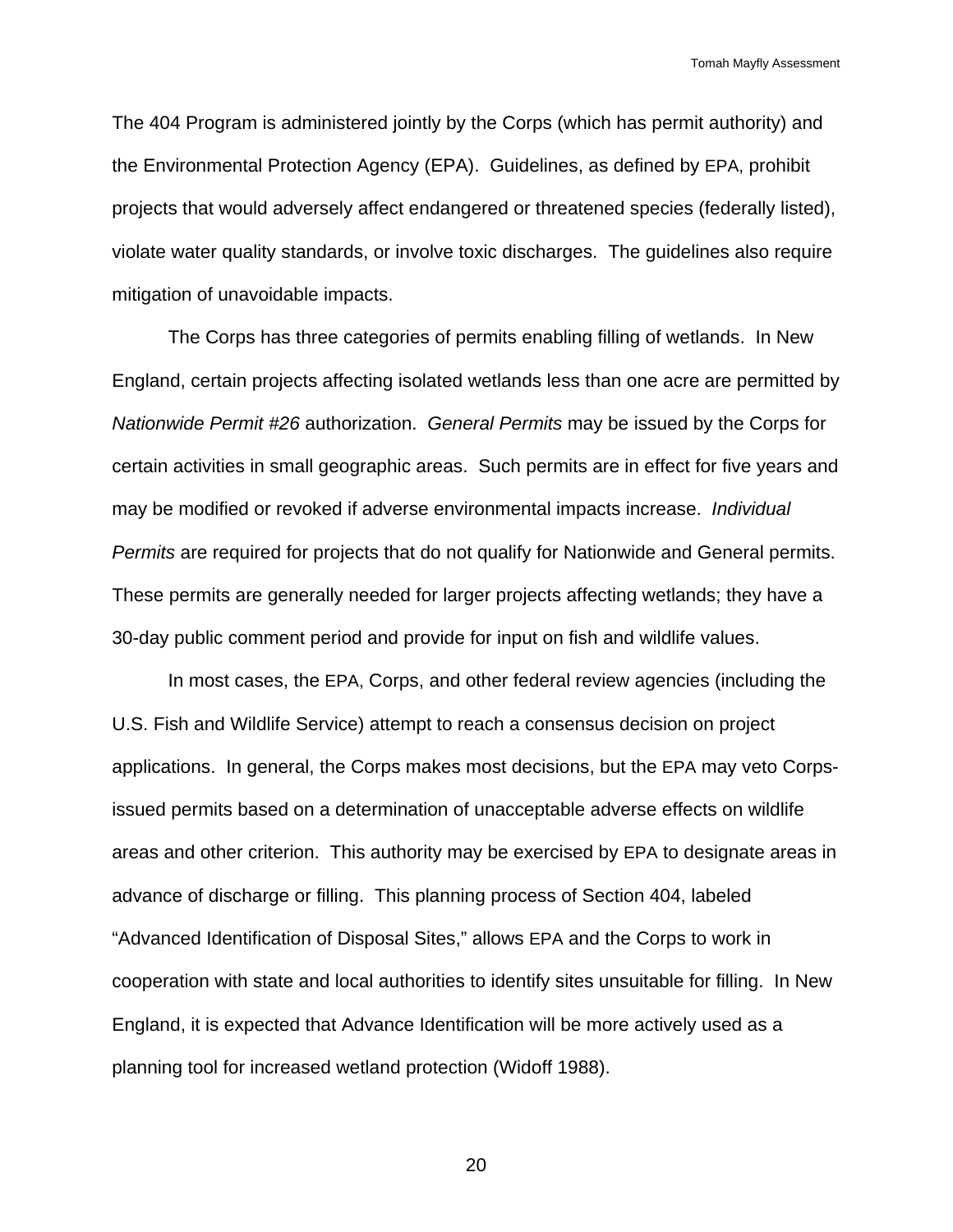Potential exists for closer cooperation and communication between MDIFW and the Corps to intensify wetland protection. Potential also exists to prepare lists of Tomah mayfly sites or habitats that merit protection through Advanced Identification. These wetlands could be added to an EPA list of priority wetlands already developed for Maine (EPA 1987 in Widoff 1988). This list is updated periodically and recommendations for additions may be proposed at any time.

### *The Maine Endangered Species Act*

 A 1988 amendment of the Maine Endangered Species Act (12 MRSA, Section 7754) enables the Commissioner of Inland Fisheries and Wildlife to designate areas currently or historically providing physical or biological features essential to the conservation of an endangered or threatened species as "Essential Habitat". Under the Act, state agencies and municipal governments may not permit, license, fund, or carry out projects that would significantly alter an Essential Habitat or violate protection guidelines adopted for the habitat. Essential Wildlife Habitats are implemented as "consultation zones" to flag development projects within endangered and threatened species habitat and allow MDIFW to work with landowners and project applicants to minimize or avoid potential conflicts before a project begins.

 Essential Habitat was first designated to protect bald eagle (*Haliaeetus leucocephalus*) nest sites in Maine in 1989. Since then, piping plover (*Charadrius melodus*) and least tern (*Sterna albifrons*) nesting, feeding, and brood-rearing areas, and roseate tern (*Sterna dougallii*) nesting areas have also been protected via Essential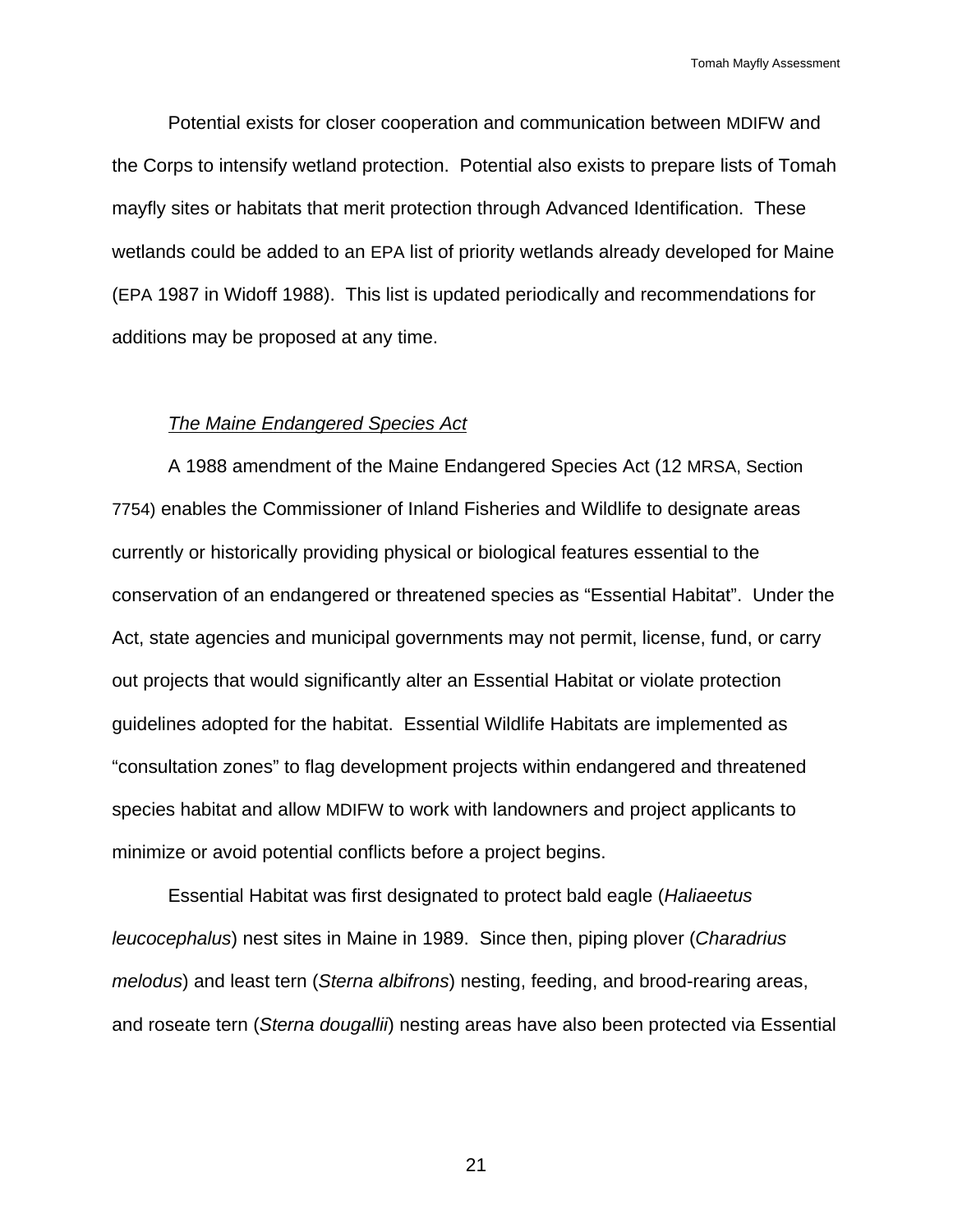Habitat designation. Essential Wildlife Habitat designation could also be used to protect Tomah mayfly habitat.

#### *The Natural Resource Protection Act of 1988*

 The Natural Resource Protection Act of 1988 (NRPA) provides for designation of "Significant Wildlife Habitat" for state and federally listed endangered and threatened species and certain other wildlife, and contains provisions for protecting freshwater wetlands. The NRPA prohibits dredging; bulldozing; removing soil, sand, or vegetation; draining; filling; or construction, repair or alterations of permanent structures without a permit in areas designated as Significant Wildlife Habitat. Significant Wildlife Habitat for species on the Maine or federal lists of endangered or threatened species is to be identified and mapped by MDIFW and adopted by the Maine Department of Environmental Protection (DEP) through rulemaking. Habitat protection guidelines and permit review criteria would be developed by MDIFW for these areas and may include acceptable types of development, recommended setbacks or buffers, and recommendations for timing of development activities. These guidelines are also adopted as part of DEP regulations.

 Maine's Comprehensive Growth Management Act similarly enables Significant Wildlife Habitats of rare species to be identified and submitted to the Department of Economic and Community Development for use by towns for comprehensive planning purposes. MDIFW reviews town comprehensive plans and all permit applications within Significant Wildlife Habitats. To date, Significant Wildlife Habitat has only been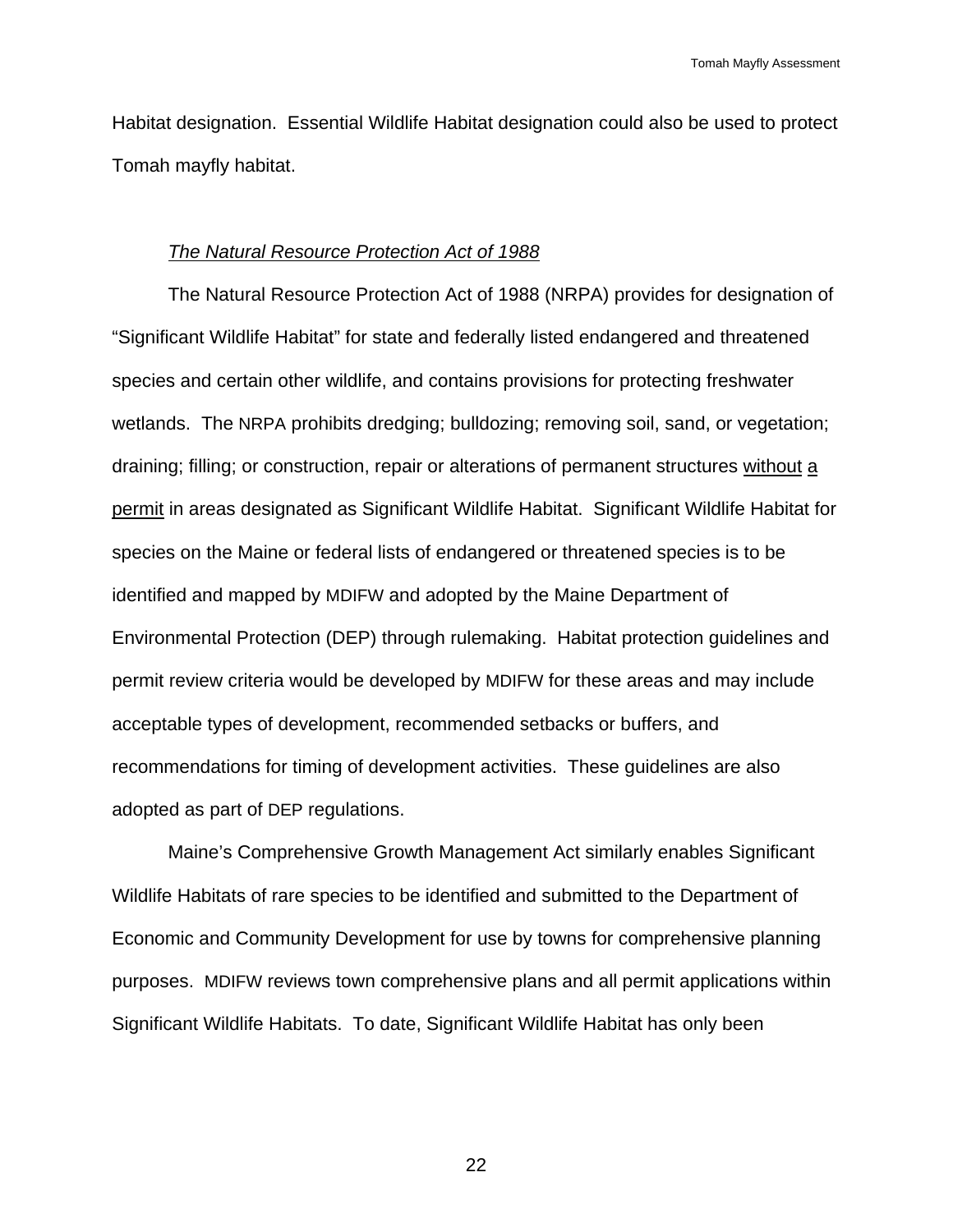designated for seabird nesting islands. This habitat protection tool could also be used to protect Tomah mayfly habitat.

 The NRPA also contains provisions for protection of some freshwater wetlands, which could also benefit Tomah mayfly habitat. The Act provides that a permit is needed for development activities that may fill or alter wetlands. Generally, wetland impacts of  $<$ 4,300 ft<sup>2</sup> require no review and are exempt from permitting requirements. Three tiers of review are employed depending on the amount of area altered in the wetland (4,300 ft<sup>2</sup> - 15,000 ft<sup>2</sup>, 15,000 ft<sup>2</sup> - 1 acre, >1 acre). The Maine Department of Environmental Protection reviews freshwater wetlands permits (in many instances in consultation with MDIFW) for activities in organized towns.

#### *Mandatory Shoreland Zoning*

 Organized towns and municipalities are required by the Mandatory Shoreland Zoning Law to pass ordinances that establish a shoreland zone in all districts within 250 feet of the upland edge of freshwater wetlands >10 acres, and designate resource protection in those areas that are rated "moderate" or "high" value by MDIFW (Jones 1986). Within resource protection districts, agriculture, new buildings, campsites, road construction, and parking facilities are prohibited, and other development activities require permit applications for approval. MDIFW generally does not review town permit applications but occasionally is consulted by municipal officials. Towns are permitted to adopt wetland protection guidelines more stringent than those mandated by the Mandatory Shoreland Zoning Law.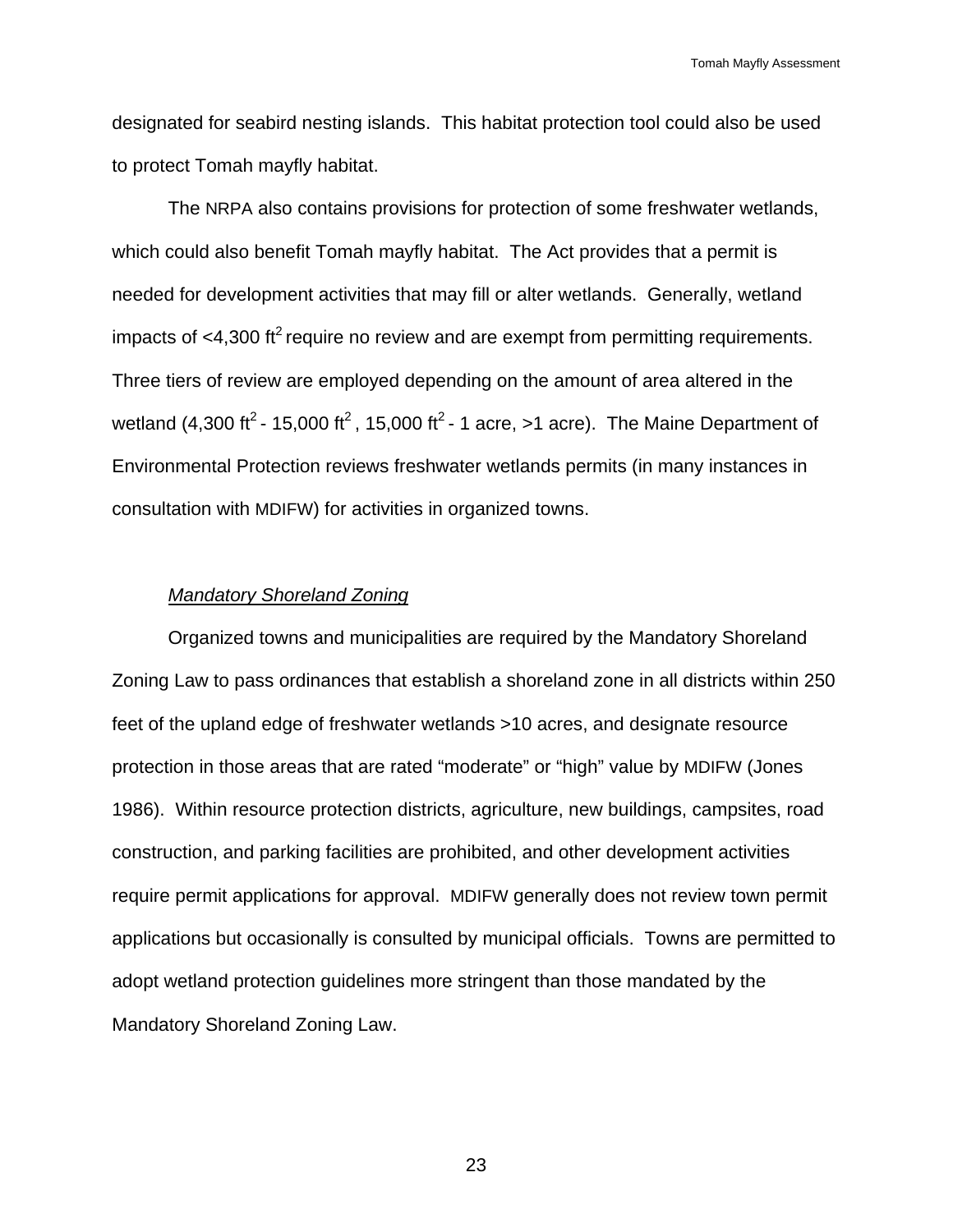## *Zoning in Unorganized Townships*

 In Maine's unorganized townships, development activities in wetlands are regulated by the Land Use Regulation Commission (LURC). LURC wetland protection rules apply to any wetlands (non-forested) delineated on LURC's zoning maps, which essentially are any non-forested wetlands identified on National Wetland Inventory maps. Applicants whose activities will alter >15,000 ft<sup>2</sup> of a mapped wetland, or  $\geq$ 1 acre  $(\geq$ 43,560 ft<sup>2</sup>) of any combination of wetland and upland, are required to delineate all wetlands in the project area; LURC may consider impacts to any newly mapped wetlands in its review of permit applications.

 Other state environmental regulations, such as the Site Location of Development Act, may also be applied occasionally to protect endangered species habitat. MDIFW formally reviews and comments on approximately 500 permit applications annually through its regional offices. Hundreds of additional projects are reviewed on an informal and pre-consultation basis. Regional staff consult with the Endangered and Threatened Species Program biologists for permit applications involving listed species. These species and their habitats are granted protection in accordance with pertinent regulations.

## Past Goals and Objectives

There are no past goals and objectives for the Tomah mayfly in Maine.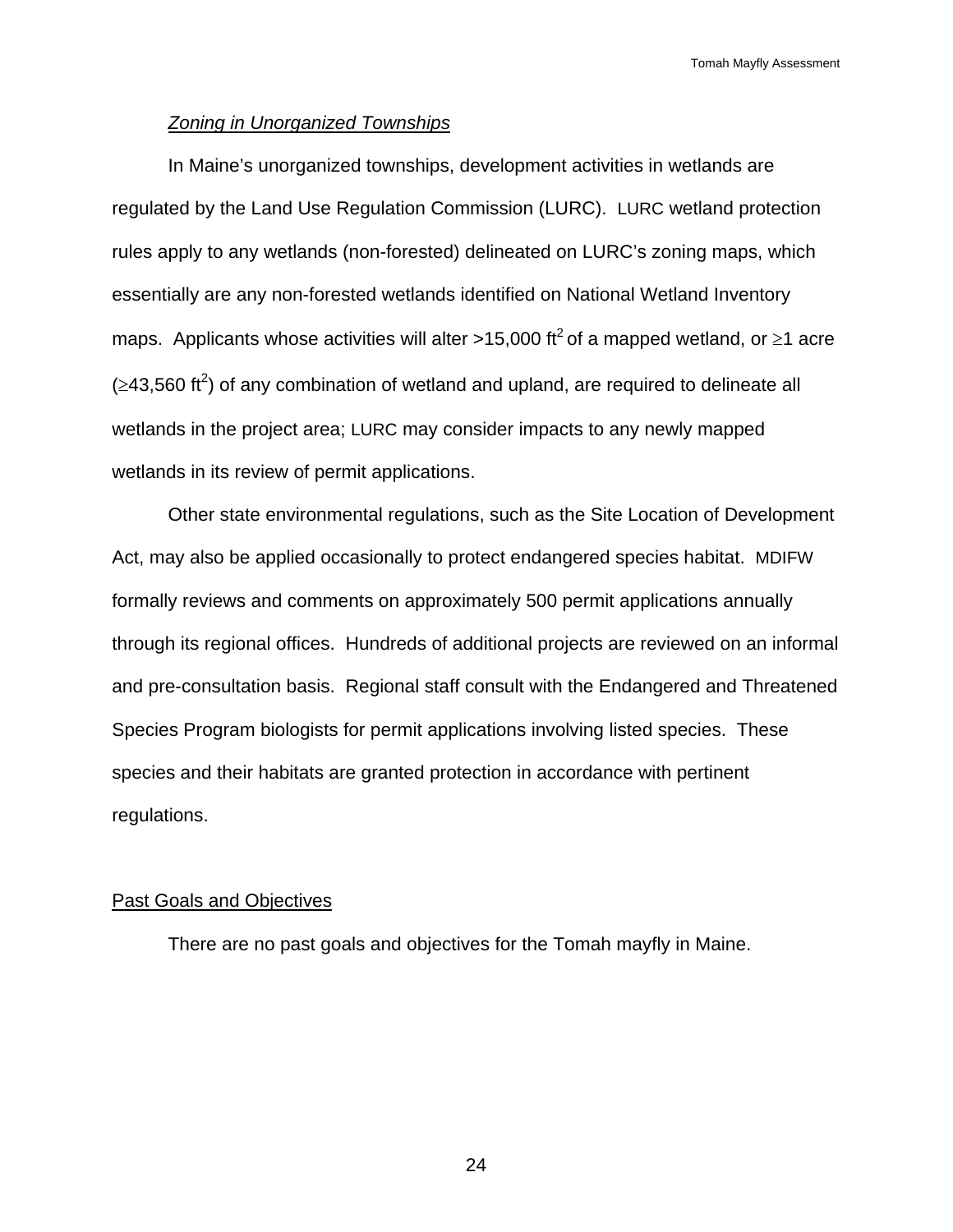### Past Management

 The Tomah mayfly in Maine has received little management attention. MDIFW has management authority at one site, Mattagodus Stream in Mattagodus Meadows Wildlife Management Area (Webster Plt.), and holds the flowage rights to Tomah Stream, but no management activities specific to the Tomah mayfly have taken place. The Bureau of Parks and Lands (BPL) owns nearly 300 acres at Tomah Stream and has management authority at Thompson Deadwater (T2 R4 WELS). Since 1990, there have been proposals by BPL to impound Thompson Deadwater and by MDIFW to impound Tomah Stream. Although these projects have not been approved, if built, they could result in substantial losses of Tomah mayfly habitat.

#### Current Research and Management

Since 1990, MDIFW has received \$2,500 to \$5,000 annually in federal funding (Section 6 Endangered Species Act) to address research and management of the Tomah mayfly. These funds have been matched by state grants and used primarily to support life history and genetics research, and status surveys conducted by Dr. K. Elizabeth Gibbs and M. Siebenmann, Entomology Department/Applied Ecology and Environmental Studies, University of Maine. Since 1997, they have also supported research by Dr. Alexander Huryn, Department of Biological Sciences, University of Maine, who has led investigations on the structure and productivity of the macroinvertebrate community that inhabits the flood plain of Tomah Stream during spring inundation, and the role the Tomah mayfly plays in this community (Huryn and Gibbs 1998, Huryn, published abstract). During 1999 - 2000, MDIFW included surveys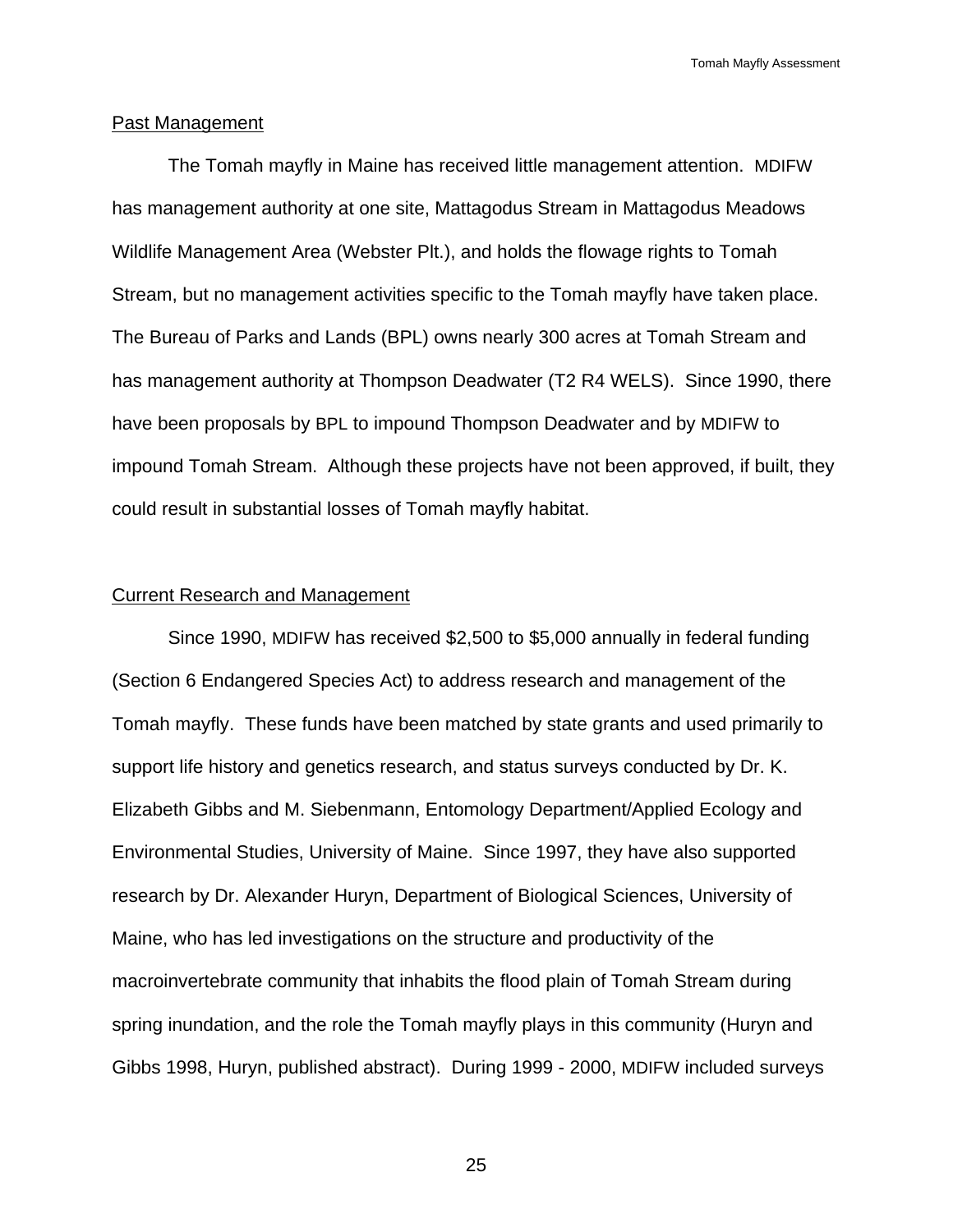for the Tomah mayfly in its ecoregional survey of the Downeast coastal region (Weik et al 2000), and will continue with additional surveys in 2001 - 2002 throughout the St. John Uplands and Boundary Plateau ecoregions in northern and northwestern Maine.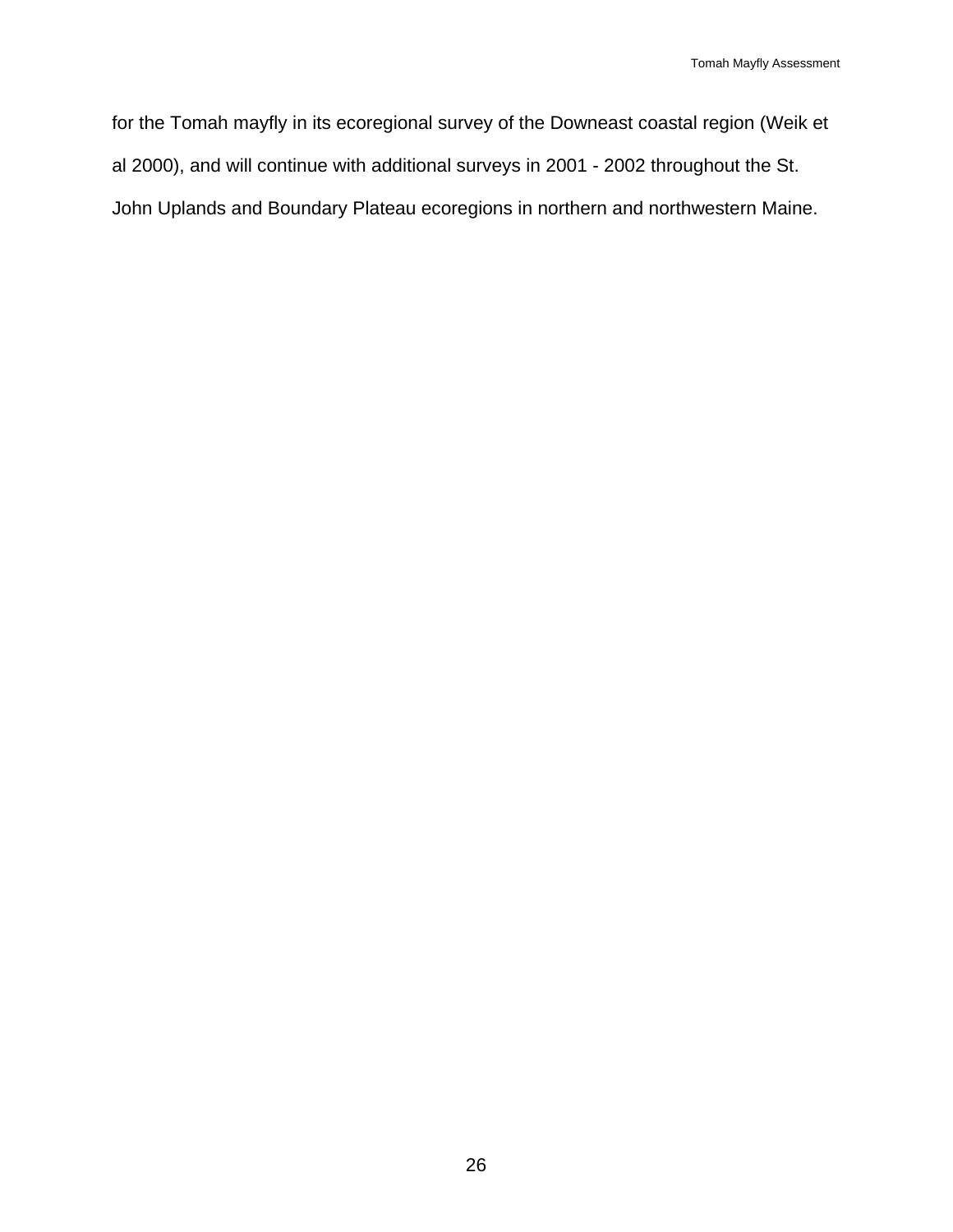## **HABITAT ASSESSMENT**

## Past Habitat

Historically, streams like Tomah, with extensive "wet meadows ", were abundant in Maine and elsewhere in the Northeast. Where records exist, these systems are reported to have supported a rich and diverse fauna of wildlife (Widoff 1988), and it seems likely that some of these sites would have supported populations of the mayfly. However, the damming of rivers for mills, water storage, and transporting timber has been a central feature in the history and development of Maine since the earliest days of European settlement. Thousands of dams were built in the state from the colonial period to the present (Hasbrouck 1984). Many have washed away, but there are still approximately 600 dams in Maine, varying greatly in size, age, function, and state of repair. These dams have greatly modified Maine's river systems, created many lakes on reaches of rivers formerly bordered by wide flood plains, and drastically altered the normal seasonal flow patterns of rivers. Prior to the creation of Flagstaff Lake, a large water storage area for Wyman Dam, the Dead River and smaller Flagstaff Pond were surrounded by extensive sedge meadow flood plains (Widoff 1988), suggesting this area may have originally supported a more extensive mayfly population than the small relic population that now exists in a short reach of Dead River above the lake.

Sedge meadows are still one of the most common wetland types in Maine. The Maine Wetland Inventory indicates over 57,602 acres of fresh meadow exist in the state. Yet, despite extensive surveys, the Tomah mayfly has only been found at a few locations. It is apparent, then, that not all sedge meadows have habitat suitable for the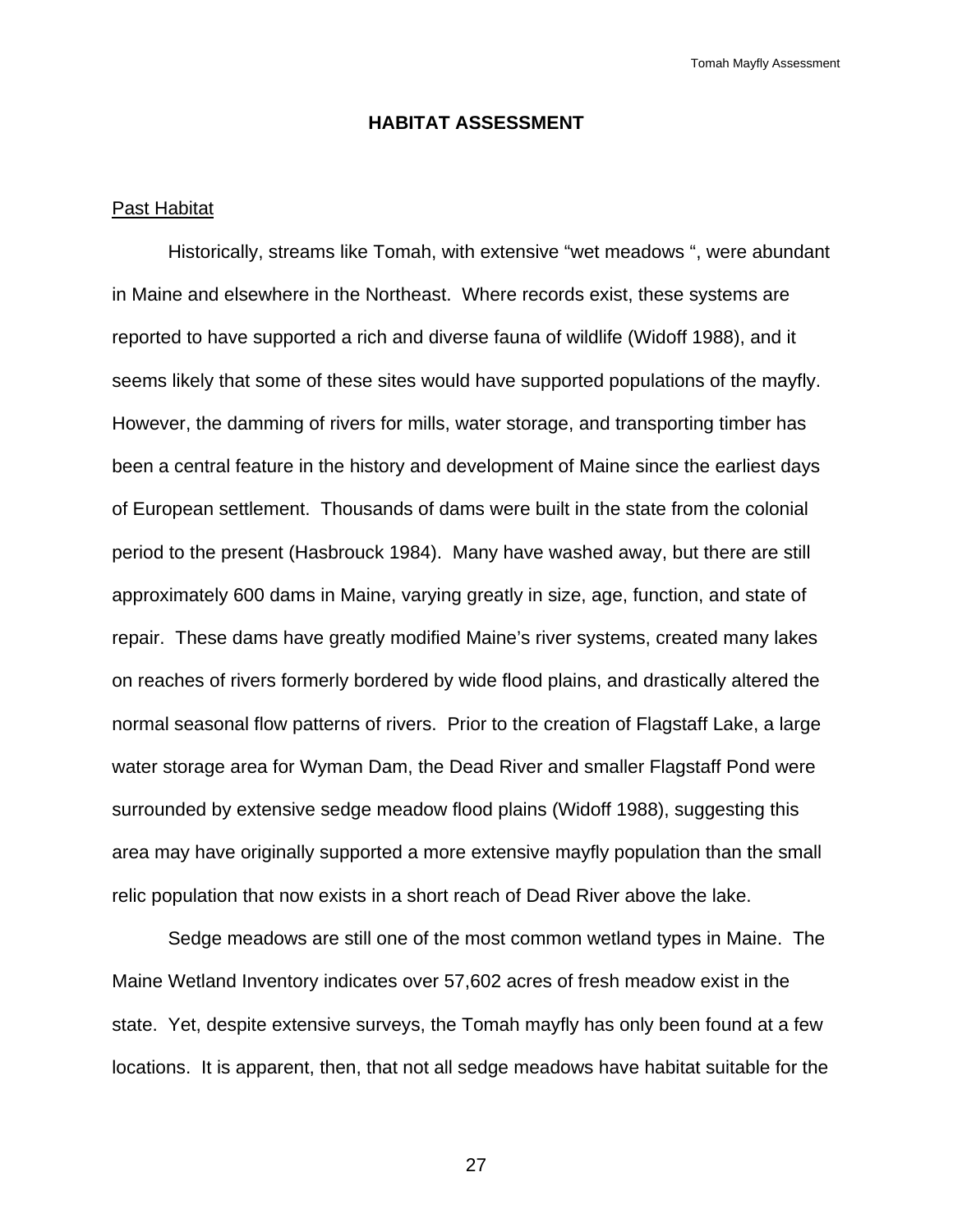Tomah mayfly. Watershed area, basin topography, soils, and other hydro-geological features likely influence factors affecting habitat suitability. It may be that only a small portion of seasonally flooded sedge meadows have the right combination of features to support this insect. To date, only 13 of more than 150 sites surveyed with seemingly appropriate habitat have populations of this insect.

#### Current Habitat

Currently, the Tomah mayfly has been found in Maine at only 13 sites (Figure 2). Most are in unorganized townships, under private industrial forest ownership, and are widely distributed, from the St. Croix River west to the Dead River drainage, and north to the Allagash River drainage. Although other sites may exist, more surveys are needed to make this determination. Given the known present distribution of the Tomah mayfly in Maine, its historic distribution (5 additional sites in New York, Labrador, and Quebec (Figure 3)), and the fact that surveys in Nova Scotia and New Brunswick have been unsuccessful, future survey efforts in northern Maine may offer the best hope for finding additional populations.

### Habitat Projection

The future of this species and its habitat likely depends on the ability of state wetland statutes and appropriate wetland management to maintain the natural productivity and ecological integrity of suitable, seasonally-flooded sedge meadows. Most of the sites where the Tomah mayfly occurs are privately owned, primarily by industrial forest products companies. The long-term viability of these sites, and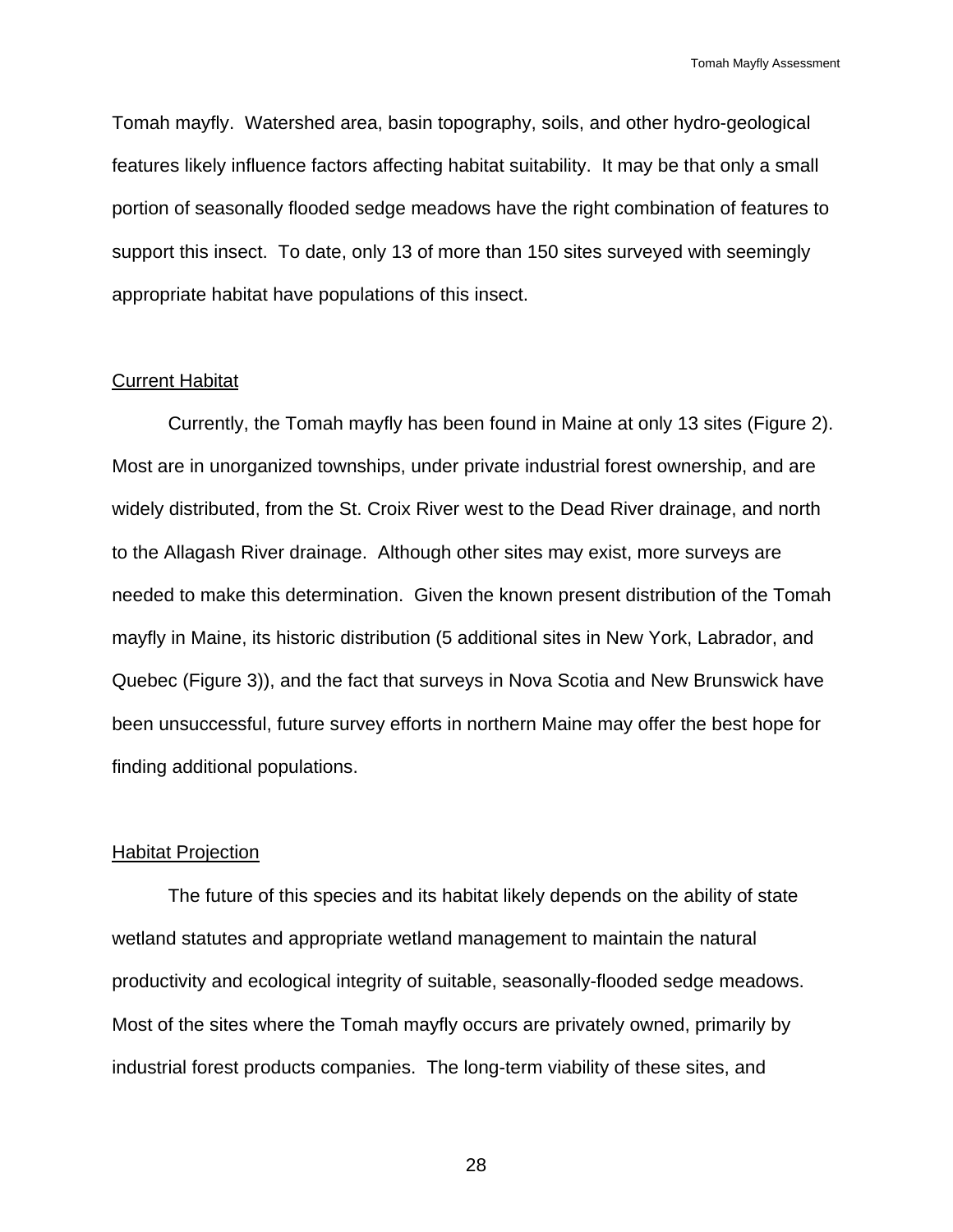therefore the Tomah mayfly, also will be dependent upon outreach to landowners and cooperative management agreements to successfully conserve this species for the future.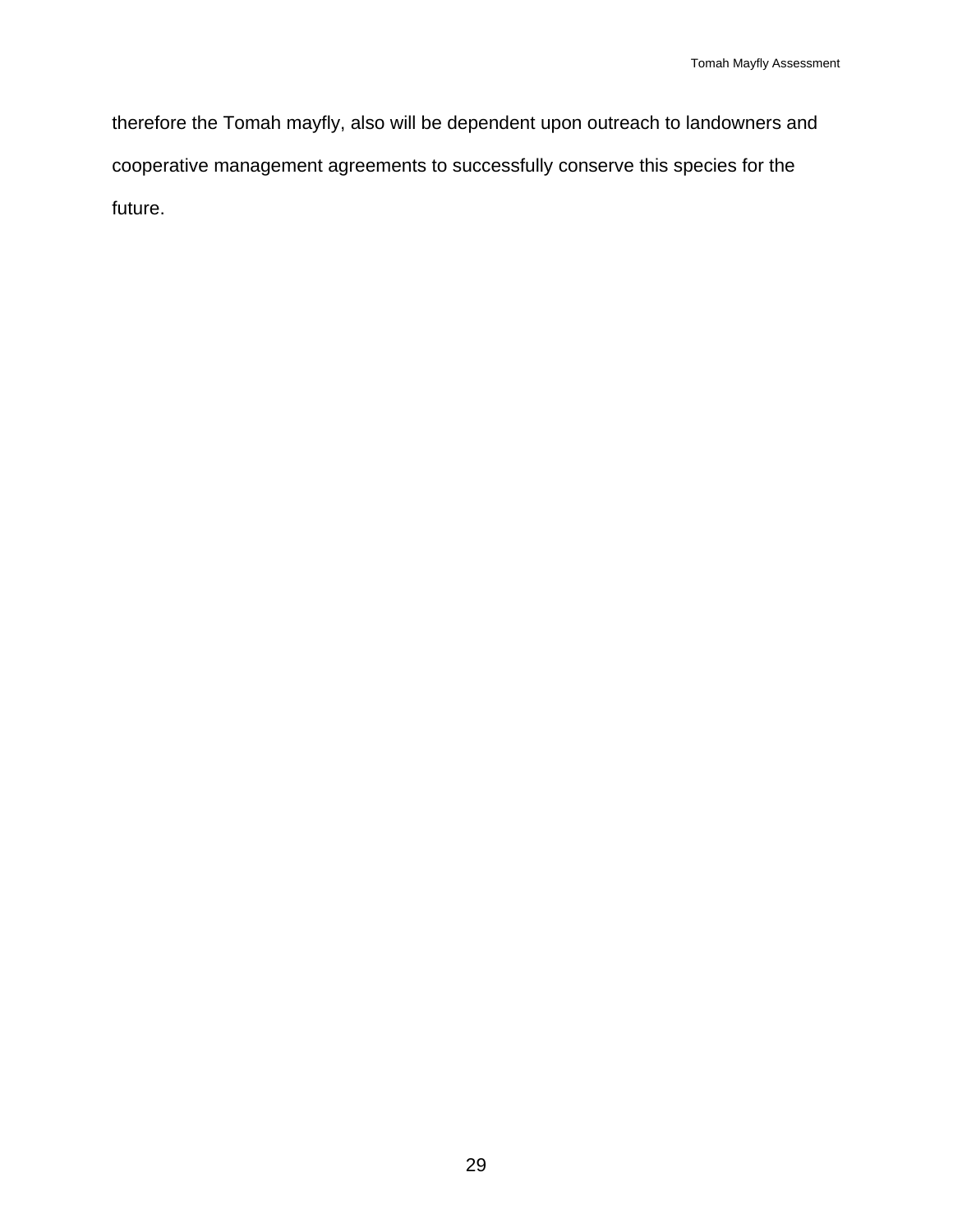## **POPULATION ASSESSMENT**

## Past Populations

Past populations of the Tomah mayfly are largely unknown in Maine. It is likely some populations were reduced or eliminated when dams flooded appropriate habitat. For example, the species has not been reported from the Sacandaga River, NY, since the river was altered by construction of the Sacandaga Reservoir in the 1930s. Similarly, creation of Flagstaff Lake flooded much of the once-extensive sedge meadow flood plains that surrounded a portion of the Dead River and the smaller Flagstaff Pond (Widoff 1988), suggesting this area may have originally supported a more extensive population of the mayfly than the small relic population that now exists in a short reach of Dead River above the lake. A population reduced or isolated by the effects of river alteration would also be more susceptible to extirpation from stochastic events, such as the aerial application of DDT for spruce budworm control during the 1950s-1960s (see Dimond 1967).

#### Current Populations

In the past 50 years, the Tomah mayfly has been collected from only three sites in Canada, one site in New York, and 13 sites in Maine. Many of these records consist of only one or a few specimens. Where more intensive surveys have been conducted in Maine, the Tomah mayfly is believed to be abundant at 1 site, common at 7 sites, and rare at 5 sites (Appendix B).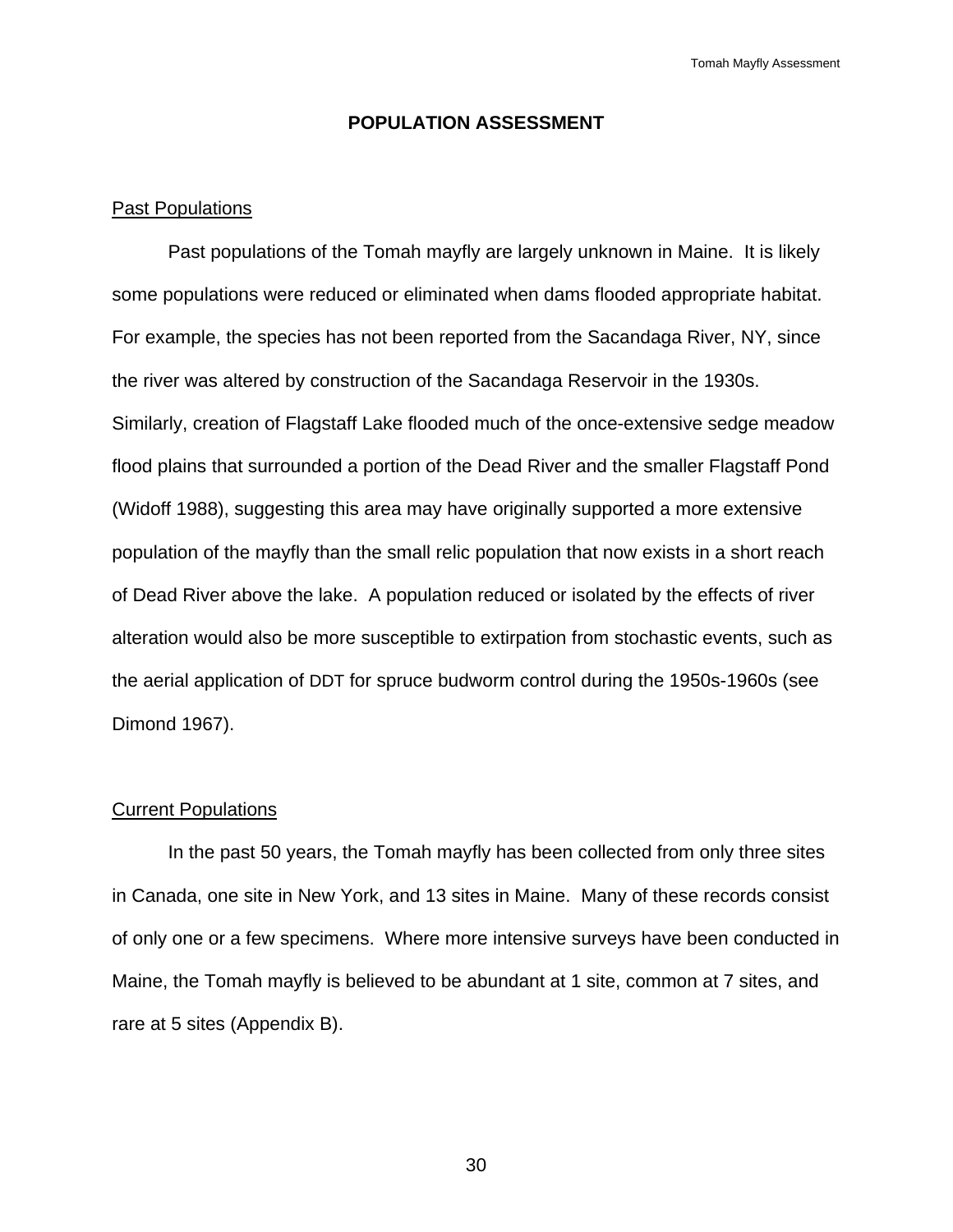### Population Projections

In general, if habitat is protected at each site, it is likely populations will remain secure. Deteriorated water quality, dams or impoundments, and dredging or filling would be expected to reduce or extirpate populations. Translocation of individuals to suitable yet previously unoccupied habitats is a potential method for increasing the numbers and occurrences of the Tomah mayfly, if warranted under an approved recovery plan. However, limiting factors, as well as natural population fluctuations for this insect, are unknown. Whether individuals from a source population could repopulate a nearby extirpated site is unknown, but suspected. Gibbs et al. (1998) found minimal genetic differentiation among populations of the Tomah mayfly located >100 km apart, suggesting that adult flight may be an important mode of dispersal and gene mixing between populations. A population consisting of several "subpopulations" in close proximity, relative to dispersal distances, may persist over time, assuming the extinction rate of subpopulations is matched by the rate at which they are reoccupied.

#### Limiting Factors

Because most of the Tomah mayfly's life is spent in an aquatic stage, it is essential to protect riverine and associated riparian habitats where the species occurs. The stream channel, sedge meadow flood plain, and adjacent upland forest are all integral to completing the life cycle.

In addition to pollutants (ie. chemical spills, agricultural runoff, etc.) that might threaten water quality and affect all aquatic species, the Tomah mayfly is vulnerable to activities, such as construction of dams, that alter the seasonal discharge patterns of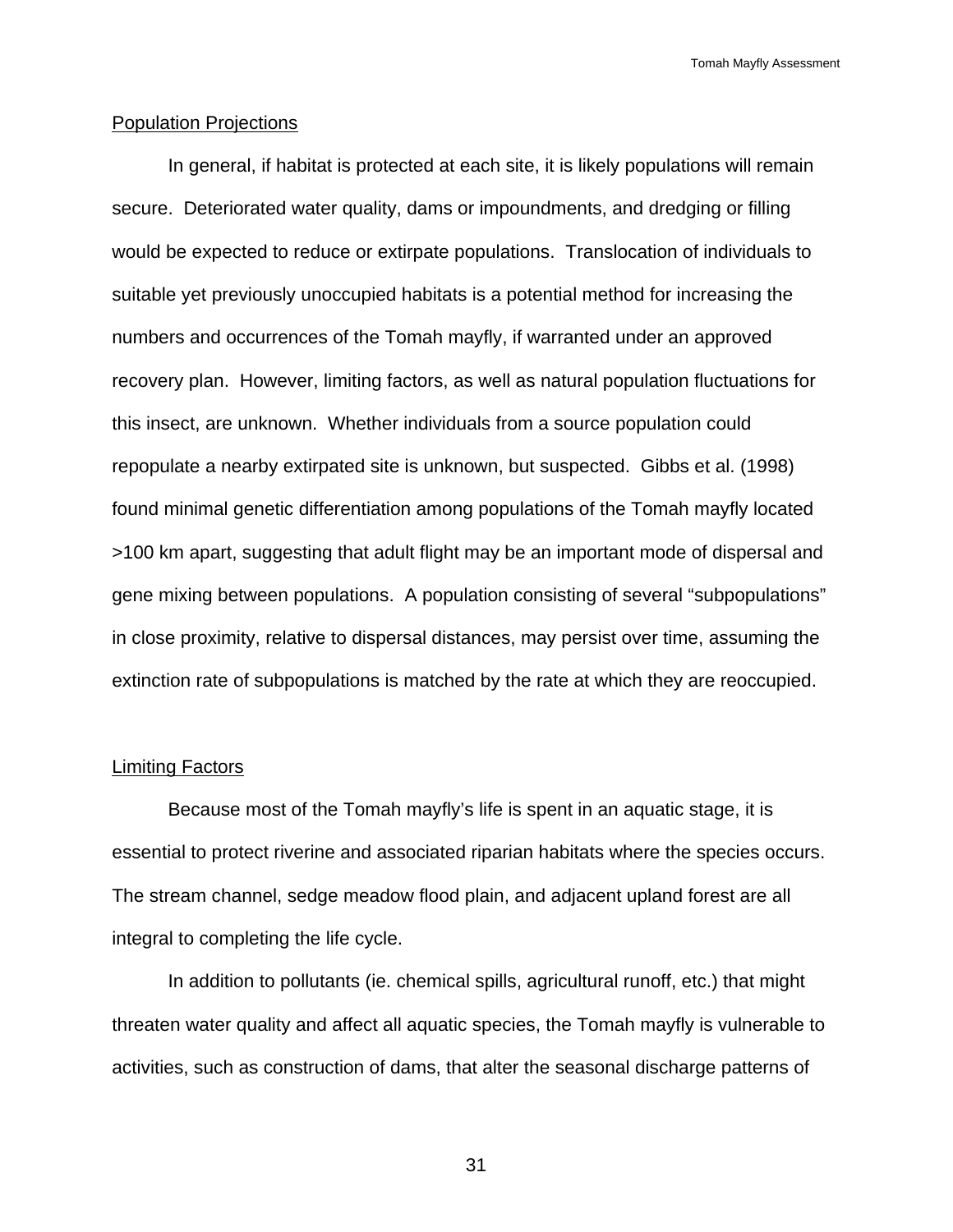rivers. Increased flow following snow melt is essential to produce the inundated flood plain where the nymphs are found in April and May. A proposed dam on Tomah Stream (Anonymous 1990) would threaten the most abundant and predictable population known. A similar proposal was recently denied for the Tomah mayfly site at Thompson Deadwater. The possibility of similar dams may threaten other sites where the species occurs. The disappearance of the Tomah mayfly from the Sacandaga River following construction of the Sacandaga Reservoir confirms that dam construction constitutes a serious threat to the species.

The nymphs of the Tomah mayfly appear to be restricted to the sedge-dominated flood plains of seasonally flooded rivers and streams, and adjacent stream channels. Any alteration of vegetation in the flood plain by dredging, filling, or invasion by exotic flora would be detrimental to this mayfly's habitat.

Several native species of fish coexist with the Tomah mayfly in the inundated flood plains and stream channels. At Tomah Stream, the common shiner, three-spine stickleback, chain pickerel, common white sucker, and brook trout are present. These species prey on macroinvertebrates, especially mayflies, in the flood plain. Nymphs of the Tomah mayfly can detect chemicals released from brook trout during feeding, and thereby are able to assess the trouts' past feeding behavior; if predation on Tomah mayfly is indicated by the chemicals released from brook trout, nymphs will reduce movement activity, thereby reducing predation risk (Huyrn and Chivers 1998, 1999). The Tomah mayfly may not be able to coexist with predatory fish species for which it has not evolved such defense mechanisms, and thus introducing new fish species to its habitat may put this insect at risk.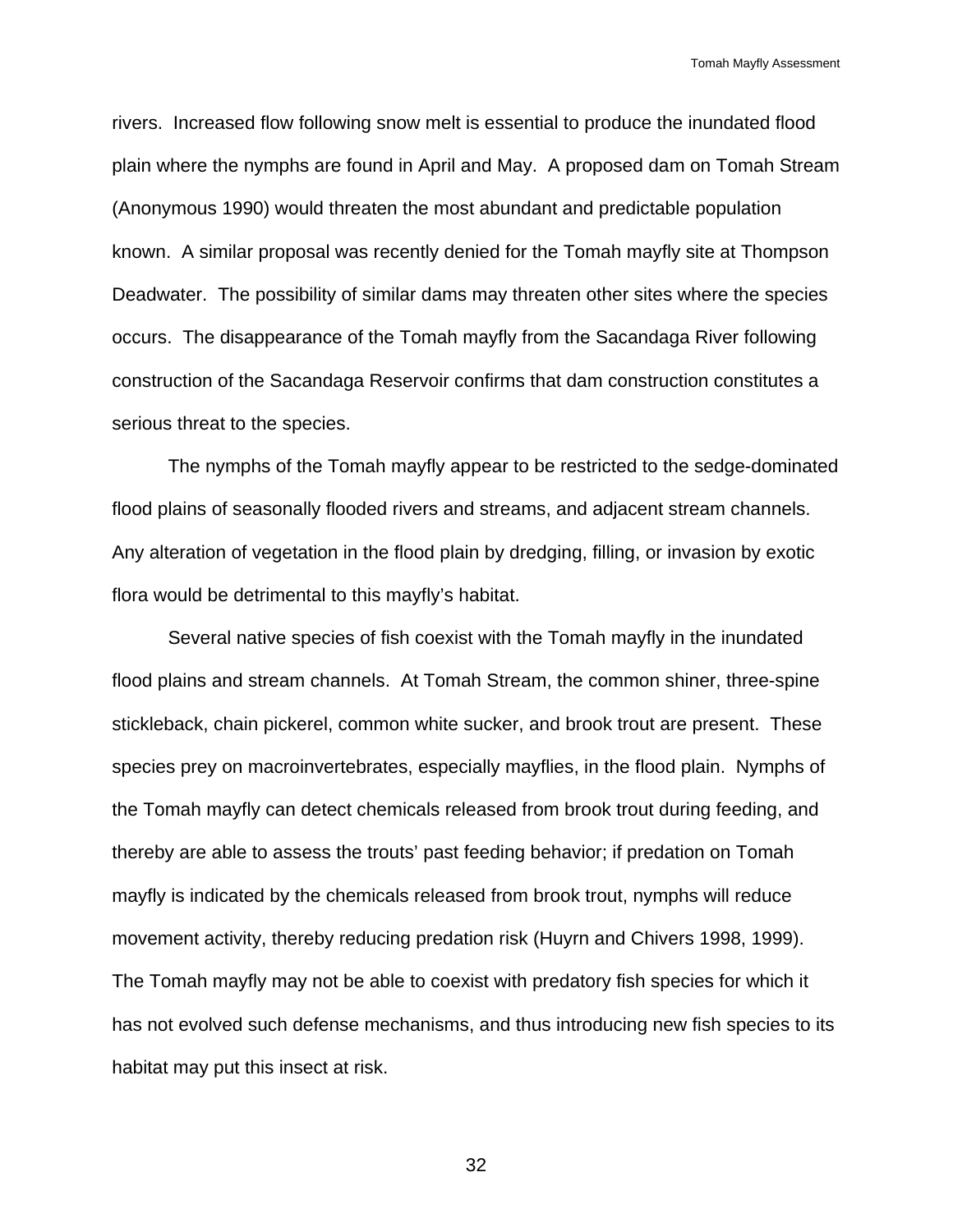### **USE AND DEMAND ASSESSMENT**

Prior to its listing as a state-threatened species in 1997, the Tomah mayfly — like most rare invertebrate species — had largely gone unnoticed by the general public. Today, even with its threatened species status, the Tomah mayfly is still unknown to most of Maine's citizens due to its extreme rarity and inconspicuous nature.

 Public outreach to increase the awareness and appreciation of the Tomah mayfly could increase the use and demand for this rare insect from a larger segment of the public. An estimated 91% of Maine's adult citizens engaged in some nonconsumptive use of wildlife and expended more than \$50 million in 1988 (Boyle *et al.* 1990). As the popularity of photography and nature study and appreciation grows, and as awareness of the diversity of Maine's wildlife resources grows, the demand for observational and photographic use of rare species, such as endangered or threatened invertebrates, will increase. As interest in these species intensifies, there will likely be increased public demand for interpretive and educational materials to explain and justify species and habitat protection measures. Moderate increases in recreational activity in wetlands will unlikely influence rare invertebrates. Recreational experience of some boaters and anglers will be heightened simply by knowing the Tomah mayfly coexists in the same wetlands.

 Increasing numbers of U.S. citizens desire preservation of the greatest diversity of species possible, at state, national, and global levels (Kellert 1980). These desires are based on increasing public perception of scientific, utilitarian, and cultural values of biological diversity, as well as ethical arguments for preserving plant and animal species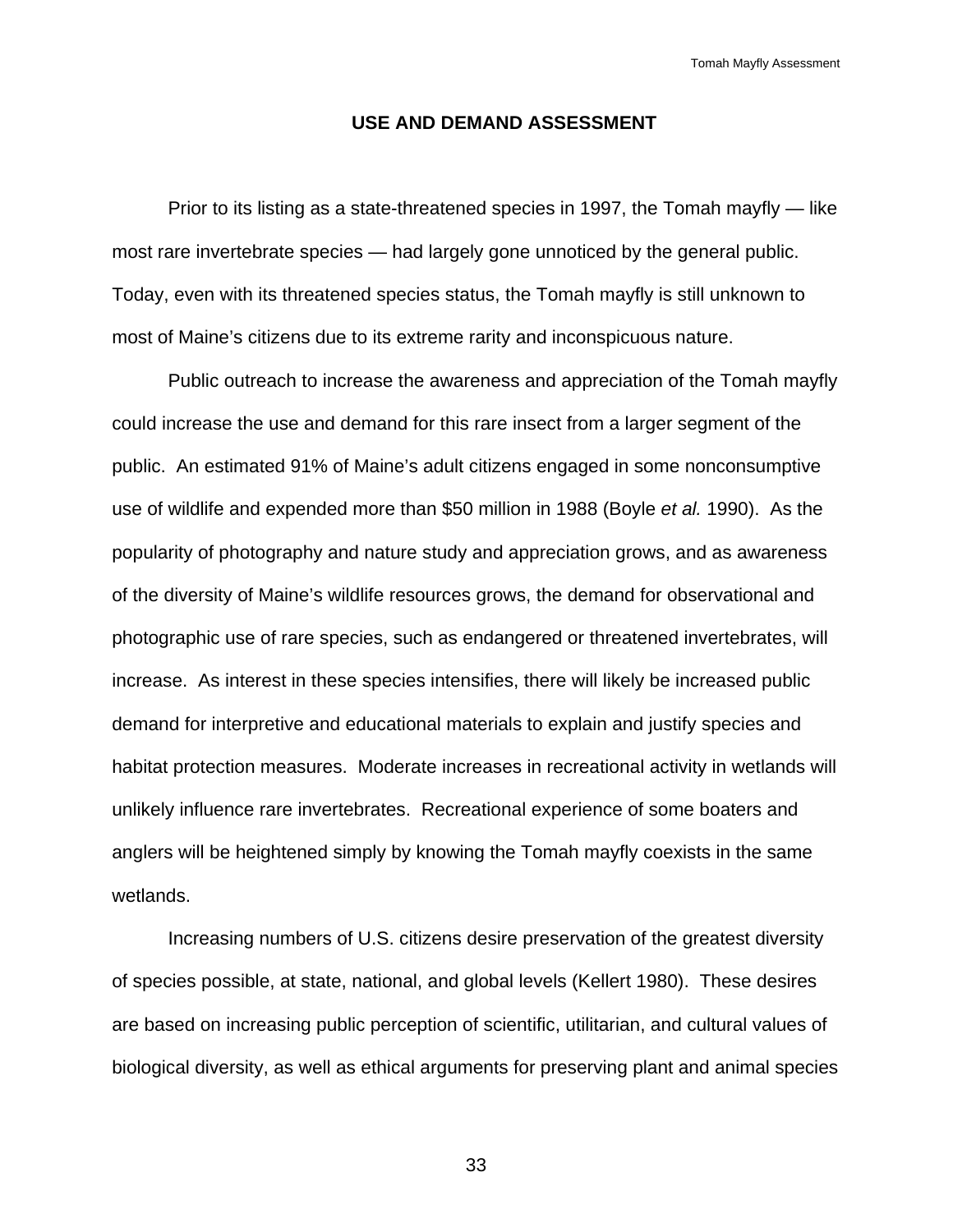that are endangered by the actions of human society. At the state level, public support for preserving biodiversity in Maine is growing and is reflected in strong state legislation to protect endangered and threatened wildlife and their habitats. Regardless of the appeal and familiarity of an individual species, public demand for the conservation of rare species, especially those listed as endangered or threatened, is unequivocally mandated in the preamble to the Maine Endangered Species Act of 1975:

"The Legislature finds that various species of fish or wildlife have been and are in danger of being rendered extinct within the State of Maine, and that these species are of aesthetic, ecological, educational, historical, recreational, and scientific value to the people of the State. The Legislature, therefore, declares that it is the policy of the State to conserve, by according such protection as is necessary to maintain and enhance their numbers, all species of fish or wildlife found in the State, as well as the ecosystems upon which they depend."

As such, MDIFW is committed to preserving the diversity of all wildlife in the state and is entrusted with the preservation of Maine's natural heritage for future generations. This responsibility is manifested by an increasing commitment to management and research programs that protect and enhance endangered and threatened species of all taxa. The protection and ecological understanding of inconspicuous species, such as the Tomah mayfly, are vital to proper ecosystem management and to the preservation of Maine's natural heritage. The Tomah mayfly contributes to the biological diversity of our state,

and its presence adds to the ecological value of Maine's wetlands.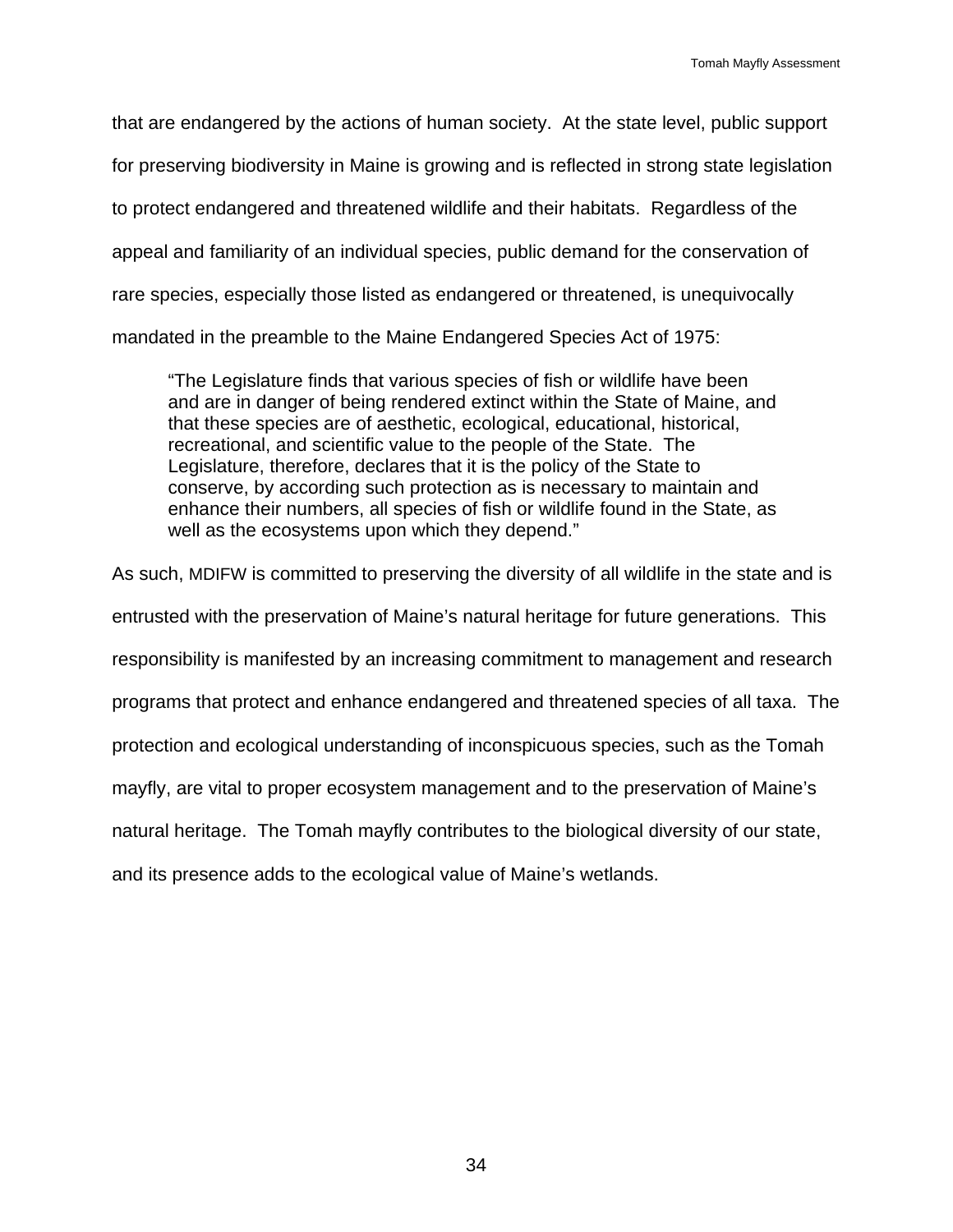### **SUMMARY AND CONCLUSIONS**

The Tomah mayfly is one of the rarest species of mayflies in the world, and is the only representative of its genus. It is nearly endemic to Maine and has been found at only 13 sites in the state. Because of its limited global distribution, vulnerability of habitat, and its unique taxonomic status, the Tomah mayfly was a candidate for the federal Endangered Species List and was state-listed as threatened in 1997.

Additional research is needed to assess several aspects of the Tomah mayfly's life history and status. The hydrological and biological characteristics of sedge meadows supporting this insect are only beginning to be understood and are in need of additional study. Similarly, studies are needed to develop methods of assessing populations and documenting their fluctuations. Recent studies suggest that Tomah mayfly sites may support unusually high diversity of aquatic invertebrates, including other rare species. Additional survey effort is needed in Maine to fully assess all sites having suitable habitat. Additional surveys are needed in eastern Canada to assess the status and distribution of this insect, particularly in Quebec and Labrador. Although life history has been well documented, it is uncertain what, if any, factors may be limiting the abundance and distribution of this insect.

Until population and distribution studies are completed, the conservation status of this mayfly will be uncertain. In the interim, efforts to secure conservation of existing habitat may be the best strategy to secure known populations. Additional recovery actions may be needed as indicated by future studies.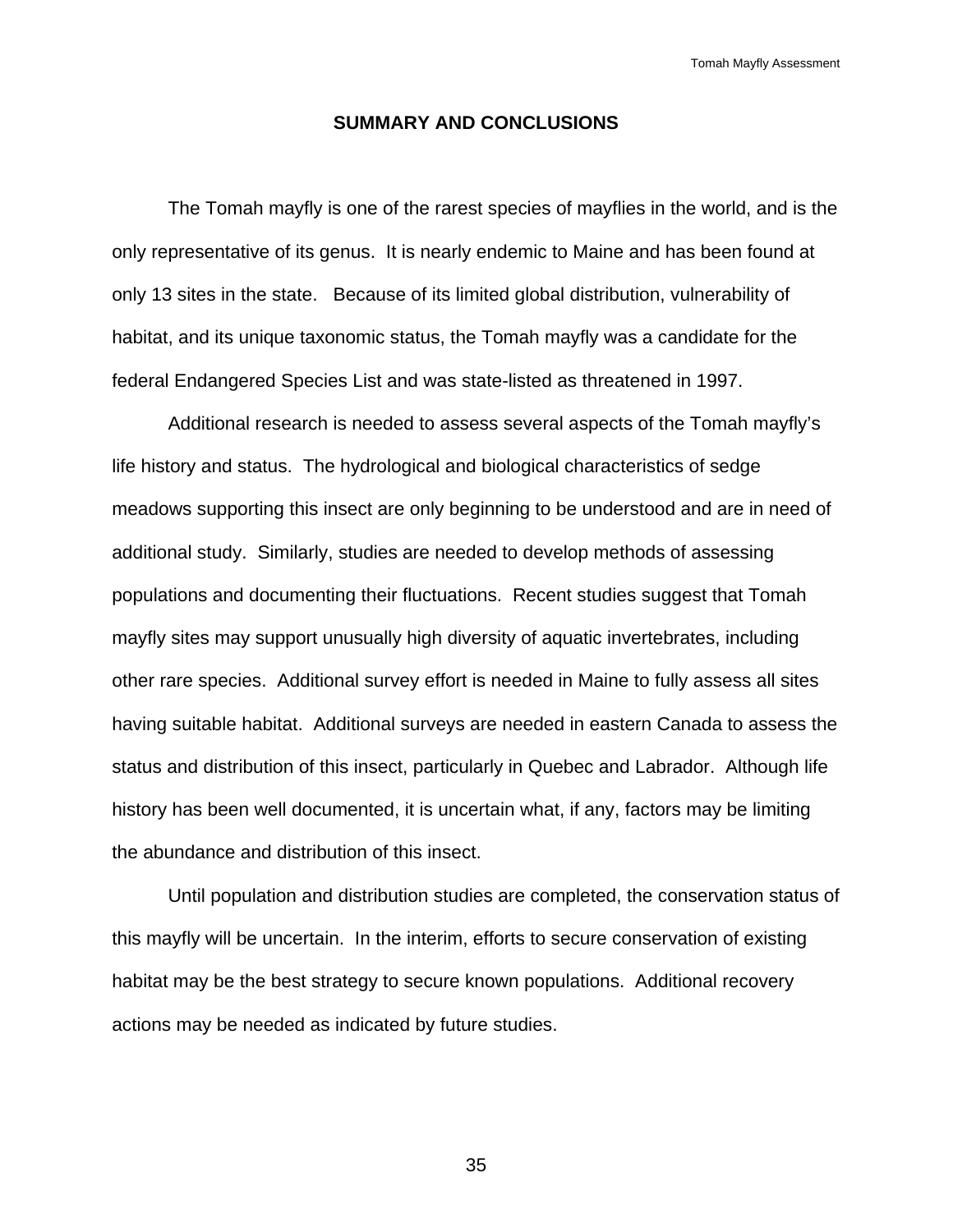# **LITERATURE CITED**

- Albright, J.J., K.E. Gibbs, J.P. Gibbs, and S.M. Melvin. 1991. Ecology and conservation of rare wildlife in seasonally-flooded sedge wetlands in Maine. 1991 Northeast Fish and Wildlife Conference, Abstracts - Wildlife Session.
- Anonymous. 1990. Tomah flowage lease enables 30-year management. News, Maine Department of Inland Fisheries and Wildlife, Public Information Division. February 20.
- Bookhout, T.A., and J.R. Stenzel. 1987. Habitat and movements of breeding yellow rails. Wilson Bull. 99:441-447.
- Boyle, R.H. 1980. Yep, another nymphmaniac. Sports Illus. 52, Aug. 18:30-32.
- Boyle, K.J., S.D. Reiling, M. Tiesl, and M.L. Phillips. 1990. A study of the economic impact of game and non-game species on Maine's economy. Staff Paper No. 423, Dept. of Agriculture and Resource Economics, University of Maine. 119 pp.
- Burian, S.K., and K.E. Gibbs. 1988. A redescription of *Siphlonisca aerodromia* Needham (Ephemeroptera: Siphlonuridae). Aquatic Insects 10:237-248.
- Burian, S.K., and K.E. Gibbs. 1991. Mayflies of Maine: an annotated faunal list. Maine Agricultural Experiment Station, Tech. Bull. 142. 109 pp.
- Clemens, W.A. 1915. Mayflies of the *Siphlonurus* group. Can. Ent. 47:245- 260.
- Dimond, J.B. 1967. Pesticides and stream insects. I. Effect of experimental application of malathion; II. Recovery of insect populations in DDTsprayed streams. Bull. No. 23, Maine Forest Service, 21 p.
- Edmunds, G.F., Jr., S.L. Jensen, and L. Berner. 1976. The mayflies of North and Central America. University of Minnesota Press, Minneapolis, MN. 330 pp.
- Fiance, S.B. 1978. A new locality for *Siphlonisca aerodromia* (Ephemeroptera: Siphlonuridae). Ent. News 89:208.
- Gibbs, H.L., K.E. Gibbs, and L. Collins. 1998. Genetic differentiation among populations of the rare mayfly *Siphlonisca aerodromia* Needham. Unpublished report to the Endangered and Nongame Wildlife Program, Maine Department of Inland Fisheries and Wildlife, Bangor, ME. 28 pp.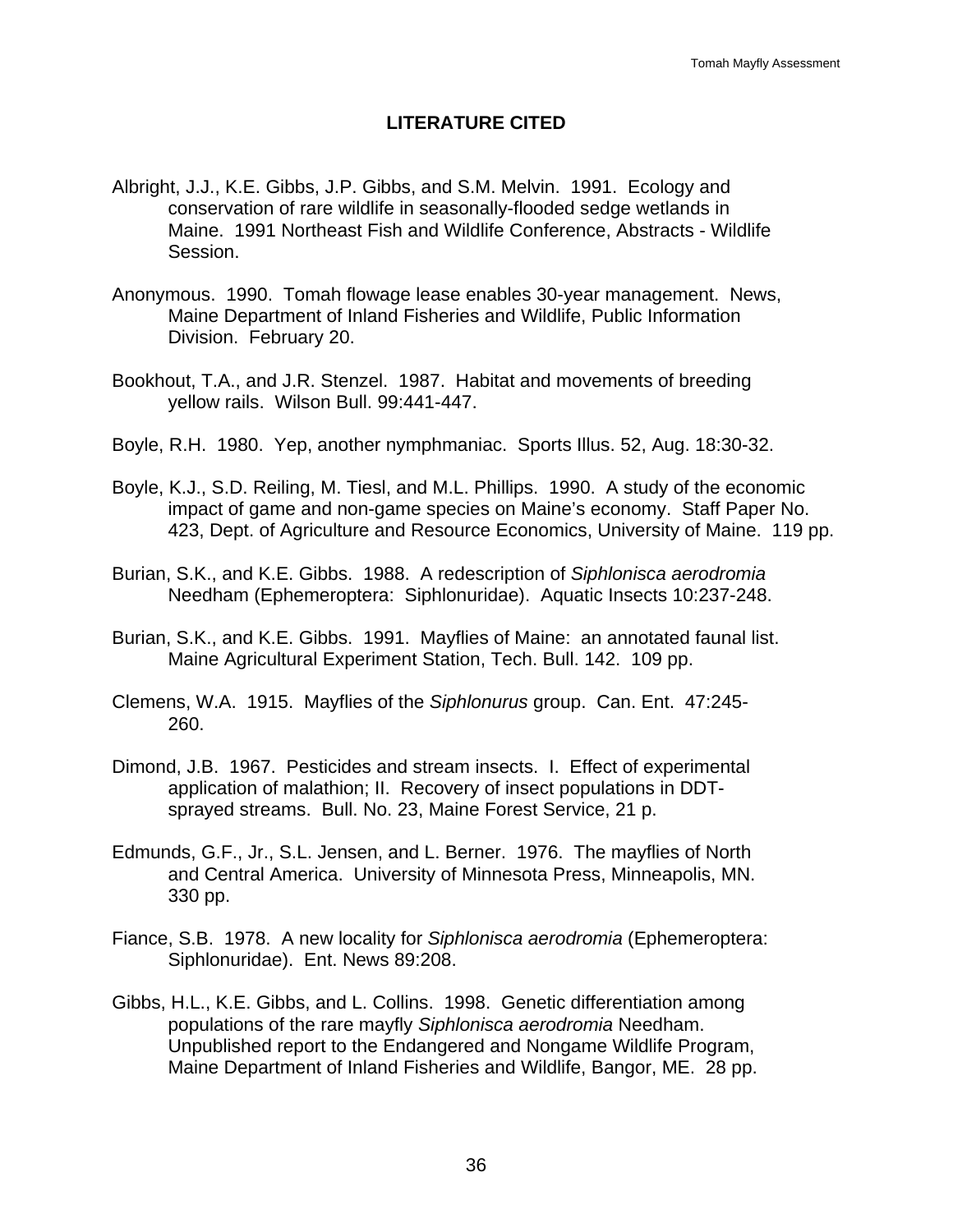- Gibbs, J.P., W.G. Shriver, and S.M. Melvin. 1991. Spring and summer records of the yellow rail in Maine. J. Field Ornithol. 62:509-516.
- Gibbs, K.E. 1989. Distribution and habitat requirements of the mayfly *Siphlonisca aerodromia*. Unpublished report to The Nature Conservancy 20 pp.
- Gibbs, K.E. 1991. 1990 studies of *Siphlonisca aerodromia*: distribution of *Siphlonisca* in relation to abundance of prey and flood plain vegetation at Tomah Stream; new collection records for *Siphlonisca* in Maine; search for *Siphlonisca* collection records in eastern Canada. Unpublished Report of the Maine Department of Inland Fisheries and Wildlife, Endangered and Nongame Wildlife Program, Bangor, ME. 22 pp.
- Gibbs, K.E. 1994. Life history, status and conservation of the mayfly *Siphlonisca aerodromia* Needham. Maine Naturalist 1:121-130.
- Gibbs, K.E., and T.M. Mingo. 1986. The life history, nymphal growth rates, and feeding habits of *Siphlonisca aerodromia* Needham (Ephemeroptera: Siphlonuridae) in Maine. Can. J. Zool. 64:427-430.
- Gibbs, K.E. and M. Siebenmann. 1992. Late nymphal and adult biology of *Siphlonisca aerodromia*. Unpublished Report to the Endangered and Nongame Wildlife Fund, Endangered and Threatened Species Group, Maine Department of Inland Fisheries and Wildlife, Bangor, ME. 23 pp.
- Gibbs, K.E., and M. Siebenmann. 1993. 1992 studies on rare aquatic insects in Maine. Unpublished report to the Endangered and Nongame Wildlife Fund, Endangered and Threatened Species Group, Maine Department of Inland Fisheries and Wildlife, Bangor, ME. 32 pp.
- Gibbs, K.E., and M. Siebenmann. 1994. 1993 studies on rare aquatic insects in Maine. Final report to the Endangered and Nongame Wildlife Fund, Endangered and Threatened Species Group, Maine Department of Inland Fisheries and Wildlife, Bangor, ME. 31 pp.
- Gibbs, K.E., and M. Siebenmann. 1996. Life history attributes of the rare mayfly *Siphonisca aerodromia* Needham (Ephemeroptera: Siphlonuridae). Journal of the North American Benthological Society 15:95-105.
- Harris, S.C., and A.D. Huryn. In review. A new species of *Hydroptila* from eastern Maine. Entomological News.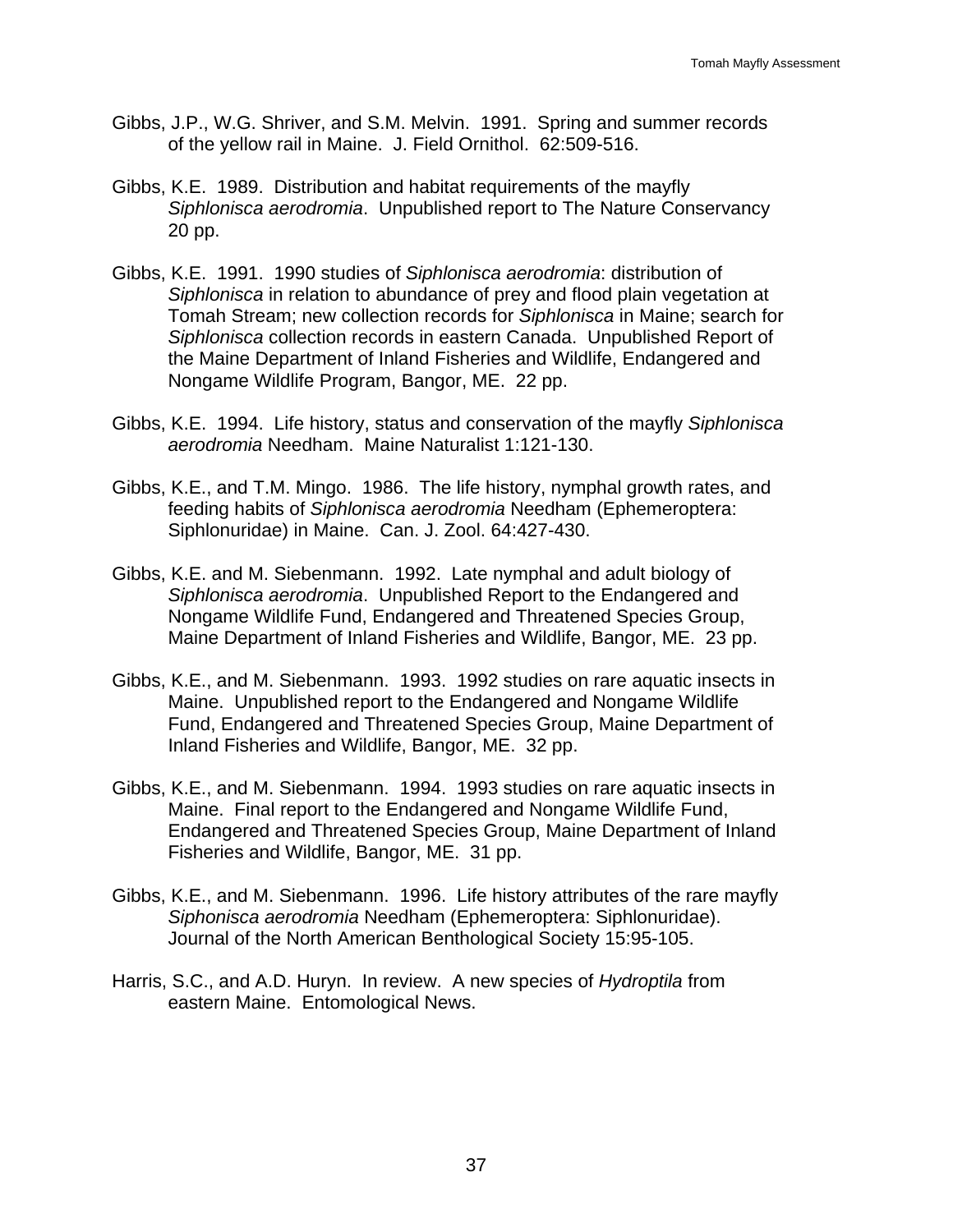- Hasbrouck, S. 1984. Maine rivers and streams. Resource Highlights, August, The Land and Water Resources Center, University of Maine, Orono, Maine. 12 pp.
- Huryn, A.D. River-flood plain interaction determines production dynamics of mayflies in a riparian sedge-meadow in Maine. North American Benthological Society, Keystone, Colorado. May 2000. Abstract: Bulletin of the North American Benthological Society 17:110.
- Huryn, A.D., and D.P. Chivers. 1998. Behavioral response of Siphlonisca aerodromia to chemicals released by predators, prey and injured conspecifics. Unpublished report of the Department of Biological Sciences, University of Maine. 22 pp.
- Huryn, A.D. and D.P. Chivers. 1999. Contrasting behavioral responses by detritivorous and predatory mayflies to chemicals released by injured conspecifics and their predators. Journal of Chemical Ecology 25:2729-2740.
- Huryn, A.D., and K.E. Gibbs. 1998. Macroinvertebrates of riparian sedge meadows in Maine: a community structured by river-flood plain interaction. Pp. 363-382, *In* D.P. Batzer, R.B. Rader, and S.A. Wissinger (Eds.). Invertebrates in freshwater wetlands of North America: ecology and management. John Wiley & Sons, Inc.
- Huryn, A.D., and S.C. Harris. 1999. Caddisflies associated with the habitat of *Siphlonisca aerodromia* at Tomah Stream (Washington Co., Maine). Unpublished report of the Department of Biological Sciences, University of Maine. 22 pp.
- Huryn, A.D. and S.C. Harris. 2000. High species richness of caddisflies (Trichoptera) from a riparian wetland in Maine. Northeastern Naturalist 7:189-204.
- Hutchinson, R. 1989. Premiere mention de *Siphlonisca aerodromia* Needham (Ephemeroptera: Siphlonuridae) au Quebec et repartition en Amerique du Nord. Faberies 14:25-27.
- Kellert, S.R. 1980. Public attitudes towards critical wildlife and natural habitat issues. U.S. Govt. Printing Office, Wash., D.C.
- Mack, R.G., Jr., and K.E. Gibbs. 1991. The mayflies of Acadia National Park, Maine, U.S.A.: 277-287. In: J. Alba-Tercedor and A. Sanchez-Ortega Eds., Overview and Strategies of Ephemeroptera and Plecoptera. Sandhill Crane Press, Gainsville, Florida. 588 pp.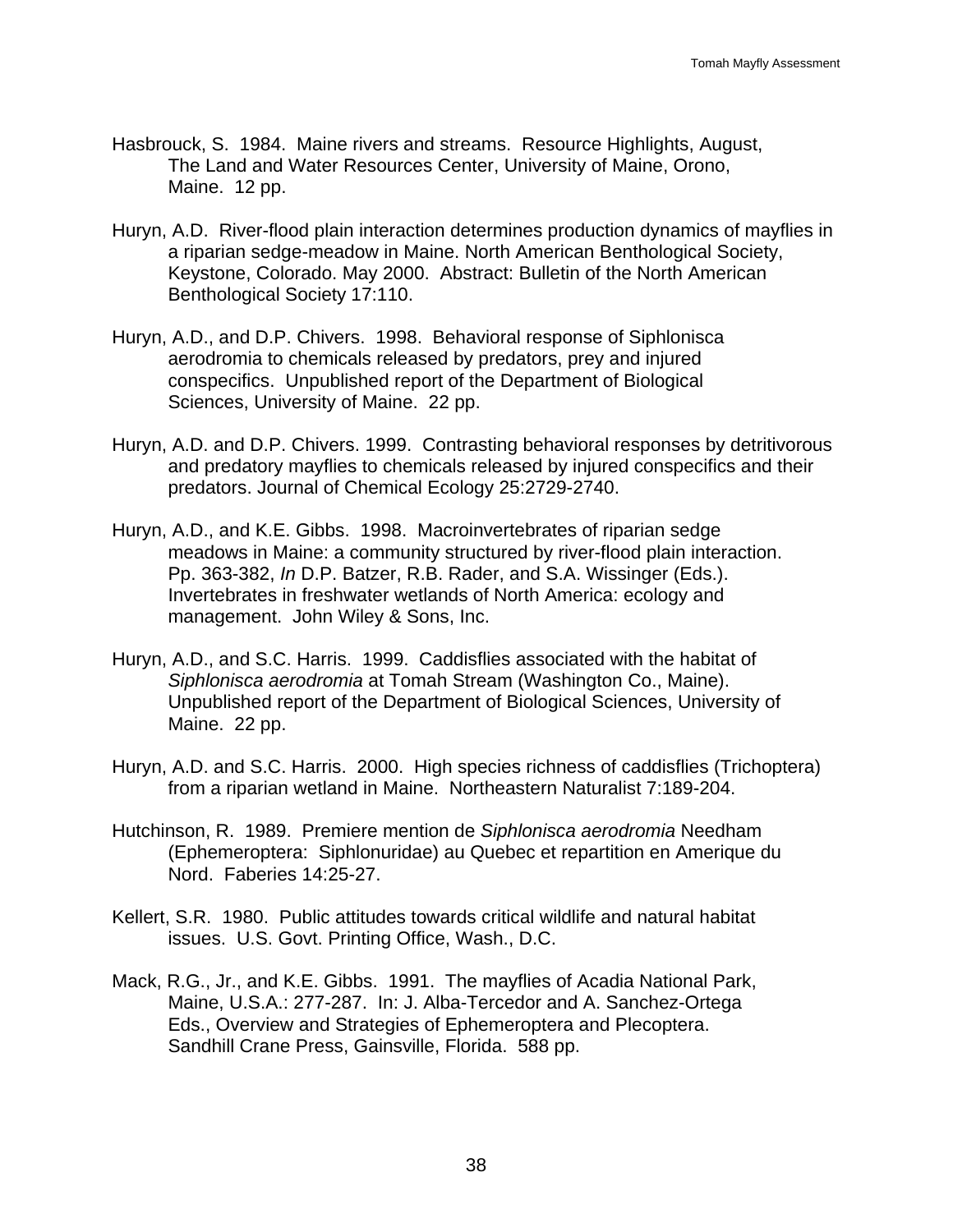- Magnin, E. et P.P. Harper. 1970. La nouriture des esturgeons *Acipenser fulvescens* de la riviere Nottaway, tributaire de la baie James. Naturaliste Can. 97s:73-85.
- Maritimes & Northeast Pipeline, L.L.C. 1998. Phase II facilities Tomah mayfly survey findings report, pages 1-20. *In* Phase II facilities rare, threatened, and endangered species mitigation report.
- Merritt, R.W., K.W. Cummins, and V.H. Resh. 1984. An introduction to the aquatic insects of North America. 2nd ed. Kendall/Hunt Publ. Co., Dubuque, Iowa. 722 pp.
- Needham, J.G. 1909. Studies of aquatic insects: a peculiar mayfly from Sacandaga Park. N.Y State Mus. Bul. 134:71-75.
- Needham, J.G., J.R. Traver, and Y.C. Hsu. 1935. The biology of mayflies. Comstock Publishing Co., Ithaca, NY. 759 pp.
- Peckarsky, B.L., P.R. Fraissinet, M.A. Penton, and D.J. Conklin, Jr. 1990. Freshwater macroinvertebrates of north eastern North America. Cornell University Press, Ithaca, NY. 442 pp.
- Reinecke, K.J. 1977. The importance of freshwater invertebrates and female energy reserves for black ducks breeding in Maine. Unpublished Ph.D. dissertation, University of Maine, Orono.
- Siebenmann, M., and K.E. Gibbs. 1996. 1995 and 1996 studies on *Siphlonisca aerodromia*. Unpublished report to the Endangered and Nongame Wildlife Fund, Endangered and Threatened Species Group, Maine Department of Inland Fisheries and Wildlife, Bangor, ME. 25 pp.
- Teisl, M.F., and K.J. Boyle. 1998. The economic impacts of hunting, inland fishing, and wildlife-associated recreation in Maine. Staff Paper No. 479, Department of Resource Economics and Policy, University of Maine. 7 pp.
- Terres, J.K. 1980. Audubon Society encyclopedia of North American birds. Alfred A. Knopf, New York.
- Ward, J.V. 1992. Aquatic insect ecology: Biology and habitat. John Wiley & Sons, Inc., NY. 438 pp.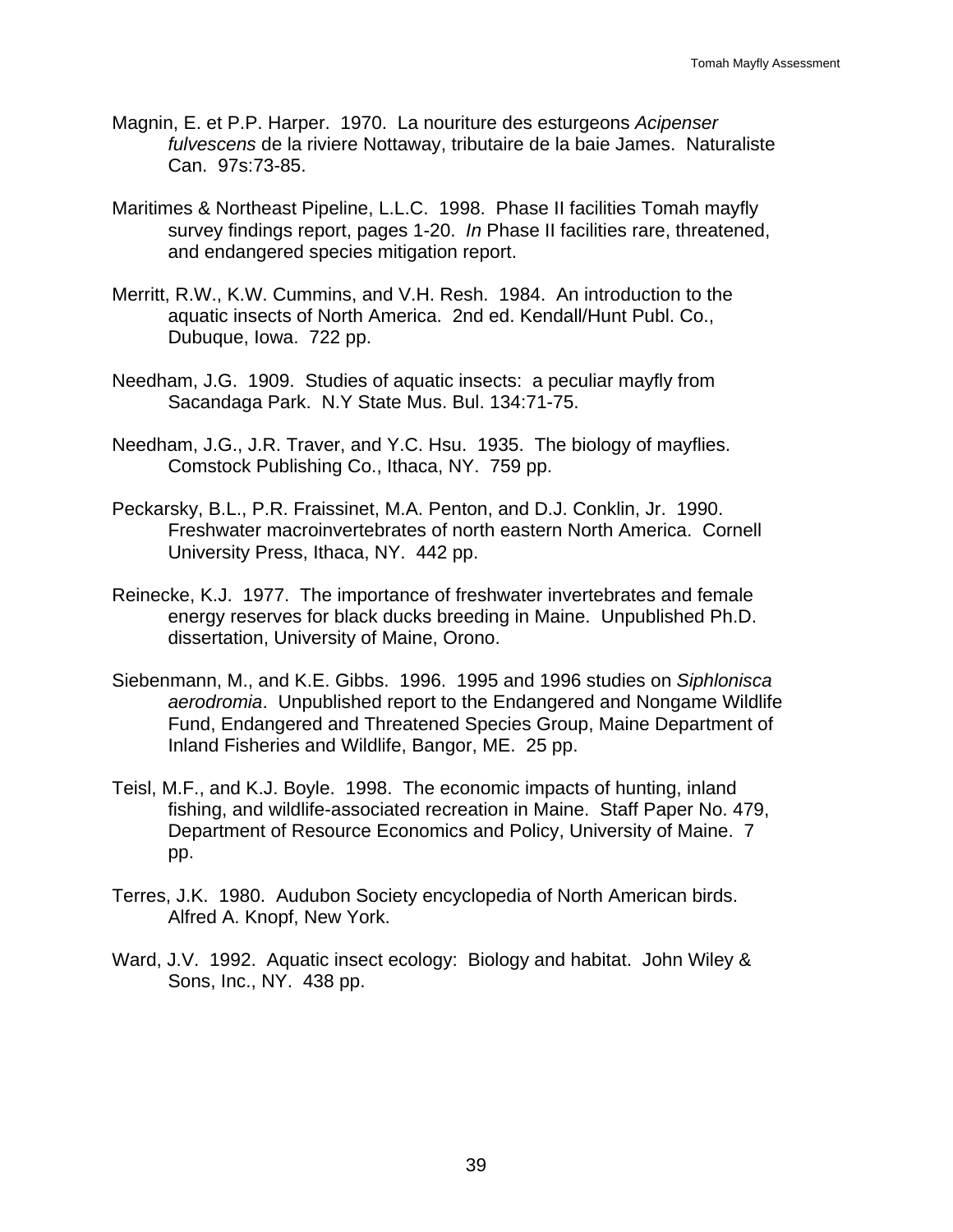- Weik, A.P., S. Dooling, S. Moore, and C. West. 2000. Tomah Mayfly. Pp. 6-13 in A Survey of Rare, Threatened and Endangered Fauna in Maine: east coastal and eastern interior regions (1999). (A.P. Weik, P. deMaynadier, and T. Hodgman eds.). Report of the Maine Department of Inland Fisheries and Wildlife, Bangor, Maine. 116 pp.
- Whiting, E.R. 1992. New records of mayflies (Ephemeroptera) from Nova Scotia and New Brunswick, Canada. Ent. News 108:185-192.
- Widoff, L. 1988. Maine Wetlands Conservation Plan. Maine State Planning Office, Augusta, ME. 91 pp.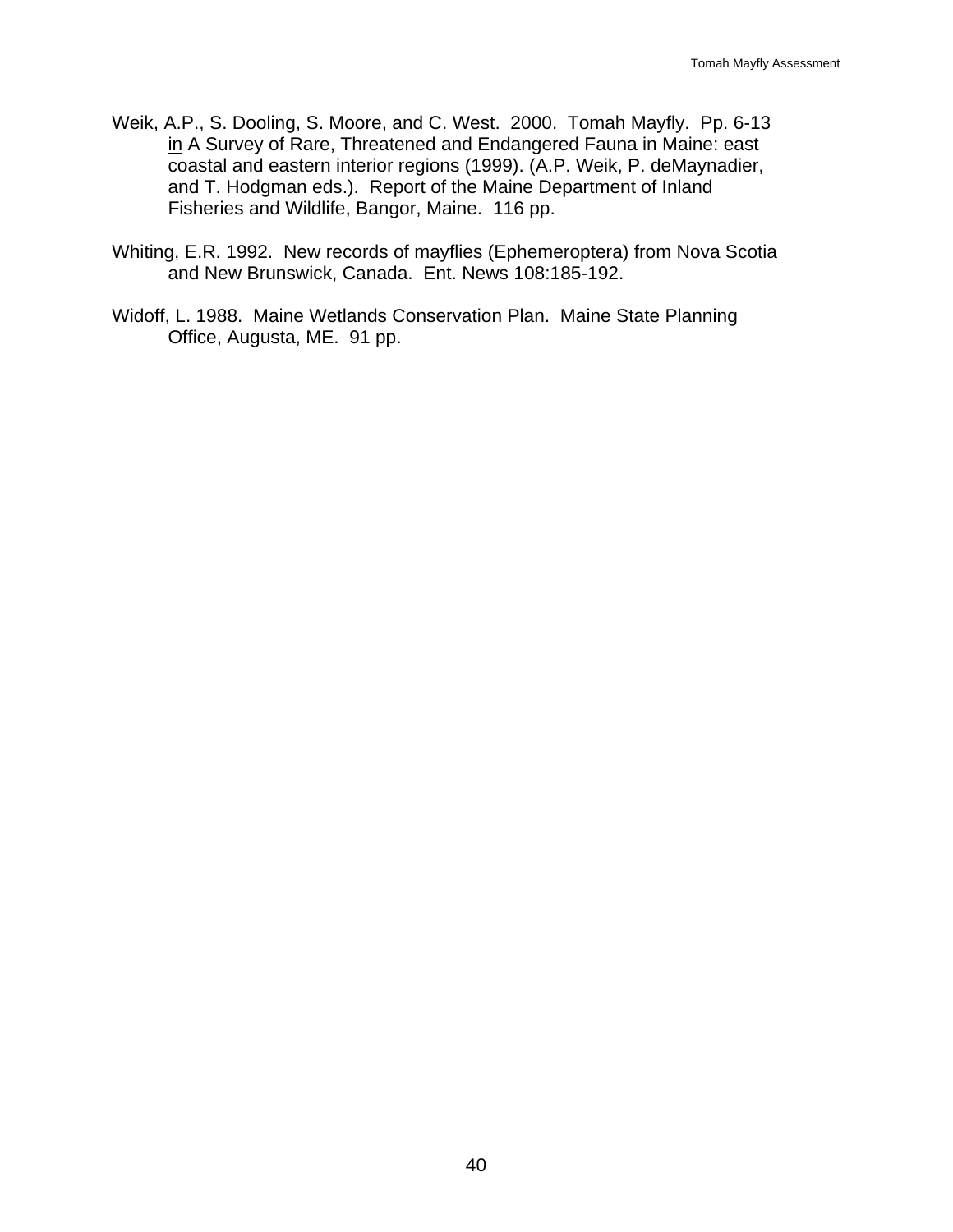# APPENDIX A. TOMAH MAYFLY SITES SURVEYED IN NEW YORK

|                     |                                 |    |                 |                 | <b>DATE</b>     |            |            |            |            |
|---------------------|---------------------------------|----|-----------------|-----------------|-----------------|------------|------------|------------|------------|
| <b>RIVER SYSTEM</b> | <b>WATER NAME</b>               |    | MAP# TOWNSHIP   | <b>COUNTY</b>   | <b>SURVEYED</b> | <b>ABU</b> | <b>COM</b> | <b>RAR</b> | <b>ABS</b> |
|                     |                                 |    |                 |                 |                 |            |            |            |            |
| Sacandaga R         | Sacandaga R                     |    |                 |                 |                 |            |            |            |            |
|                     | River Road (Site 1)             | 79 | Hope            | <b>Hamilton</b> | 5/12/92         |            |            |            | X          |
|                     | River Road (Site 2)             | 79 | Hope            | <b>Hamilton</b> | 5/12/92         |            |            |            | Χ          |
|                     | Rte 30 Campground               | 79 | Wells           | <b>Hamilton</b> | 5/12/92         |            |            |            | Χ          |
|                     | Russell Rd (old main rd)        | 79 | Wells           | <b>Hamilton</b> | 5/12/92         |            |            |            | Χ          |
|                     | Sacandaga River (East Branch)   | 79 | Wells           | <b>Hamilton</b> | 5/12/92         |            |            |            | X          |
|                     | Sacandaga River (West Branch)   |    |                 |                 |                 |            |            |            |            |
|                     | Area of Jimmy Creek             | 79 | <b>Wells</b>    | <b>Hamilton</b> | 5/12/92         |            |            |            | X          |
|                     | <b>Shaker Place</b>             | 79 | Arietta         | <b>Hamilton</b> | 5/12/92         |            |            |            | X          |
|                     | East of Rte 10 just             |    |                 |                 |                 |            |            |            |            |
|                     | below Shaker Place              | 79 | Arietta         | <b>Hamilton</b> | 5/12/92         |            |            |            | X          |
|                     | 4.4 mi south of Shaker PI       | 79 | Arietta         | <b>Hamilton</b> | 5/12/92         |            |            |            | Χ          |
|                     | At bridge above Arietta         | 79 | Arietta         | <b>Hamilton</b> | 5/12/92         |            |            |            | X          |
| <b>Black R</b>      | <b>Black R</b>                  | 84 | Lowville/Watson | Lewis           | 1986            |            |            | $X^a$      |            |
|                     | (4 sample locations, same site) |    |                 |                 | 5/04/95         |            | $X^a$      |            |            |

**ABU = Abundant = frequently more than 5 nymphs in a pan; COM = Common = frequently 1 or 2 nymphs in a pan;** 

**RAR = only 1 or 2 nymphs seen during the entire search; ABS = Absent.** 

<sup>a</sup>**= Present, but abundance not ascertained; considered one site.**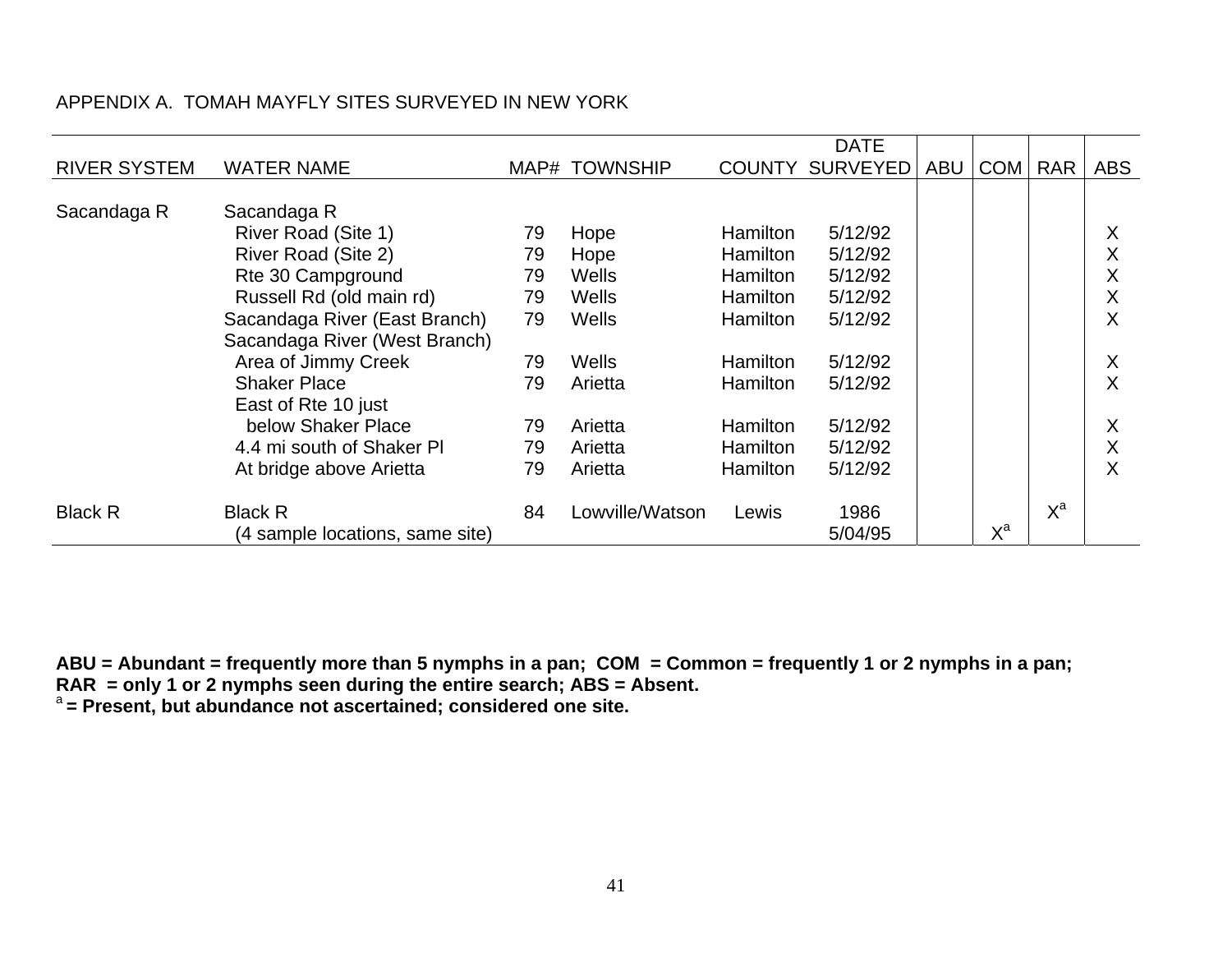## APPENDIX B. TOMAH MAYFLY SITES SURVEYED IN MAINE

|                     |                                          |        |                      |               | <b>DATE</b>             |       |           |                |
|---------------------|------------------------------------------|--------|----------------------|---------------|-------------------------|-------|-----------|----------------|
| <b>RIVER SYSTEM</b> | <b>WATER NAME</b>                        |        | <b>MAP# TOWNSHIP</b> | <b>COUNTY</b> | SURVEYED ABUCOM RAR ABS |       |           |                |
| Dennys R            | Dead Stream                              | 36     | Cooper               | Washington    | 5/19/90                 |       |           | $\sf X$        |
|                     | <b>Dennys River</b>                      |        |                      |               |                         |       |           |                |
|                     | Bet. Meddybemps/Dead Stream              | 36     | Meddybemps/Cooper    | Washington    | 5/19/90                 |       |           | $\sf X$        |
|                     |                                          |        |                      |               |                         |       |           |                |
| Kennebec R          |                                          |        |                      |               |                         |       |           |                |
| Dead R.             | <b>Dead River</b>                        |        |                      |               |                         |       |           |                |
| sub-drainage        | North Branch                             |        |                      |               |                         |       | $\star$ a |                |
|                     | Upper ( $@$ bridge, N side) <sup>a</sup> | 29     | <b>Eustis</b>        | Franklin      | 1986                    |       |           |                |
|                     | Upper ( $@$ bridge, S side) <sup>a</sup> | 29     | <b>Eustis</b>        | Franklin      | 5/14/94                 | $X^a$ |           |                |
|                     | Upper ( $@$ bridge, S side) <sup>a</sup> | 29     | <b>Eustis</b>        | Franklin      | 5/30/94                 | $X^a$ |           |                |
|                     | Lower <sup>a</sup>                       | 29     | <b>Eustis</b>        | Franklin      | 5/14/94                 | $X^a$ |           |                |
|                     | Boat ramp (E of Rte 27)                  | 29     | <b>Eustis</b>        | Franklin      | 5/14/94                 |       |           | X              |
|                     | South Branch                             | 29     | <b>Eustis</b>        | Franklin      | 5/25/90                 |       |           | $\overline{X}$ |
|                     | South Branch                             |        |                      |               |                         |       |           |                |
|                     | Upstream of canoe trip                   | 29     | <b>Coplin Plt</b>    | Franklin      | 5/18/90                 |       |           | X              |
|                     | <b>Fall Brook</b>                        | 30     | Solon                | Somerset      | 5/12/90                 |       |           | $\sf X$        |
|                     | Kennebago River                          | 28     | Stetsontown Twp      | Franklin      | 5/25/90                 |       |           | $\sf X$        |
|                     | <b>Sebasticook River</b>                 |        |                      |               |                         |       |           |                |
|                     | <b>Mainstream Pond</b>                   | 31     | Cambridge/Harmony    | Somerset      | 5/22/90                 | $X^b$ |           |                |
|                     | <b>Mainstream Pond</b>                   | 31     | Cambridge/Harmony    | Somerset      | 5/15/93                 |       | $X^b$     |                |
|                     | <b>Sebasticook River</b>                 | 31     | Cambridge/Ripley     | Somerset      | 5/13/90                 |       |           | X              |
|                     | <b>Stratton Brook</b>                    | 29     | Wyman Twp            | Franklin      | 5/25/90                 |       |           | $\mathsf{X}$   |
|                     |                                          |        |                      |               |                         |       |           |                |
| Kennebec R.         | <b>Kennebec River</b>                    |        |                      |               |                         |       |           |                |
| sub-drainage        | East Outlet (E. side of                  | 41     | Sapling Twp/         | Somerset/     | 5/2/95                  |       |           | X              |
|                     | Rte 6/15)                                |        | <b>Big Squaw Twp</b> | Piscataquis   |                         |       |           |                |
|                     | Moosehead Lake at                        | 41     | <b>Big Squaw Twp</b> | Piscataquis   | 5/2/95                  |       |           | X              |
|                     | <b>Wilson Camps</b>                      |        |                      |               |                         |       |           |                |
|                     | West Outlet (@bridge W. side             | $40 -$ | Taunton & Raynham    | Somerset      | 5/2/95                  |       |           | X              |
|                     | of Rte 6/15)                             | 41     | <b>Academy Grant</b> |               |                         |       |           |                |
|                     | Long Pond, west outlet, off              | 40     | Taunton & Raynham    | Somerset      | 5/2/95                  |       |           | $\sf X$        |
|                     | gravel rd W. of Rte 6/15                 |        | <b>Academy Grant</b> |               |                         |       |           |                |
|                     |                                          |        |                      |               |                         |       |           |                |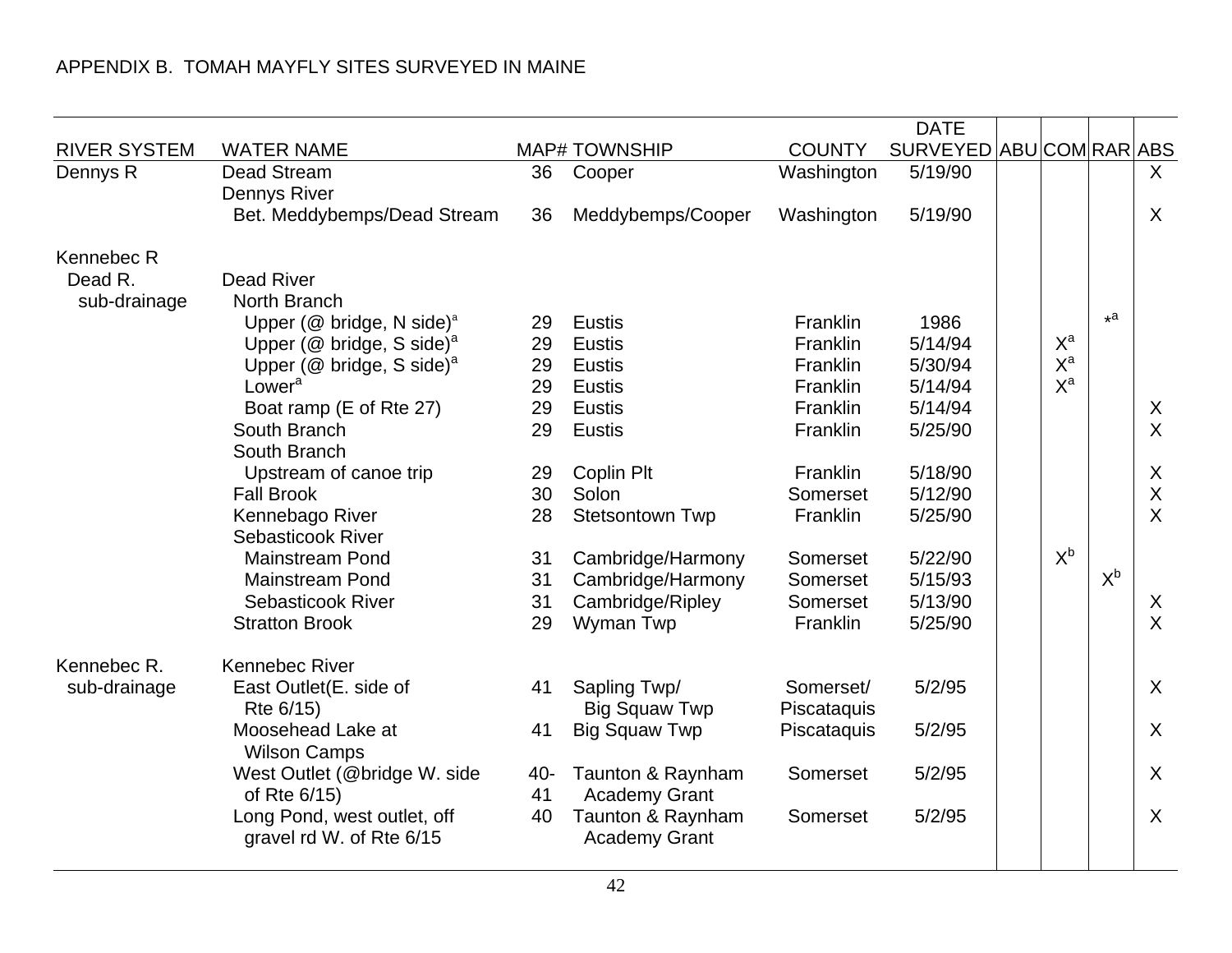|                             |                                                                                                      |          |                                |                          | <b>DATE</b>              |  |         |                |
|-----------------------------|------------------------------------------------------------------------------------------------------|----------|--------------------------------|--------------------------|--------------------------|--|---------|----------------|
| <b>RIVER SYSTEM</b>         | <b>WATER NAME</b>                                                                                    |          | <b>MAP# TOWNSHIP</b>           | <b>COUNTY</b>            | SURVEYED ABU COM RAR ABS |  |         |                |
| Kennebec R.<br>sub-drainage | Moose River (N. side, shoreline<br>side of road @ Maynard's<br>Camps)                                | 40       | Rockwood Strip T1 R1           | Somerset                 | 5/2/95                   |  |         | $\mathsf{X}$   |
|                             | W. Branch Eastern River (mainline<br>of natural gas pipeline, milepost<br>153.48R)                   | 13       | Whitefield                     | Lincoln                  | 5/12/98                  |  |         | X              |
|                             | <b>Tributory to Togus Stream</b><br>(Northern Alternate of natural gas<br>pipeline, milepost 153.95) | 13       | Chelsea                        | Kennebec                 | 5/12/98                  |  |         | X              |
|                             | <b>Tributory to Togus Stream</b><br>(Northern Alternate of natural gas<br>pipeline, milepost 154.50) | 13       | Chelsea                        | Kennebec                 | 5/12/98                  |  |         | X              |
|                             | <b>Stickney Brook</b><br>(Northern Alternate of natural gas<br>pipeline, milepost 157.60)            | 13       | Chelsea                        | Kennebec                 | 5/12/98                  |  |         | X              |
| St. George R                | St. George River (mainline of<br>natural gas pipeline, milepost<br>178.68)                           | 14       | Searsmont                      | Waldo                    | 5/12/98                  |  |         | $\sf X$        |
| Machias R (East)            | Northern Inlet                                                                                       | 26       | T18 ED BPP                     | Washington               | 5/26/90                  |  |         | X              |
|                             | <b>Rocky Lake Stream</b><br>Huntley Brook (mainline of natural<br>gas pipeline, milepost 283.65R)    | 26<br>36 | T18 ED BPP<br><b>NO 21 TWP</b> | Washington<br>Washington | 5/26/90<br>5/12/98       |  | $\sf X$ | X              |
| Penobscot R                 |                                                                                                      |          |                                |                          |                          |  |         |                |
| Sub-drainage                | Mattawamkeag R Baskahegan Stream<br>through Big Bog                                                  | 45       | <b>Kossuth Twp</b>             | Washington               | 5/02/89                  |  |         | X              |
|                             | <b>Middle Deadwater</b>                                                                              | 45       | <b>Kossuth Twp</b>             | Washington               | 5/02/89                  |  |         | X              |
|                             | <b>Tolman Deadwater</b>                                                                              | 45       | Carroll                        | Penobscot                | 5/03/89                  |  |         | $\mathsf X$    |
|                             | <b>Dwinal Flowage/Gott Brook</b>                                                                     | 44       | Winn/Lee                       | Penobscot                | 5/21/89                  |  |         | $\sf X$        |
|                             | <b>Dwinal Flowage</b><br><b>Mattagodus Stream</b>                                                    | 44       | Winn/Lee                       | Penobscot                | 5/20/92                  |  |         | $\overline{X}$ |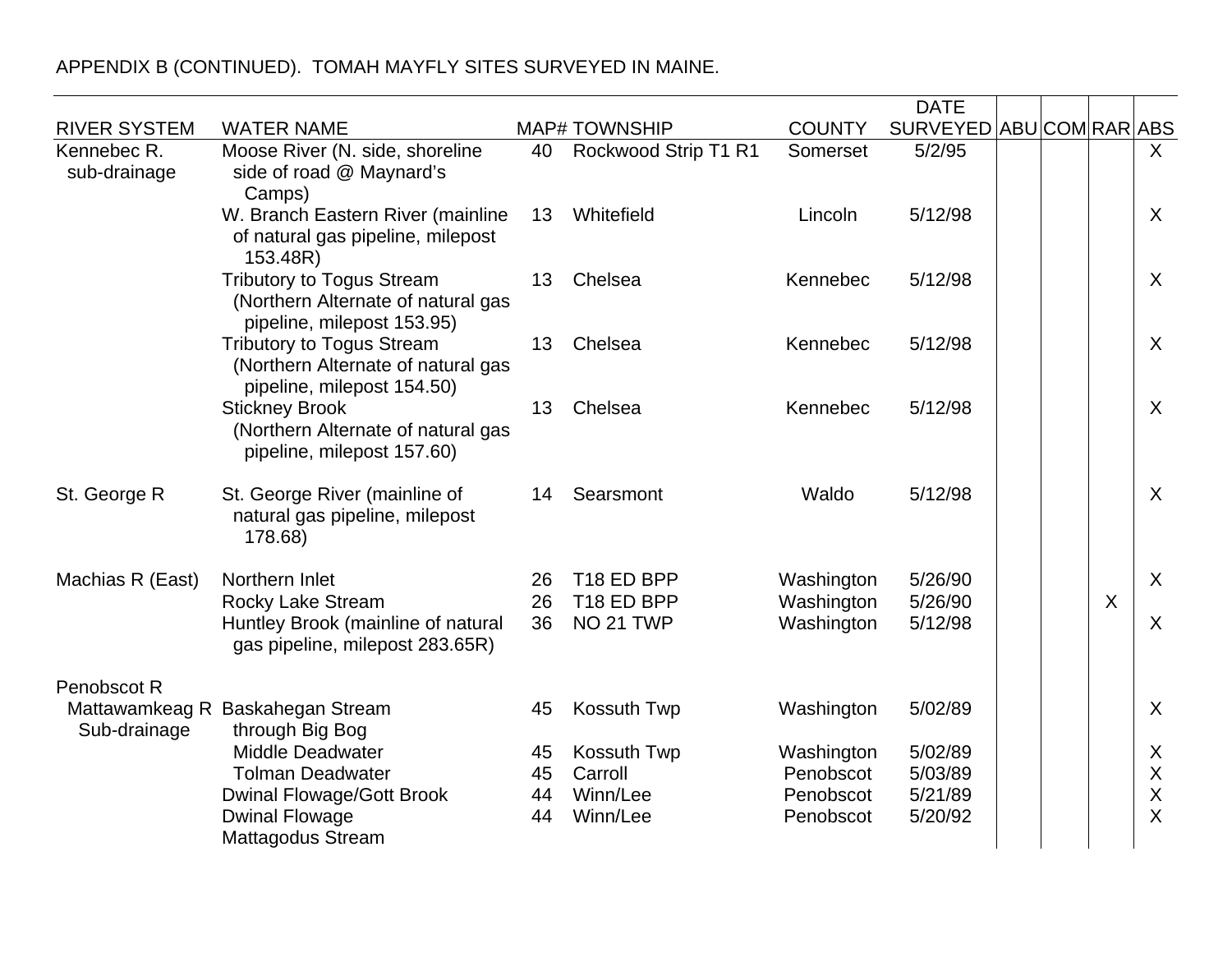|                                         |                                    |    |                      |               | <b>DATE</b>              |                         |                    |                         |
|-----------------------------------------|------------------------------------|----|----------------------|---------------|--------------------------|-------------------------|--------------------|-------------------------|
| <b>RIVER SYSTEM</b>                     | <b>WATER NAME</b>                  |    | <b>MAP# TOWNSHIP</b> | <b>COUNTY</b> | SURVEYED ABU COM RAR ABS |                         |                    |                         |
| Penobscot R                             | N & S of Route 170 bridge          | 44 | <b>Webster Plt</b>   | Penobscot     | 4/29/89                  | $\sf X$                 |                    |                         |
| Mattawamkeag R                          | N & S of Route 170 bridge          | 44 | <b>Webster Plt</b>   | Penobscot     | 5/14/93                  |                         |                    | X                       |
| Sub-drainage                            | Parallel to Route 169/170          | 44 | Springfield          | Penobscot     | 4/29/89                  |                         |                    | X                       |
|                                         | Mattawamkeag River                 | 44 | Kingman Twp/Drew Plt | Penobscot     | 5/05/89                  |                         |                    |                         |
|                                         | <b>Molunkus Stream</b>             | 44 | <b>Macwahoc Plt</b>  | Aroostook     | 5/25/89                  |                         |                    | X                       |
|                                         | <b>Molunkus Stream</b>             | 52 | Benedicta            | Aroostook     | 5/15/95                  |                         |                    | $\sf X$                 |
|                                         | Reed Deadwater/Macwahoc Str.       | 44 | N.Yarmouth Acad Grt  | Aroostook     | 1979                     |                         | $\star {\tt C}$    |                         |
|                                         | Reed Deadwater/Macwahoc Str.       | 44 | N.Yarmouth Acad Grt  | Aroostook     | 5/01/89                  |                         | $X^c$              |                         |
|                                         | Reed Deadwater/Macwahoc Str.       | 44 | N. Yarmouth Acad Grt | Aroostook     | 5/14/93                  | $\mathsf{X}^\mathtt{c}$ |                    |                         |
|                                         | Thompson Deadwater/                | 52 | T2 R4 WELS/Upper     | Aroostook     | 5/02/90                  | X                       |                    |                         |
|                                         | <b>Wytopitlock Stream</b>          |    | <b>Molunkus</b>      |               |                          |                         |                    |                         |
| Penobscot R                             |                                    |    |                      |               |                          |                         |                    |                         |
| Passadumkeag R Ayers Brook <sup>d</sup> |                                    | 33 | Passadumkeag         | Penobscot     | '79, 5/25/96             |                         | $^{\star}$ , $X^d$ |                         |
| Sub-drainage                            | <b>Ayers Brook</b>                 | 33 | Passadumkeag         | Penobscot     | 5/20/92                  |                         |                    | X                       |
|                                         | <b>Behind Sunny Slope Cemetery</b> |    |                      |               |                          |                         |                    |                         |
|                                         | <b>Birch Stream</b>                | 33 | Arglye/Alton         | Penobscot     | 4/30/89                  |                         |                    | $\mathsf X$             |
|                                         | <b>Cold Stream</b>                 | 33 | Passadumkeag         | Penobscot     | 4/26/89                  |                         |                    | $\sf X$                 |
|                                         | <b>Hemlock Stream</b>              | 33 | Argyle               | Penobscot     | 4/30/89                  |                         |                    | $\overline{\mathsf{X}}$ |
|                                         | Passadumkeag R <sup>d</sup>        |    |                      |               |                          |                         |                    |                         |
|                                         | E & W bridge Goulds Ridge Rd       | 33 | Passadumkeag         | Penobscot     | 4/26/89                  | X <sup>d</sup>          |                    |                         |
|                                         | resurvey for natural gas pipeline  |    |                      |               | 5/13/98                  | X <sup>d</sup>          |                    |                         |
|                                         | Passadumkeag R <sup>d</sup>        | 33 | Passadumkeag         | Penobscot     | 5/27/93                  | $X^d$                   |                    |                         |
|                                         | Above bridge Goulds Ridge Rd       |    |                      |               |                          |                         |                    |                         |
|                                         | Passadumkeag (E. Branch)           | 34 | T3 R1 NBPP           | Penobscot     | 5/07/89                  |                         |                    | X                       |
|                                         | <b>Pollard Brook</b>               | 33 | Howland/Edinburg     | Penobscot     | 4/30/89                  |                         |                    | $\mathsf{X}$            |
| Penobscot R                             | <b>Olamon Stream</b>               | 33 | Greenbush            | Penobscot     | 5/20/90                  |                         |                    | X                       |
| (West Branch)                           | <b>Pine Stream Flowage</b>         | 49 | T3 R13 WELS          | Piscataquis   | 6/01/90                  |                         |                    | $\mathsf X$             |
|                                         | Pine Stream (@bridge on Golden     | 49 | T3 R13 WELS          | Piscataquis   | 5/29/95                  |                         |                    | $\overline{\mathsf{X}}$ |
|                                         | Rd, 10.8 mi from Greenville Rd)    |    |                      |               |                          |                         |                    |                         |
|                                         | Sunkhaze Stream                    | 33 | Milford              | Penobscot     | 5/20/90                  |                         |                    | X                       |
|                                         | Sunkhaze Stream (just above        | 33 | Milford              | Penobscot     | 5/9/95                   |                         |                    | $\sf X$                 |
|                                         |                                    |    |                      |               |                          |                         |                    |                         |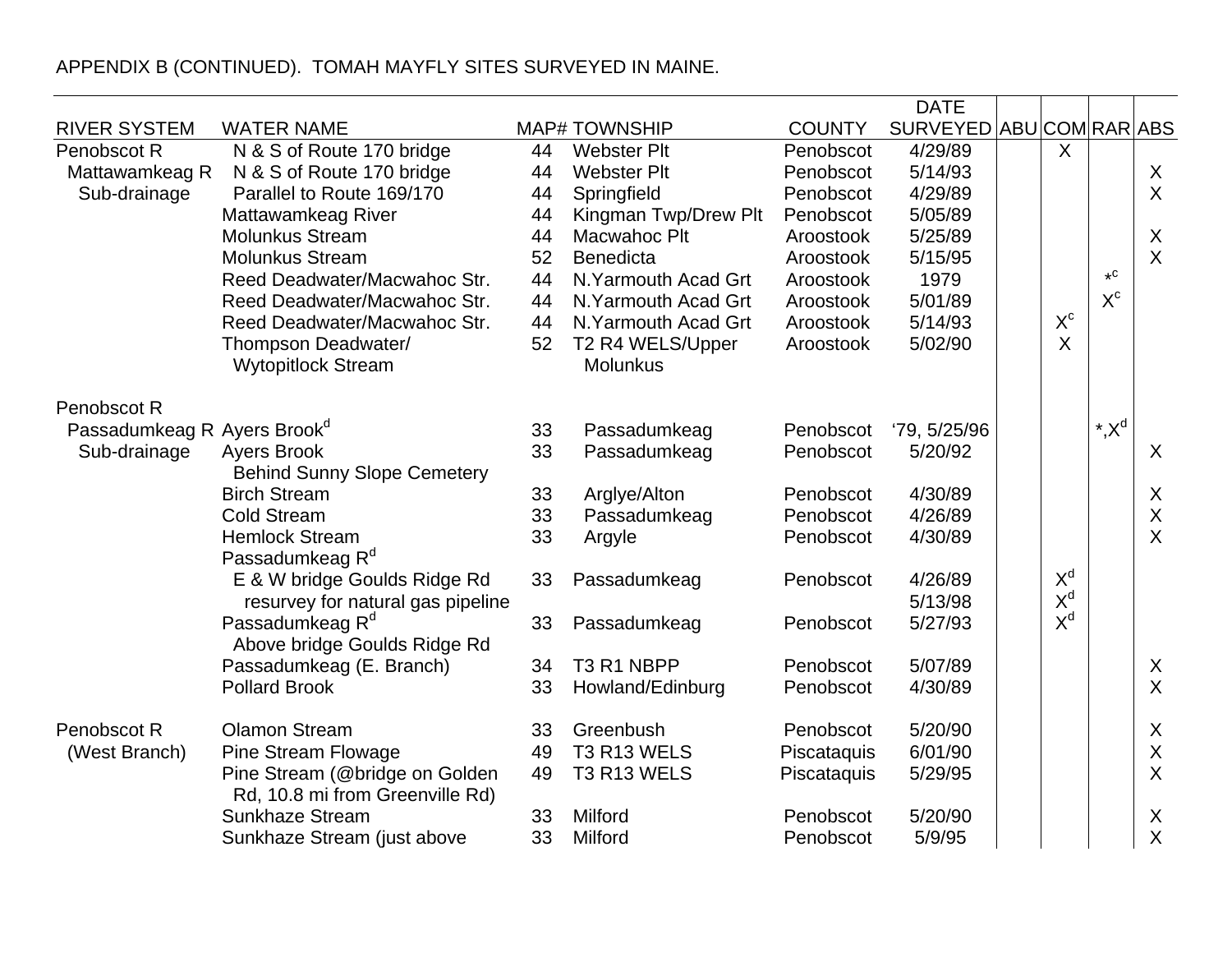|                     |                                                                                                    |    |                      |                    | <b>DATE</b>              |       |       |                |
|---------------------|----------------------------------------------------------------------------------------------------|----|----------------------|--------------------|--------------------------|-------|-------|----------------|
| <b>RIVER SYSTEM</b> | <b>WATER NAME</b>                                                                                  |    | <b>MAP# TOWNSHIP</b> | <b>COUNTY</b>      | SURVEYED ABU COM RAR ABS |       |       |                |
| Penobscot R         | Dudley Br. on right)                                                                               |    |                      |                    |                          |       |       |                |
| (West Branch)       | Sunkhaze Stream (shoreline on rt                                                                   | 33 | Milford              | Penboscot          | 5/9/95                   |       |       | X              |
|                     | just above powerline & NWR                                                                         |    |                      |                    |                          |       |       |                |
|                     | marker)                                                                                            |    |                      |                    |                          |       |       |                |
|                     | Baker Brook (@County Rd                                                                            | 33 | Milford              | Penboscot          | 5/9/95                   |       |       | X              |
|                     | crossing Dudley Brook                                                                              | 33 | Milford              | Penboscot          | 5/9/95                   |       |       | $\sf X$        |
|                     | E. Branch Piscataquis River                                                                        | 41 | Shirley              | <b>Piscataquis</b> | 5/29/95                  |       |       | $\sf X$        |
|                     | (E side of river 2 mi N of gravel<br>road off Upper Shirley Rd -<br>4.8 mi from landfill entrance) |    |                      |                    |                          |       |       |                |
|                     | W. Branch Penobscot River (W of<br>Lobster Stream along Poulin Rd)                                 | 49 | Northeast Carry Twp  | Piscataquis        | 5/29/95                  |       |       | $\sf X$        |
|                     | <b>Pushaw Stream</b>                                                                               | 33 | Old Town             | Penobscot          | 5/29/89                  |       |       | X              |
|                     | Pushaw Stream (E. side of I-95)                                                                    | 33 | Old Town             | Penobscot          | 5/21/95                  |       |       | $\sf X$        |
|                     | Sedgeunkedunk Stream                                                                               | 23 | Orrington            | Hancock            | 5/12-13/98               |       |       | $\overline{X}$ |
|                     | (Millinocket lateral of natural<br>gas pipeline milepost 2.63R)                                    |    |                      |                    |                          |       |       |                |
|                     | Otter Stream (Millinocket lateral                                                                  | 33 | Milford              | Penobscot          | $5/12 - 13/98$           |       |       | X              |
|                     | of natural gas pipeline milepost<br>19.49)                                                         |    |                      |                    |                          |       |       |                |
| <b>Pleasant R</b>   | <b>Mopang Stream</b>                                                                               |    |                      |                    |                          |       |       |                |
|                     | Route 9 bridge                                                                                     | 25 | T30 MD BPP           | Washington         | 5/08/90                  |       |       | X              |
|                     | South of Route 9                                                                                   | 25 | T24 MD BPP           | Washington         | 5/08/90                  |       |       | $\sf X$        |
|                     | <b>Pleasant River/Great Heath</b>                                                                  | 25 | Columbia             | Washington         | 4/26/90                  |       |       | $\overline{X}$ |
|                     |                                                                                                    |    |                      |                    |                          |       |       |                |
| <b>Saint Croix</b>  | Dog Brook                                                                                          |    |                      |                    |                          |       |       |                |
|                     | Tomah Sites 11 & 12                                                                                | 46 | Codyville Plt        | Washington         | 1990                     |       |       | X              |
|                     | Little Tomah Stream <sup>e</sup>                                                                   |    |                      |                    |                          |       |       |                |
|                     | Tomah Site #7                                                                                      | 46 | Codyville Plt        | Washington         | 1990                     | $X^e$ | $X^e$ |                |
|                     | Tomah Site #8                                                                                      | 46 | Codyville Plt        | Washington         | 1990                     |       |       |                |
|                     | Just above where old road<br>ends on Little Tomah                                                  | 46 | Codyville Plt        | Washington         | 5/11/94                  | $X^e$ |       |                |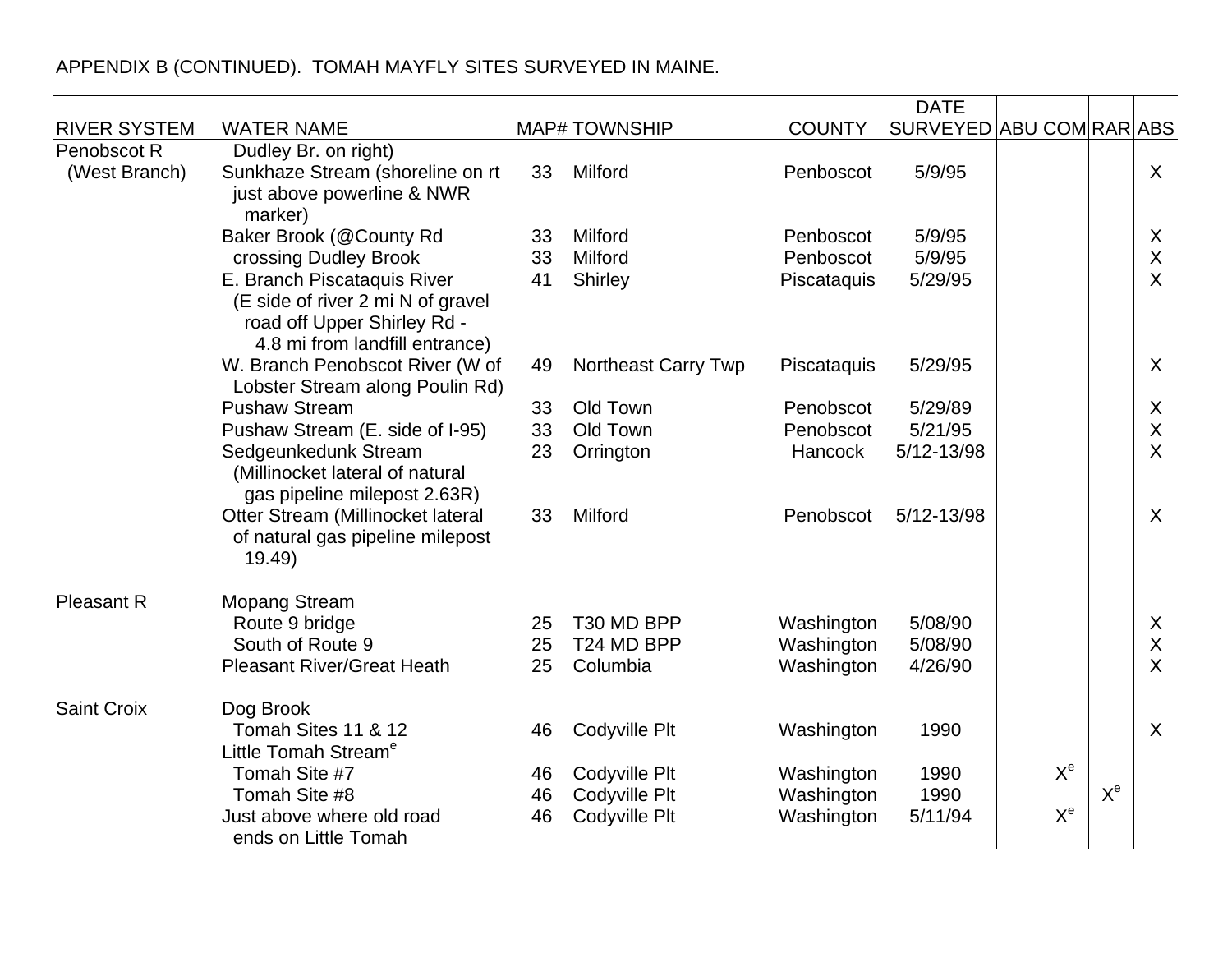|                     |                                                                            |    |                             |               | <b>DATE</b>              |                                 |                  |                                 |                           |
|---------------------|----------------------------------------------------------------------------|----|-----------------------------|---------------|--------------------------|---------------------------------|------------------|---------------------------------|---------------------------|
| <b>RIVER SYSTEM</b> | <b>WATER NAME</b>                                                          |    | <b>MAP# TOWNSHIP</b>        | <b>COUNTY</b> | SURVEYED ABU COM RAR ABS |                                 |                  |                                 |                           |
| <b>Saint Croix</b>  | Just above where old road<br>ends on Little Tomah<br>Musquash Stream/Lambs | 46 | Codyville Plt               | Washington    | 5/30/94                  |                                 | $\overline{X}$ e |                                 |                           |
|                     | Deadwater                                                                  | 35 | <b>Grand Lake StreamPlt</b> | Washington    | 5/09/90                  |                                 |                  |                                 | X                         |
|                     | <b>Saint Croix</b>                                                         |    |                             |               |                          |                                 |                  |                                 |                           |
|                     | Behind sand pit                                                            | 46 | Vanceboro                   | Washington    | 5/19/94                  |                                 |                  |                                 | X                         |
|                     | Little Falls picnic area                                                   | 46 | Lambert Lake Twp            | Washington    | 5/19/94                  |                                 |                  |                                 | $\boldsymbol{\mathsf{X}}$ |
|                     | Georgia-Pac. boat landing                                                  | 36 | Baileyville                 | Washington    | 5/20/94                  |                                 |                  |                                 | X                         |
|                     | .7 mi above jnct of dirt road<br>beyond boat landing                       | 36 | Baileyville                 | Washington    | 5/20/94                  |                                 |                  |                                 | $\overline{X}$            |
|                     | Gauging sta. below Grand F.                                                | 36 | Baileyville                 | Washington    | 5/20/94                  |                                 |                  |                                 | X                         |
|                     | Grand Falls Road - .6 mi<br>from jnct w/Lamb Farm Rd                       | 36 | Baileyville                 | Washington    | 5/20/94                  |                                 |                  |                                 | $\mathsf{X}$              |
|                     | Loon Bay Picnic Area                                                       | 46 | Dyer Twp                    | Washington    | 5/20/94                  |                                 |                  |                                 | X                         |
|                     | 1.8 mi north of Bingo Rd                                                   | 46 | Dyer Twp                    | Washington    | 5/20/94                  |                                 |                  |                                 | $\sf X$                   |
|                     | 5.4 mi north Bingo Rd jnct                                                 | 46 | Lambert Lake Twp            | Washington    | 5/20/94                  |                                 |                  |                                 | $\sf X$                   |
|                     | Salmon Stream                                                              | 46 | Vanceboro                   | Washington    | 5/19/94                  |                                 |                  |                                 | $\overline{X}$            |
|                     | <b>Tomah Stream</b>                                                        |    |                             |               |                          |                                 |                  |                                 |                           |
|                     | Research Site <sup>e</sup>                                                 | 46 | Codyville Plt               | Washington    | $1978 - 89$ <sup>t</sup> | $\star e$                       | $\star e$        | $\star e$                       |                           |
|                     | Research Site <sup>e</sup>                                                 | 46 | Codyville Plt               | Washington    | 4/25/89                  | $X^e$                           |                  |                                 |                           |
|                     | Research Site <sup>e</sup>                                                 | 46 | Codyville Plt               | Washington    | 1991                     | $X^e$                           |                  |                                 |                           |
|                     | Research Site <sup>e</sup>                                                 | 46 | Codyville Plt               | Washington    | 1992                     | $\mathsf{X}^{\operatorname{e}}$ |                  |                                 |                           |
|                     | Research Site <sup>c</sup>                                                 | 46 | Codyville Plt               | Washington    | 5/13/93                  | $\mathsf{X}^{\operatorname{e}}$ |                  |                                 |                           |
|                     | Research Site <sup>c</sup>                                                 | 46 | Codyville Plt               | Washington    | 5/30/94                  | $X^e$                           |                  |                                 |                           |
|                     | Site $#1e$                                                                 | 46 | Codyville Plt               | Washington    | 1990                     |                                 | $X^e$            |                                 |                           |
|                     | Site $#2^e$                                                                | 46 | Codyville Plt               | Washington    | 1990                     |                                 | $X^e$            |                                 |                           |
|                     | Site $#3^e$                                                                | 46 | Codyville Plt               | Washington    | 1990                     | $X^e$                           |                  |                                 |                           |
|                     | Site $#4^e$                                                                | 46 | Lambert Lake Plt            | Washington    | 1990                     |                                 | $X^e$            |                                 |                           |
|                     | Site $#5^e$                                                                | 46 | Codyville Plt               | Washington    | 1990                     |                                 | $X^e$            |                                 |                           |
|                     | Site #6 (Todd Farm) $e$                                                    | 46 | Codyville Plt               | Washington    | 1990                     |                                 | $X^e$            |                                 |                           |
|                     | Site #9                                                                    | 46 | Codyville Plt               | Washington    | 1990                     |                                 |                  |                                 | X                         |
|                     | Site $\#10^e$                                                              | 46 | Codyville Plt               | Washington    | 1990                     |                                 |                  | $\mathsf{X}^{\operatorname{e}}$ |                           |
|                     | Site #13                                                                   | 46 | Waite                       | Washington    | 1990                     |                                 |                  |                                 | X                         |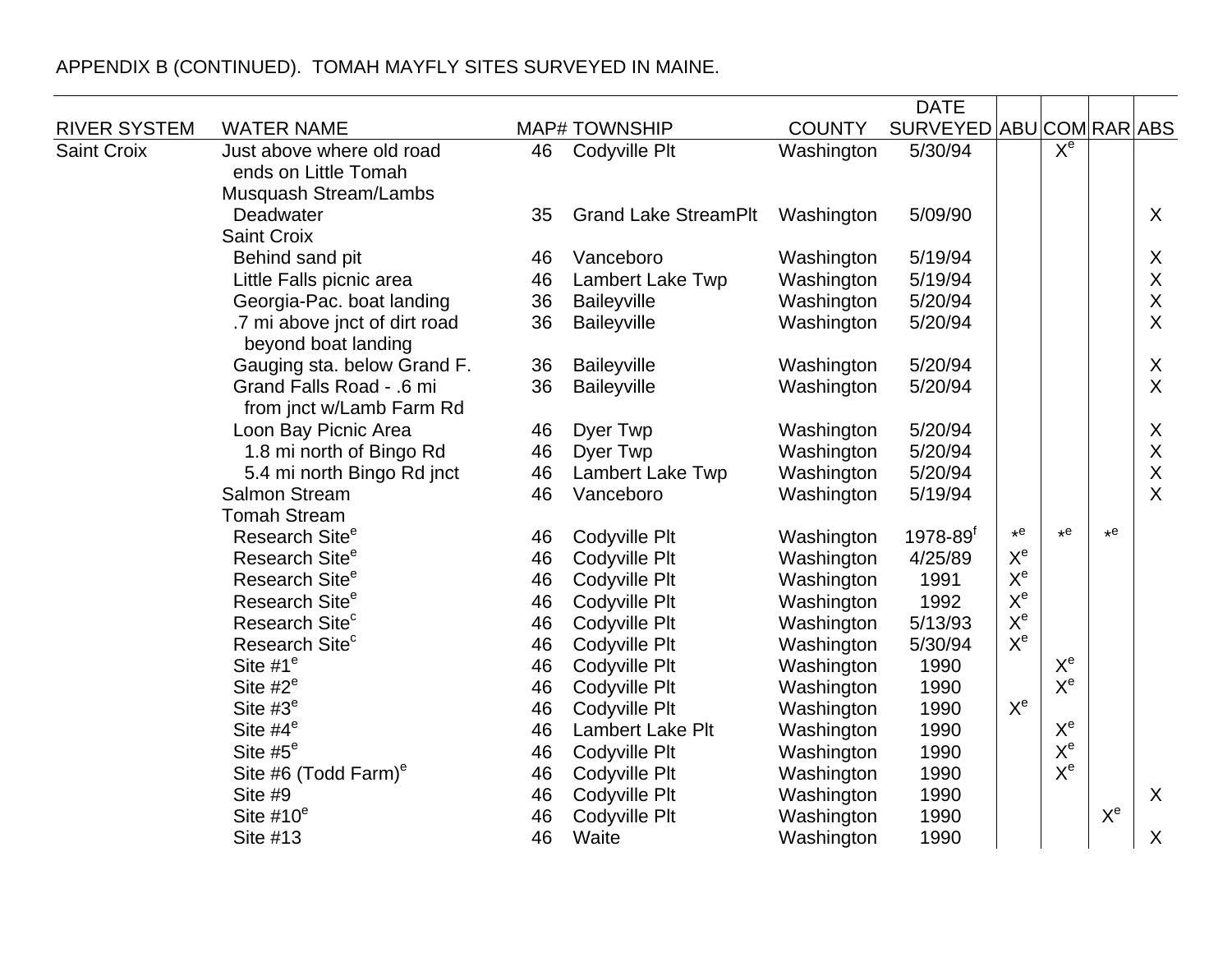|                     |                                                                              |    |                         |                         | <b>DATE</b>              |             |                                 |                           |
|---------------------|------------------------------------------------------------------------------|----|-------------------------|-------------------------|--------------------------|-------------|---------------------------------|---------------------------|
| <b>RIVER SYSTEM</b> | <b>WATER NAME</b>                                                            |    | <b>MAP# TOWNSHIP</b>    | <b>COUNTY</b>           | SURVEYED ABU COM RAR ABS |             |                                 |                           |
| <b>Saint Croix</b>  | Site #14                                                                     | 46 | Waite                   | Washington              | 1990                     |             |                                 | X                         |
|                     | Site #15                                                                     | 46 | Waite                   | Washington              | 1990                     |             |                                 | $\boldsymbol{\mathsf{X}}$ |
|                     | Site $#16^e$                                                                 | 36 | Waite                   | Washington              | 1990                     |             | $\mathsf{X}^{\operatorname{e}}$ |                           |
|                     | Site $#17e$                                                                  | 36 | Waite                   | Washington              | 1990                     | Not Sampled |                                 |                           |
|                     | Site #18                                                                     | 36 | Indian Twp              | Washington              | 1990                     |             |                                 | X                         |
|                     | Site $#19^e$                                                                 | 36 | Indian Twp              | Washington              | 1990                     |             | $X^e$                           |                           |
|                     | <b>Site #20</b>                                                              | 36 | Indian Twp              | Washington              | 1990                     |             |                                 | X                         |
|                     | Todd Farm <sup>e</sup>                                                       | 46 | Codyville Plt           | Washington              | 5/19/93                  |             | $\mathsf{X}^{\text{e}}$         |                           |
|                     | Dead Brook                                                                   | 53 | Orient                  | Aroostook               | 5/23/96                  | Not Sampled |                                 |                           |
|                     | Grand Lake Brook (between Farm                                               | 35 | T6ND BPP/T43MD BPP      | Washington              | 5/31/96                  |             |                                 | X                         |
|                     | Cove on W Grand Lake and Little<br>River Lake)                               |    |                         |                         |                          |             |                                 |                           |
|                     | <b>Grand Lake Stream (below Gould</b>                                        | 35 | <b>T27 ED</b>           | Washington              | 5/18/95                  |             |                                 | X                         |
|                     | Landing area)<br><b>Greenland Brook</b>                                      | 45 | Danforth                |                         | 5/31/96                  |             |                                 | X                         |
|                     | <b>Greenleaf Brook</b>                                                       | 53 | <b>Amity and Orient</b> | Washington<br>Aroostook | 5/23/96                  |             |                                 | $\mathsf{X}$              |
|                     | <b>Huntley Brook</b>                                                         | 36 | Indian Twp              | Washington              |                          |             |                                 |                           |
|                     | E side of bridge on Rte 1                                                    |    |                         |                         | 5/18/95                  |             |                                 | X                         |
|                     | W side of Rte 1 above bridge                                                 |    |                         |                         | 5/18/95                  |             |                                 | $\mathsf X$               |
|                     | Kennebec Brook (11.3 mi from                                                 | 36 | <b>Fowler Twp</b>       | Washington              | 5/18/95                  |             |                                 | $\mathsf{X}$              |
|                     | Rte 1 on Bingo Rd)                                                           |    |                         |                         |                          |             |                                 |                           |
|                     | <b>Monument Brook</b>                                                        | 53 | <b>Orient and Amity</b> | Aroostook               | 5/23/96                  |             |                                 | X                         |
| Narraguagus R       | Allen Brook (mainline of natural<br>gas pipeline milepost 258.03A            | 34 | <b>T35 MD</b>           | Hancock                 | 5/13-14/98               |             |                                 | X                         |
| Union R             | Union River (West Branch)                                                    | 24 | Amherst                 | Hancock                 | 5/08/89                  |             |                                 | X                         |
|                     | Dead Stream (Stud Mill Rd Alt<br>of natural gas pipeline milepost<br>250.95) | 34 | <b>T32 MD</b>           | Hancock                 | 5/13/98                  |             |                                 | X                         |
|                     | Union River (East Branch)                                                    |    |                         |                         |                          |             |                                 |                           |
|                     | Middle Branch                                                                | 24 | Aurora                  | Hancock                 | 5/08/89                  |             |                                 | X                         |
|                     | Middle Branch (above and below                                               | 24 | Osborn                  | Hancock                 | 5/13-14/98               | Χ           |                                 |                           |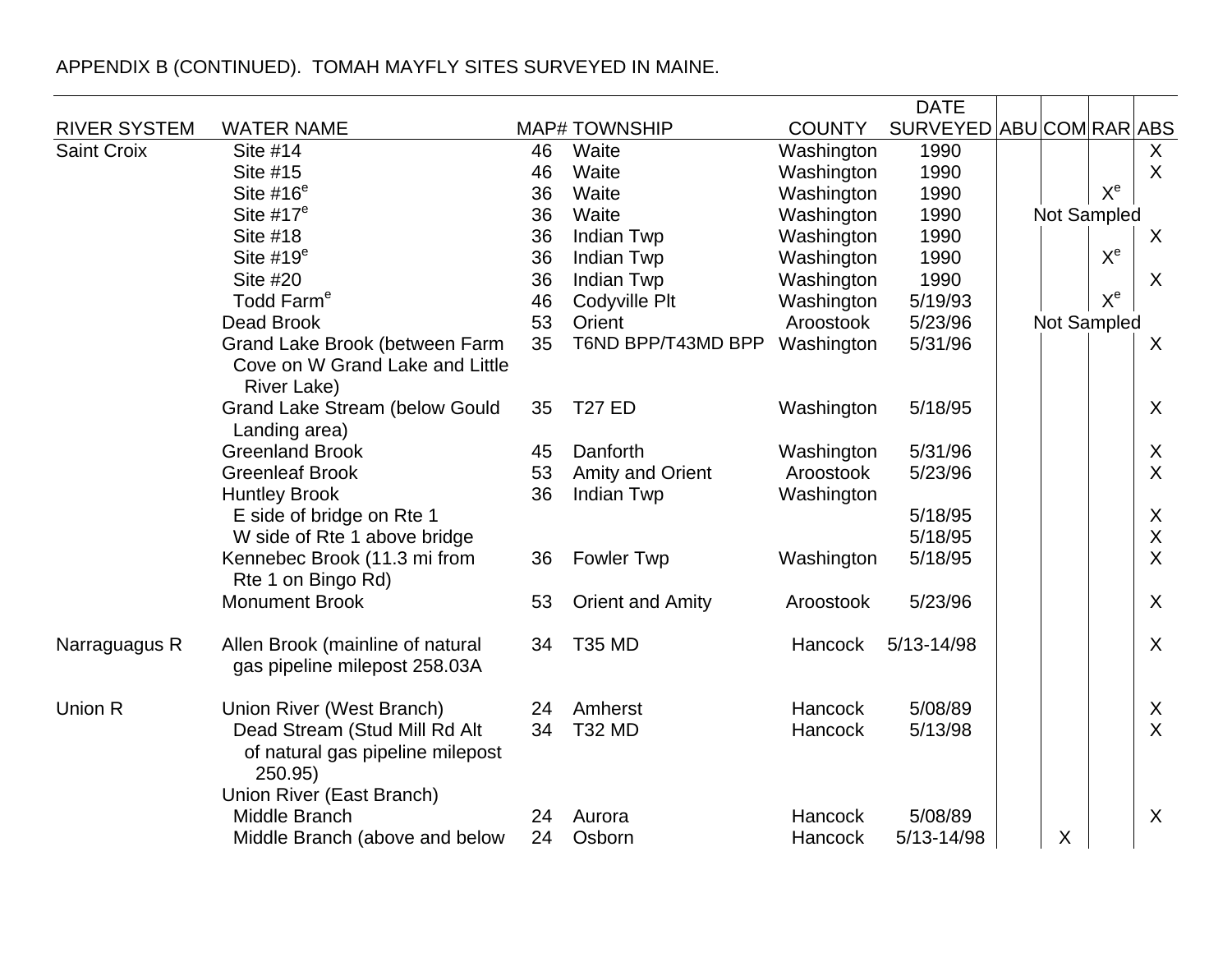|                     |                                                                                                         |    |                      |               | <b>DATE</b>              |             |   |         |
|---------------------|---------------------------------------------------------------------------------------------------------|----|----------------------|---------------|--------------------------|-------------|---|---------|
| <b>RIVER SYSTEM</b> | <b>WATER NAME</b>                                                                                       |    | <b>MAP# TOWNSHIP</b> | <b>COUNTY</b> | SURVEYED ABU COM RAR ABS |             |   |         |
| Union R             | mainline of natural gas pipeline,<br>milepost 241.50)                                                   |    |                      |               |                          |             |   |         |
| St. John R          | Aroostook River (off Rte 164, .8 mi<br>N of jct w/ Rte 1)                                               | 65 | Presque Isle         | Aroostook     | 5/16/95                  |             |   | $\sf X$ |
|                     | Boody Brook (E of Rte 11, E side<br>of where 3A Road crosses brook)                                     | 58 | T8 R5 WELS           | Aroostook     | 5/21/95                  |             |   | X       |
|                     | Caribou Brook (at bridge crossing<br>on American Realty Rd)                                             | 62 | T11 R9 WELS          | Aroostook     | 5/22/95                  |             |   | X       |
|                     | Chemquasabamticook Stream<br>(just above McNally's Hunting<br>Camps)                                    | 61 | <b>T12 R13 WELS</b>  | Aroostook     | 5/25/95                  |             | X |         |
|                     | Dead Brook (200 m upstream from<br>bridge on American Realty Rd)                                        | 63 | T11 R9 WELS          | Aroostook     | 5/22/95                  |             |   | X       |
|                     | Little Madawaska River (where<br>gravel rd crosses stream NW of<br>Tangle Ridge Rd                      | 64 | Westmanland          | Aroostook     | 5/16/95                  | Not Sampled |   |         |
|                     | St. Croix Stream (3A Rd 5.6 mi E<br>of Rte 11, N side of 3A Rd after<br>crossing stream at boat landing | 58 | St. Croix Twp        | Aroostook     | 5/21/95                  |             | X |         |

**ABU = Abundant = frequently more than 5 nymphs in a pan; COM = Common = frequently 1 or 2 nymphs in a pan; RAR = only 1 or 2 nymphs seen during the entire search; ABS = Absent.** 

<sup>a</sup>**= Present, but abundance not ascertained; considered one site.**